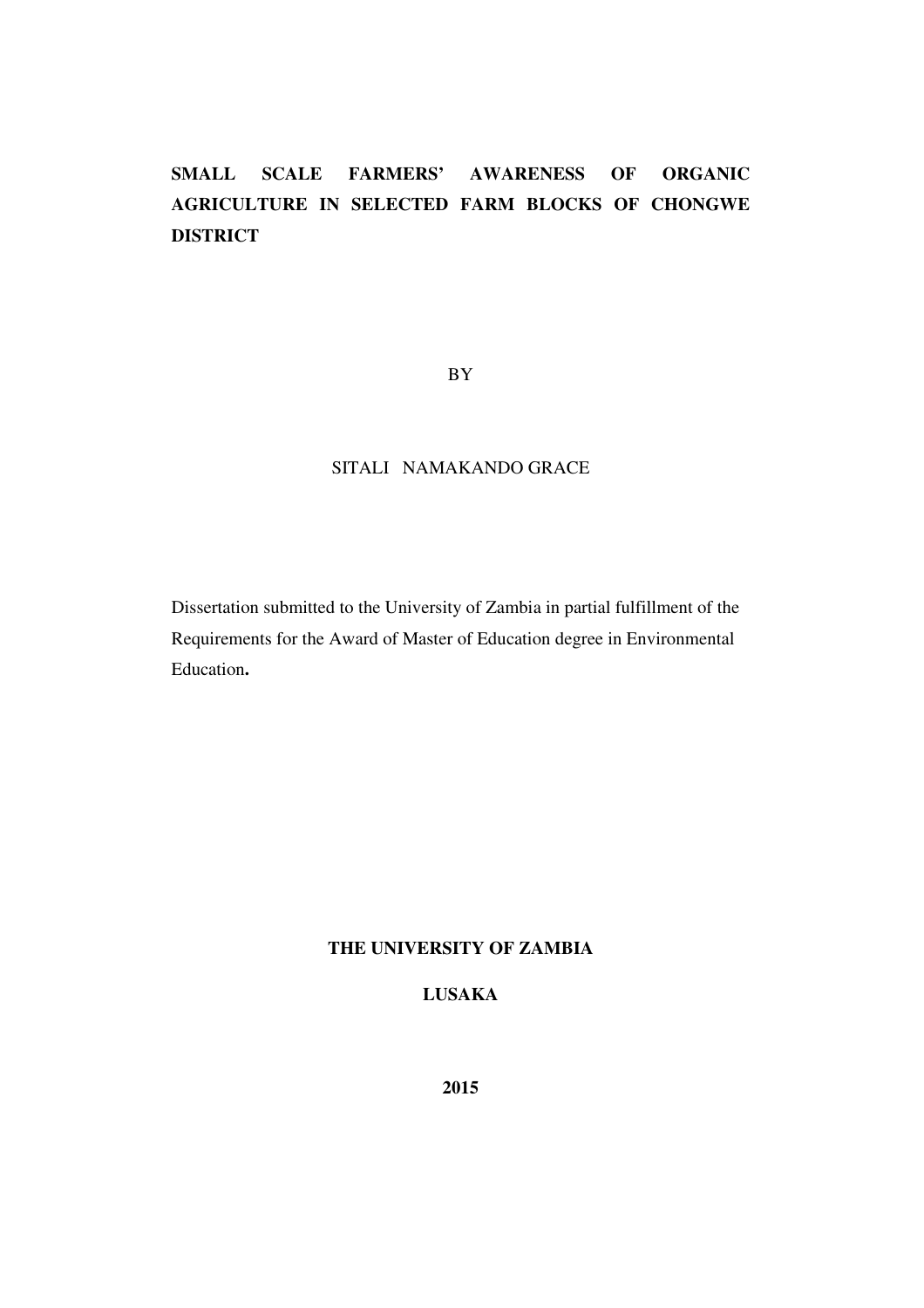## **DECLARATION**

I, Sitali, Namakando, Grace hereby declare that the dissertation hereby submitted is my own work and it has not previously been submitted for a degree, diploma or other qualification at the University of Zambia or any other university.

| Signed |  |
|--------|--|
| Date   |  |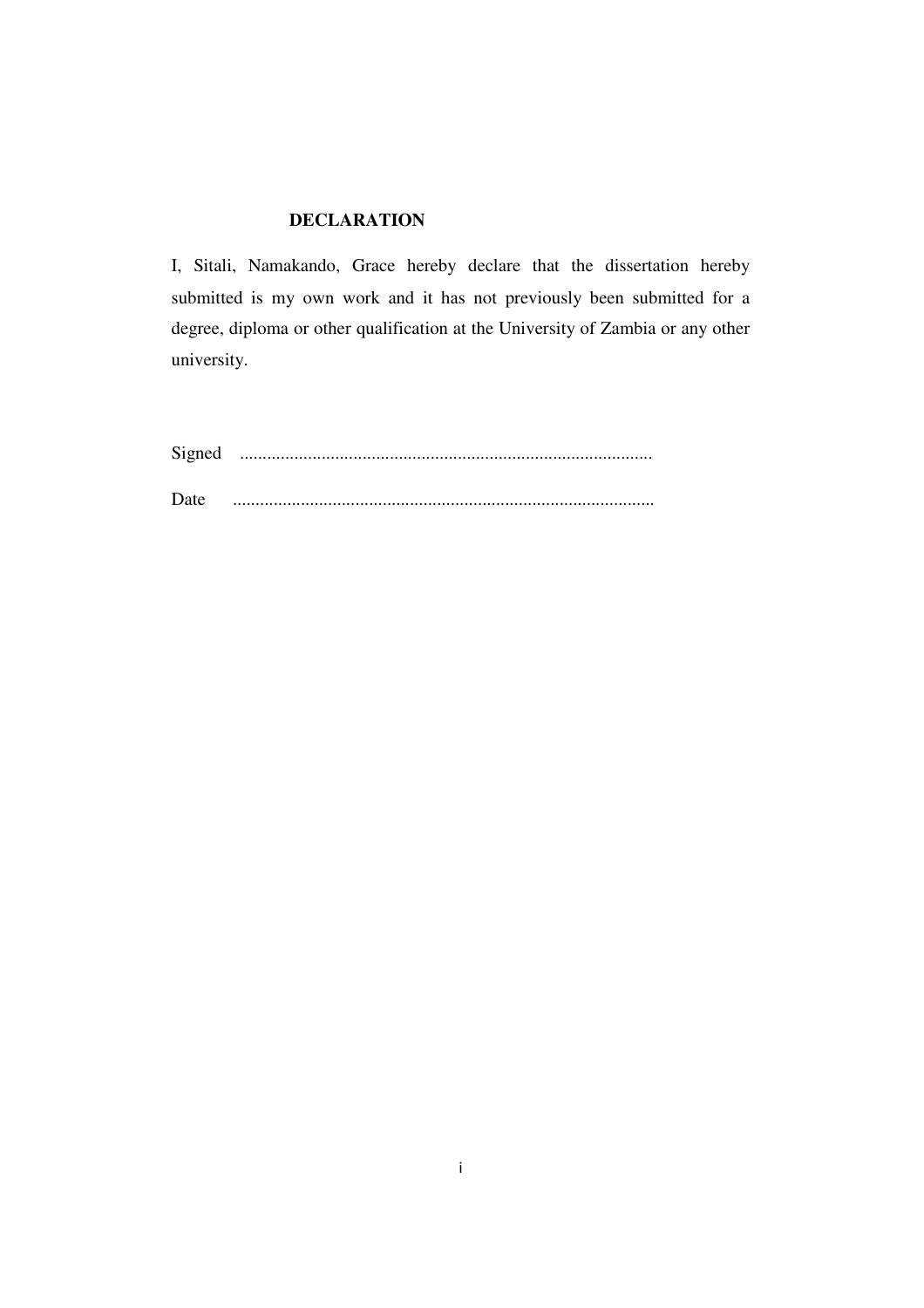## **CERTIFICATE OF APPROVAL**

.

The University of Zambia approves this dissertation of SITALI NAMAKANDO GRACE as fulfilling part of the requirements for the award of the degree of Master in Environmental Education.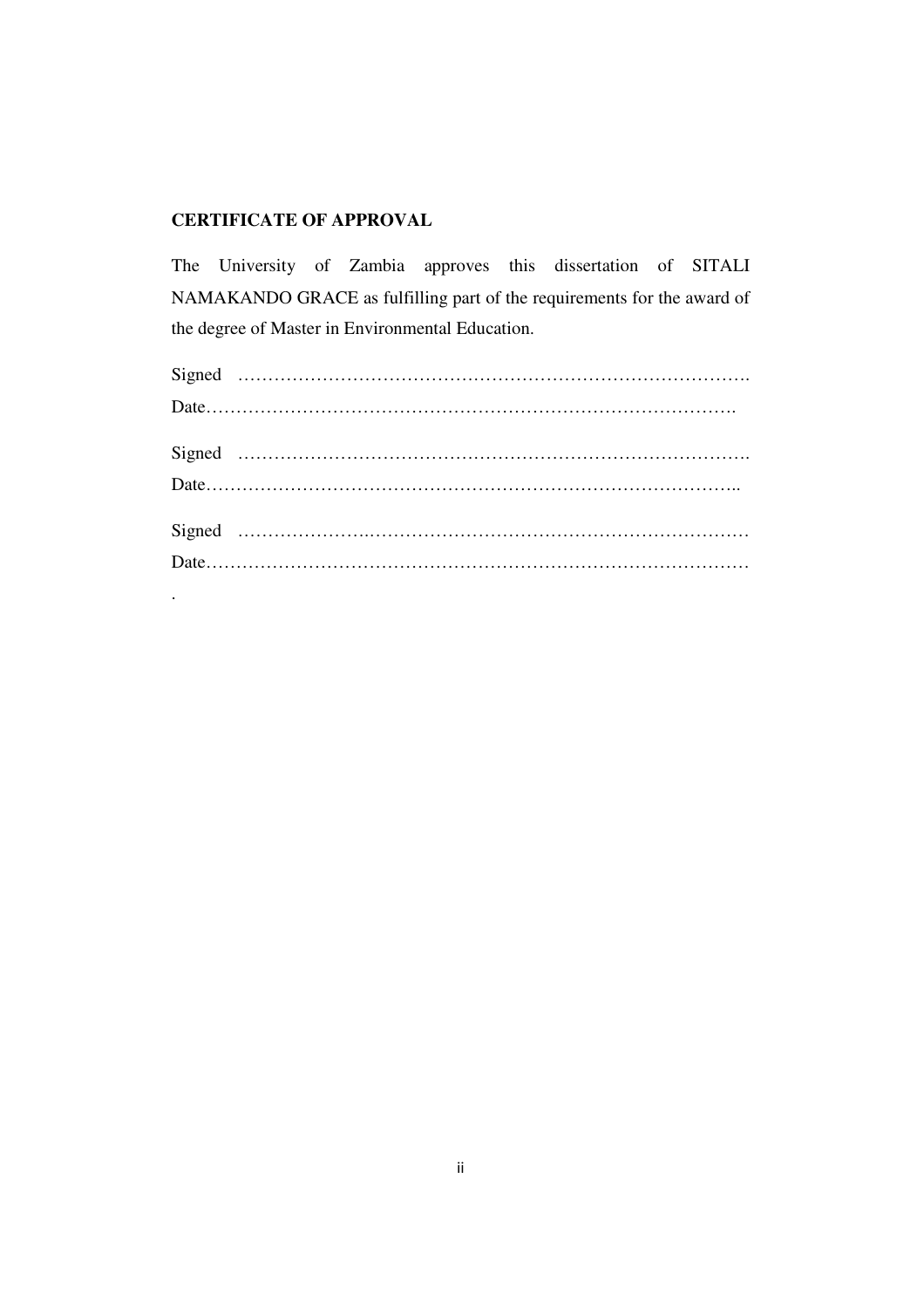#### **ABSTRACT**

This study explored small scale farmers' awareness of the use of organic agriculture for a sustainable environment in selected farm blocks of Chongwe District. The study was realized through the following objectives; determining the nature of farming systems in Chongwe District, ascertaining awareness of programmes in organic agriculture amongst small scale farmers and establishing participation in training activities aimed at promoting organic agriculture. The significance of the study was to advocate for sustainable forms of agriculture such as organic agriculture in achieving a sustainable environment.

The study predominantly employed a qualitative research design. This was done by means of a case study approach. The methods used for data collection were semi structured interviews and questionnaires. The sample size was 65 respondents which comprised 61 small scale farmers who were sampled using snowballing procedure, 1 official of a sustainable agricultural centre and 3 extension officers were sampled purposively.

The results established that despite the high levels of knowledge about organic agriculture in the area, adoption of the farming system was still low amongst small scale farmers in Chongwe District. The study further revealed that majority of the respondents were aware of the awareness programmes aimed at promoting organic agriculture in the area, though very few of the respondents had accessed training due to long distances between farm villages and the training centre. Thus training providers for organic agriculture needs to host training programmes within the villages to enable an inclusive participation amongst the farmers. This kind of farming system would help in maintaining sustainability of the environment.

Additionally, the study revealed that training in organic agriculture was mainly advocated by a non-governmental organisation in the area. Therefore, the study recommended that government prioritise organic agriculture through its agricultural policies and offer financial support to institutions offering training in organic farming to enable more small scale farmers engage in organic agriculture.

 In stressing the need for sustainability of the environment, the study suggested the following future area of research; an assessment of the effects of conventional agriculture on small scale farmers in rural communities.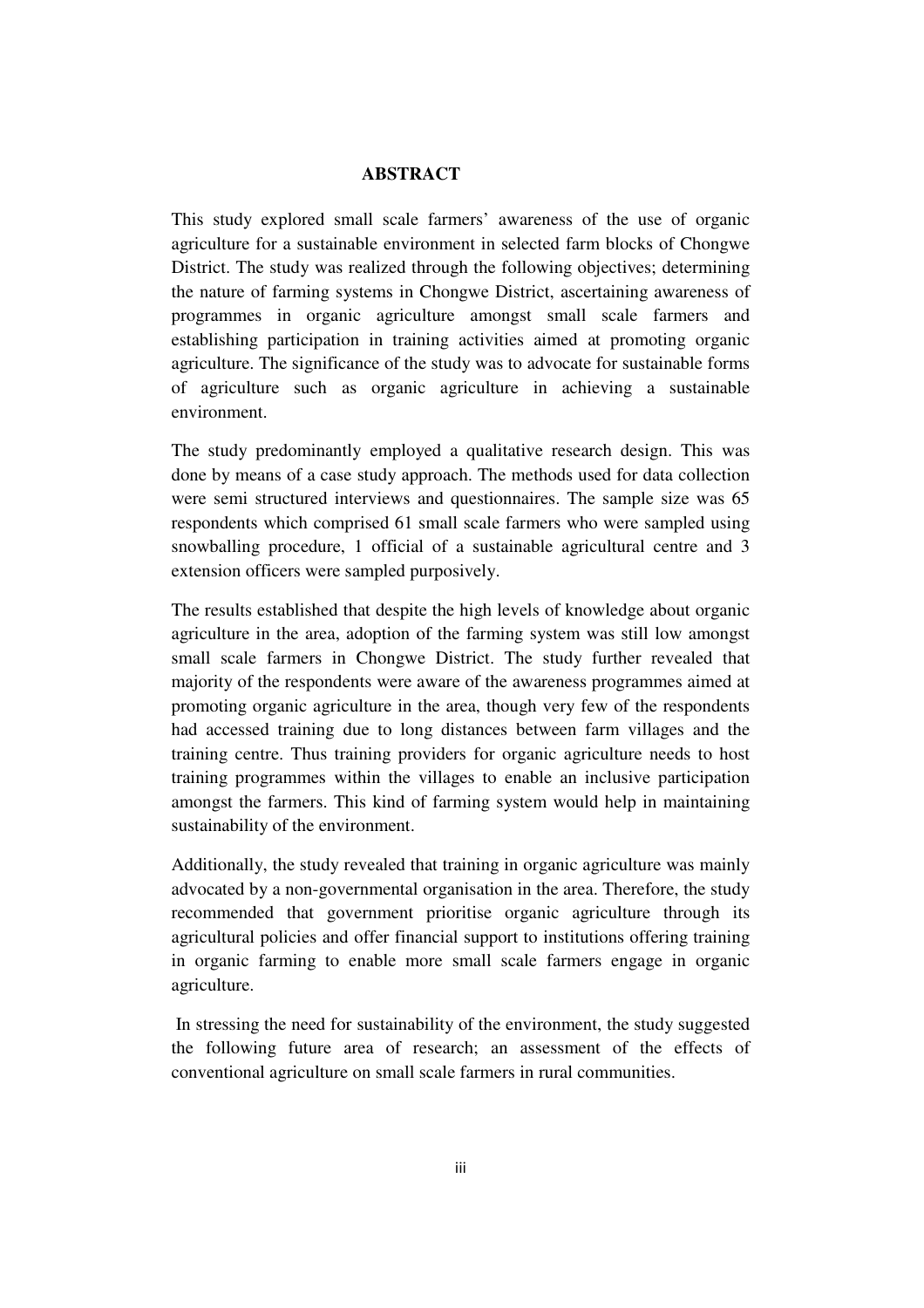## **ACKNOWLEDGEMENT**

My heartfelt gratitude goes firstly to all the respondents who participated and made this study possible. Gratitude also goes to my supervisor Professor Charles M. Namafe for his continued guidance to enable me produce a meaningful dissertation. I am also grateful to Dr Dennis Banda for the support and endless review of this study.

I would also like to acknowledge and appreciate the technical support offered to me by Kasisi Agriculture Training Centre.

Special thanks to my family for being very supportive. Thank you to my sister Sepo for helping in printing my work. I will also always be indebted to my friend Mark Davis for the financial and moral support which made this study possible.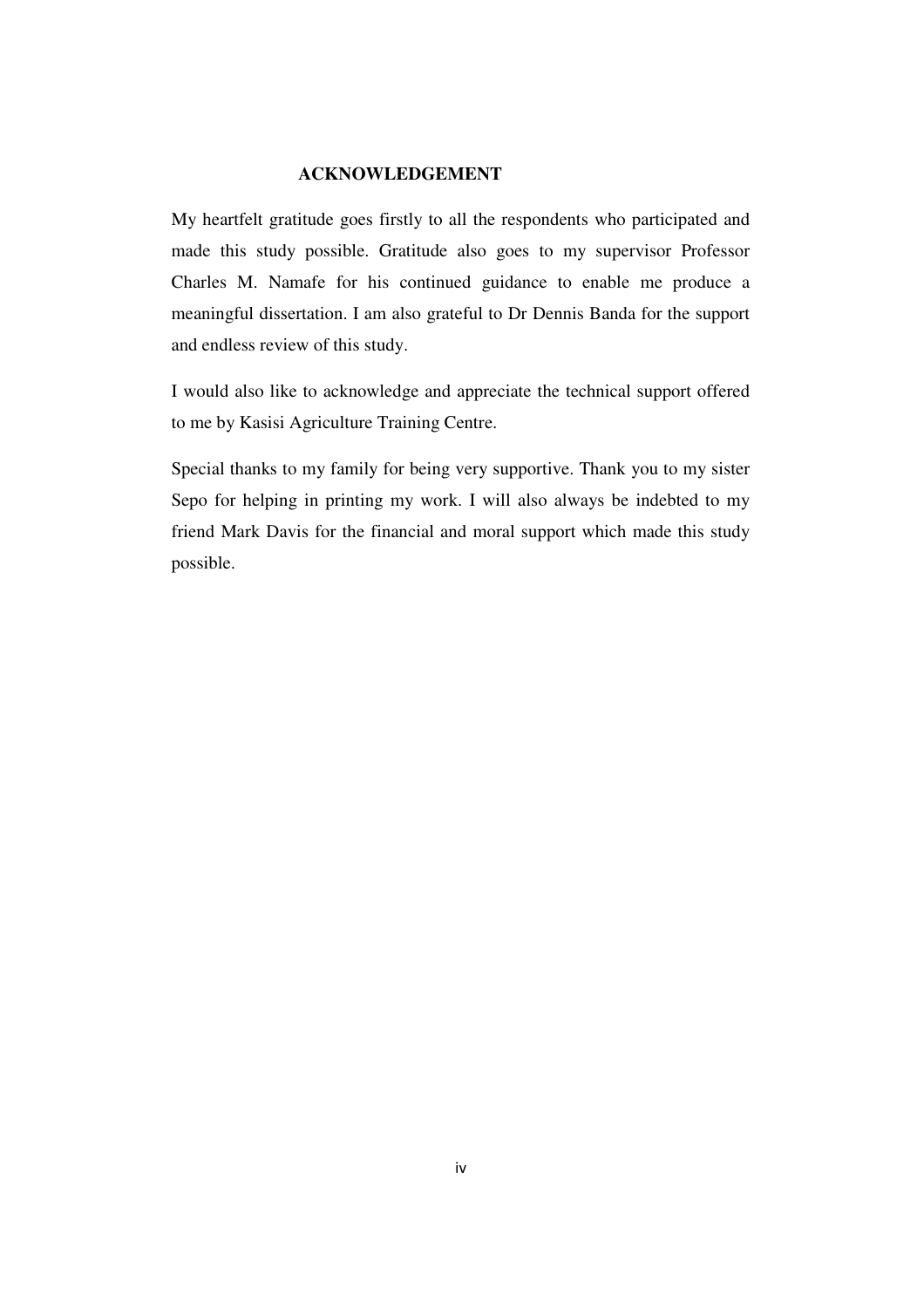## **Contents**

| 1.5 |
|-----|
| 1.6 |
|     |
|     |
|     |
|     |
|     |
|     |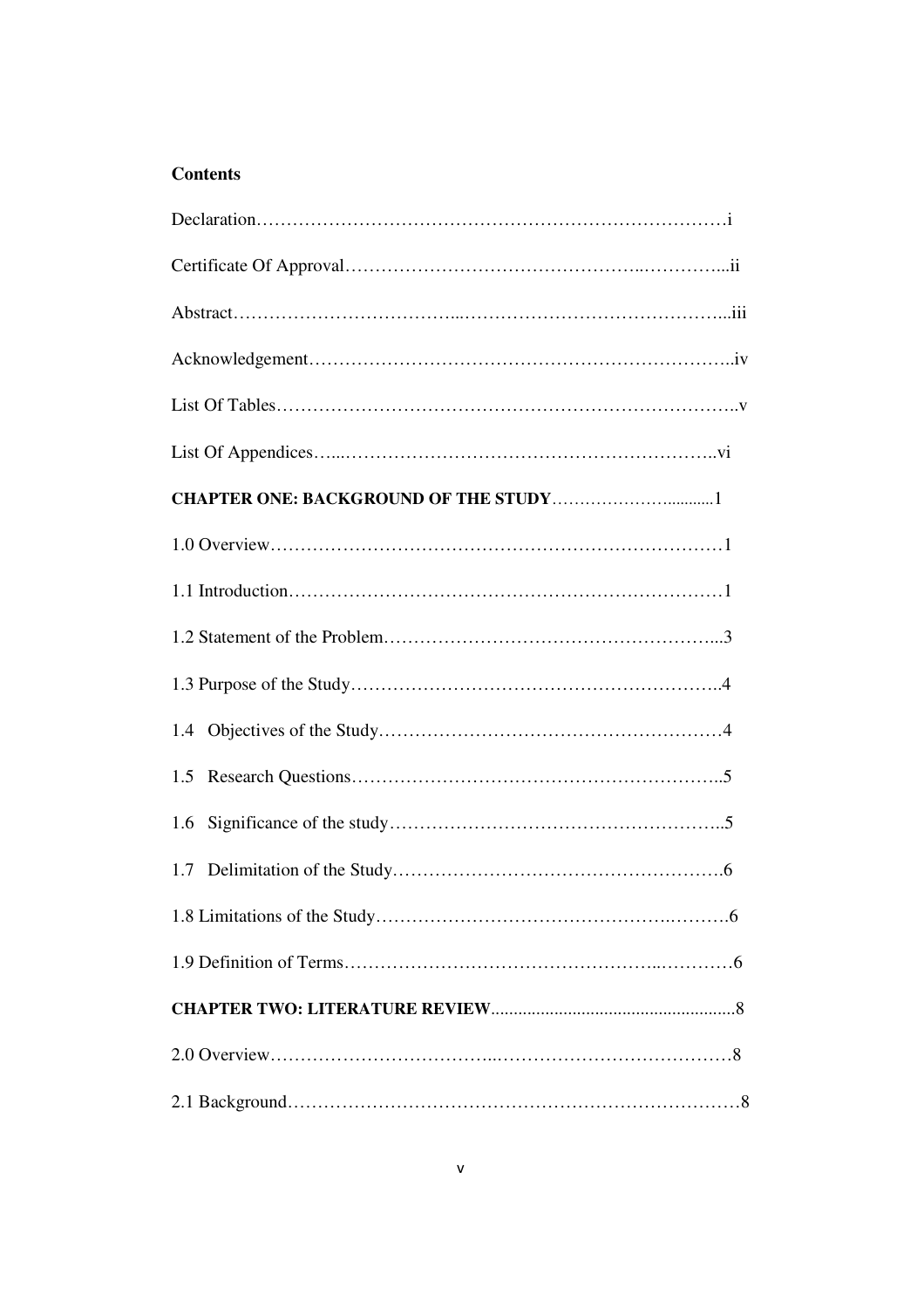| 2.2 Comparisons between conventional and sustainable farming systems10 |
|------------------------------------------------------------------------|
| 2.3 Environmental impacts of conventional agriculture11                |
| 2.4 Effects of unsustainable practices of agriculture in Zambia13      |
|                                                                        |
|                                                                        |
|                                                                        |
|                                                                        |
|                                                                        |
|                                                                        |
|                                                                        |
|                                                                        |
|                                                                        |
|                                                                        |
|                                                                        |
|                                                                        |
|                                                                        |
|                                                                        |
|                                                                        |
|                                                                        |
| <b>CHAPTER FOUR: PRESENTATION OF RESEARCH FINDINGS31</b>               |
|                                                                        |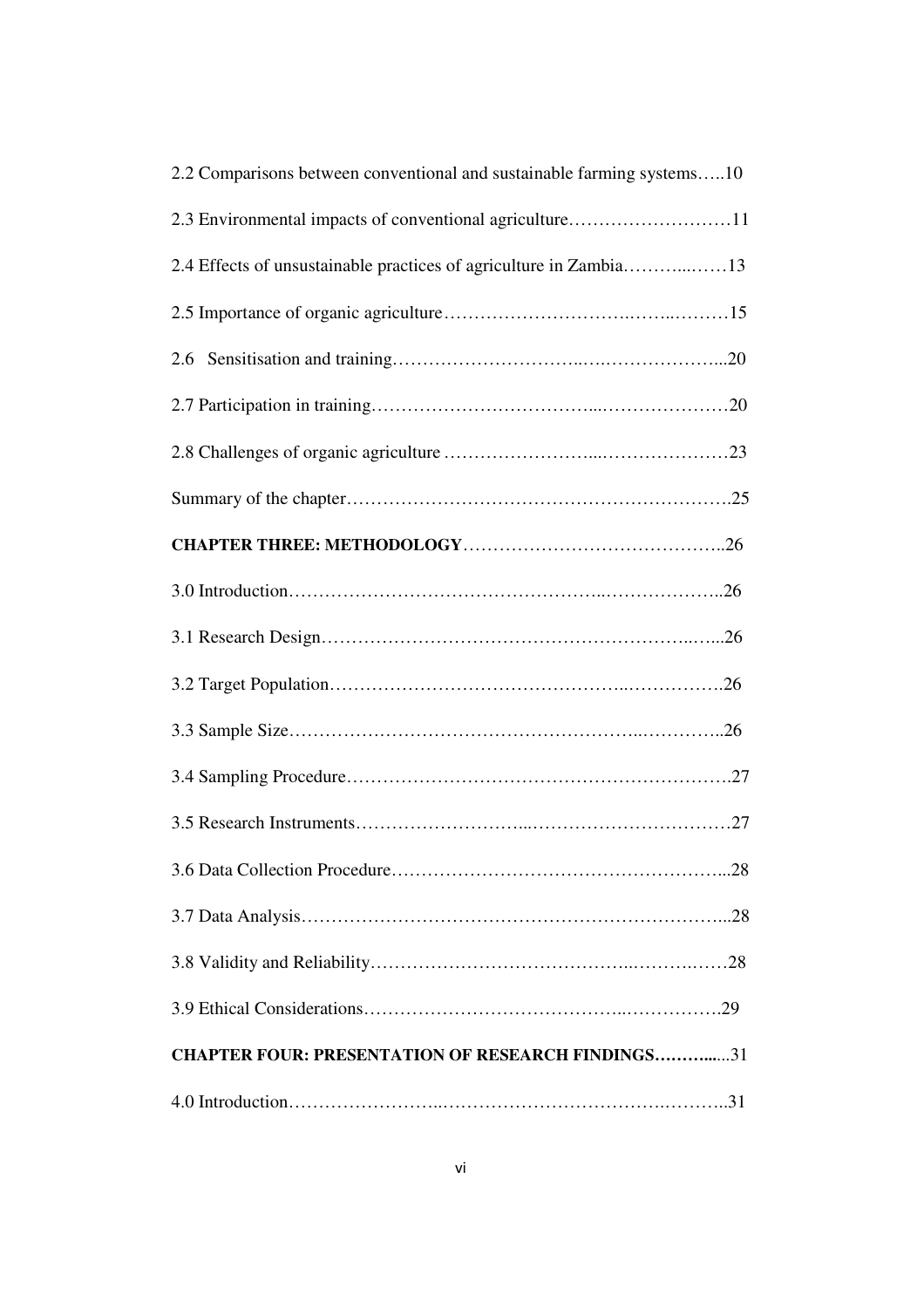| State of awareness about organic agriculture34<br>4.1.5           |  |  |  |
|-------------------------------------------------------------------|--|--|--|
|                                                                   |  |  |  |
| 4.1.7 Findings from the local agriculture training provider36     |  |  |  |
|                                                                   |  |  |  |
| 4.1.9 Challenges faced in conventional and conservation farming38 |  |  |  |
|                                                                   |  |  |  |
| 4.2 Awareness of organic agriculture programmes39                 |  |  |  |
| 4.2.1 Awareness of organic agriculture programmes39               |  |  |  |
| 4.2.2                                                             |  |  |  |
| 4.2.3                                                             |  |  |  |
| 4.2.4                                                             |  |  |  |
| 4.2.5                                                             |  |  |  |
|                                                                   |  |  |  |
|                                                                   |  |  |  |
| 4.3.2                                                             |  |  |  |
|                                                                   |  |  |  |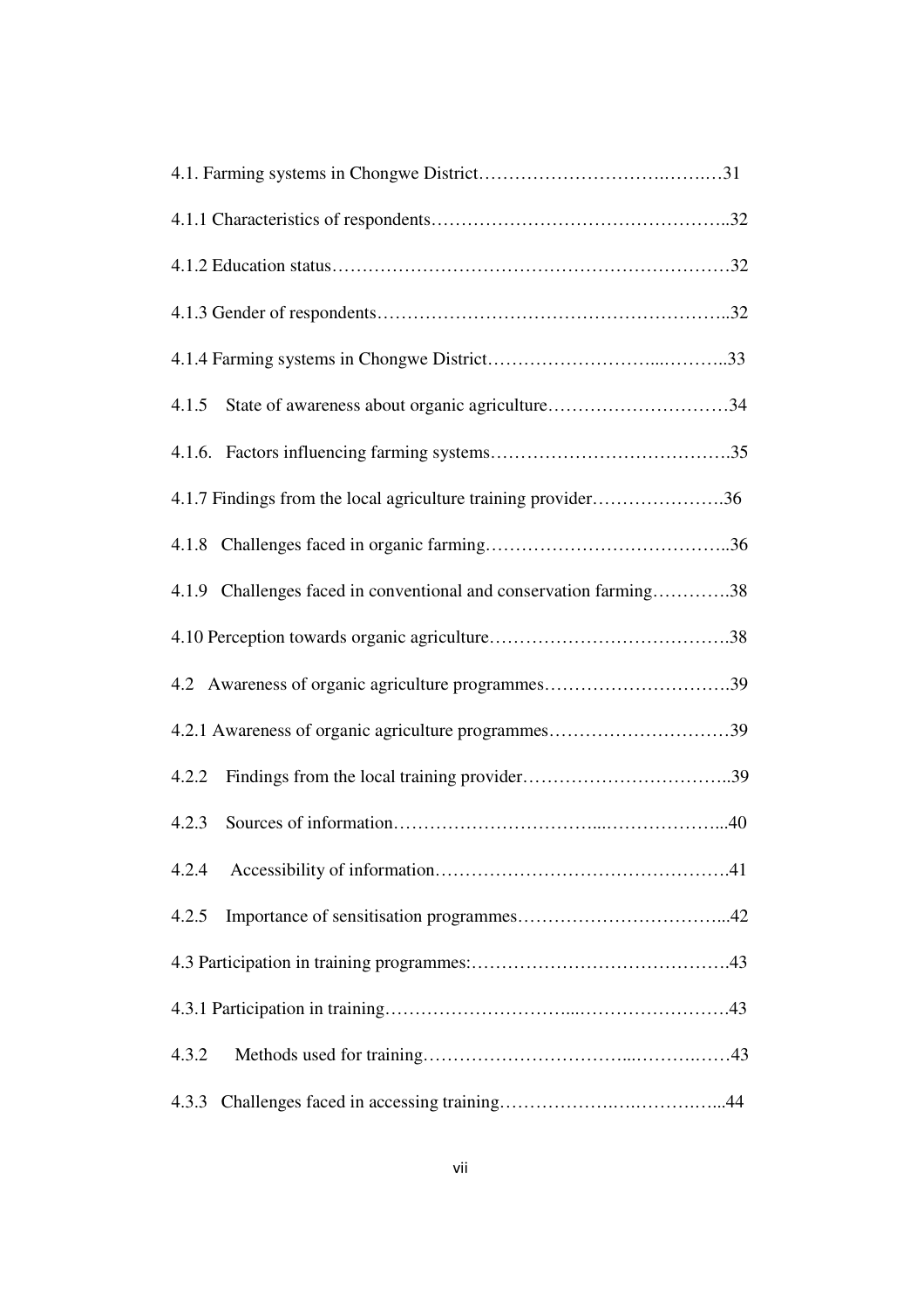| 5.0                                                               |  |  |  |
|-------------------------------------------------------------------|--|--|--|
|                                                                   |  |  |  |
|                                                                   |  |  |  |
|                                                                   |  |  |  |
|                                                                   |  |  |  |
|                                                                   |  |  |  |
|                                                                   |  |  |  |
|                                                                   |  |  |  |
| 5.1.7 Challenges faced in conservation and conventional farming55 |  |  |  |
|                                                                   |  |  |  |
| 5.2                                                               |  |  |  |
|                                                                   |  |  |  |
| 5.2.2 Sources of information on benefits of organic agriculture58 |  |  |  |
|                                                                   |  |  |  |
|                                                                   |  |  |  |
|                                                                   |  |  |  |
|                                                                   |  |  |  |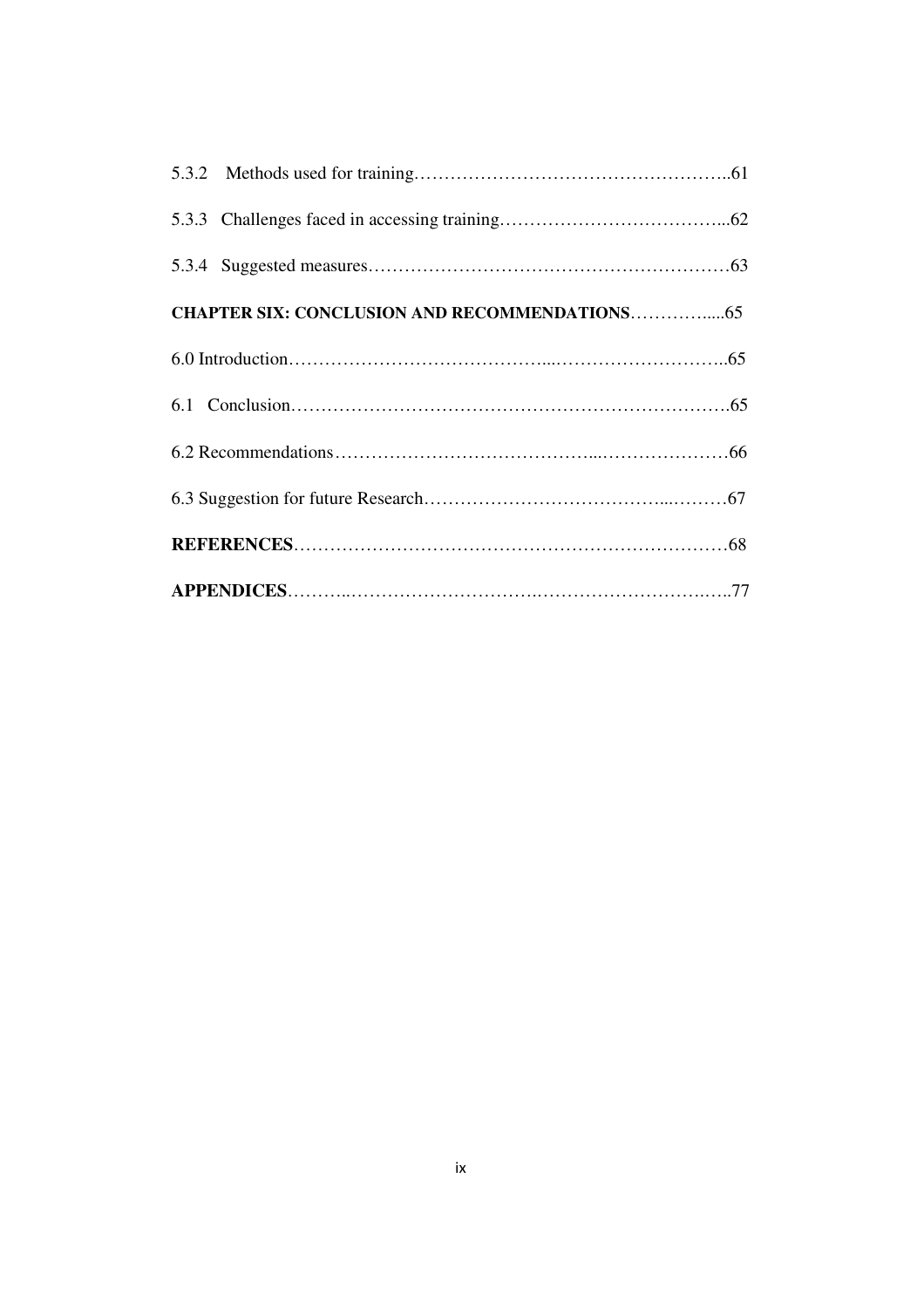## **LIST OF TABLES**

| Table 4 State of Awareness about Organic Agriculture29    |  |
|-----------------------------------------------------------|--|
|                                                           |  |
|                                                           |  |
| Table 7 Accessibility of Information by the farmer35      |  |
| Table 8 Participation of farmers in Training programmes36 |  |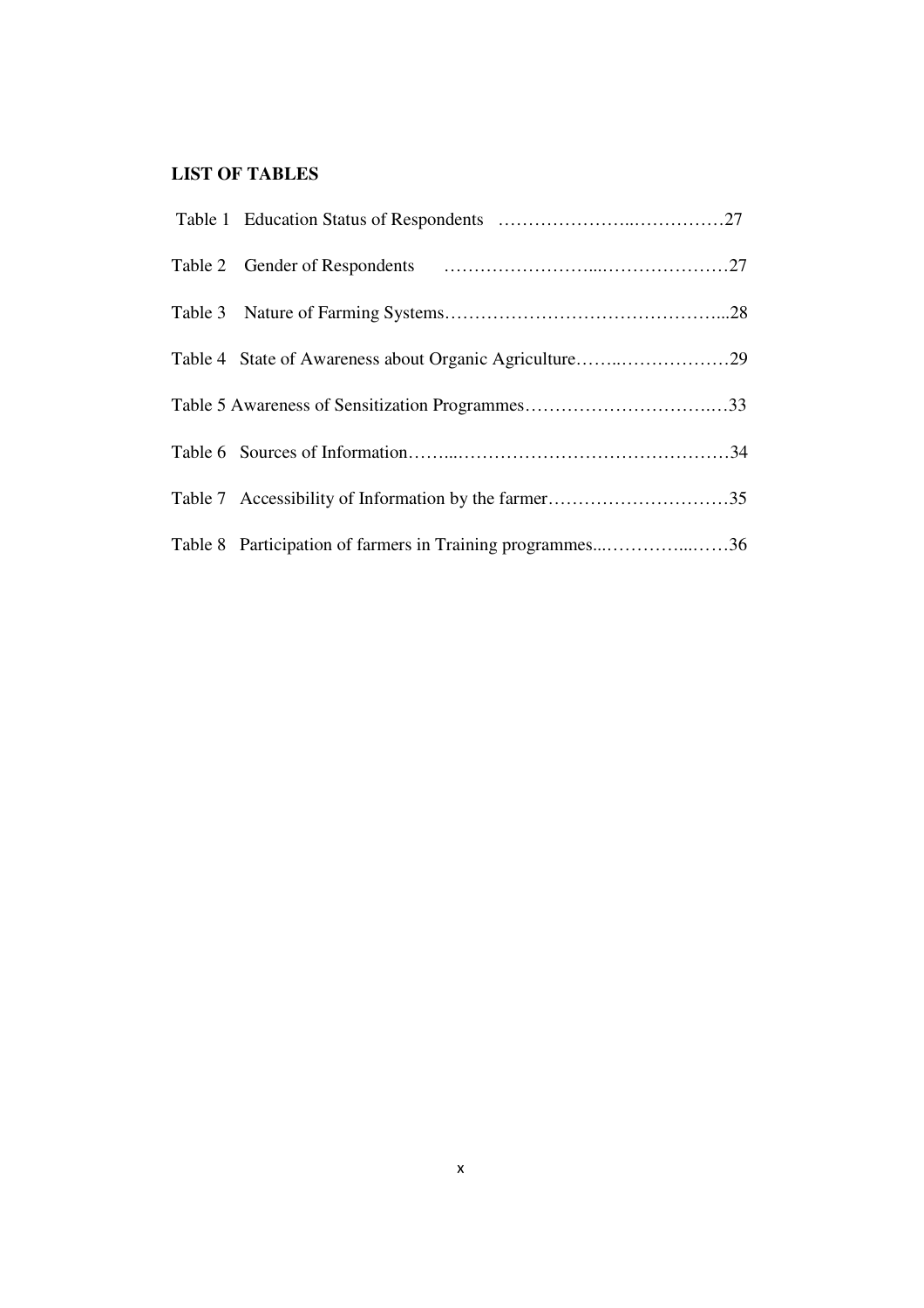## **LIST OF APPENDICES**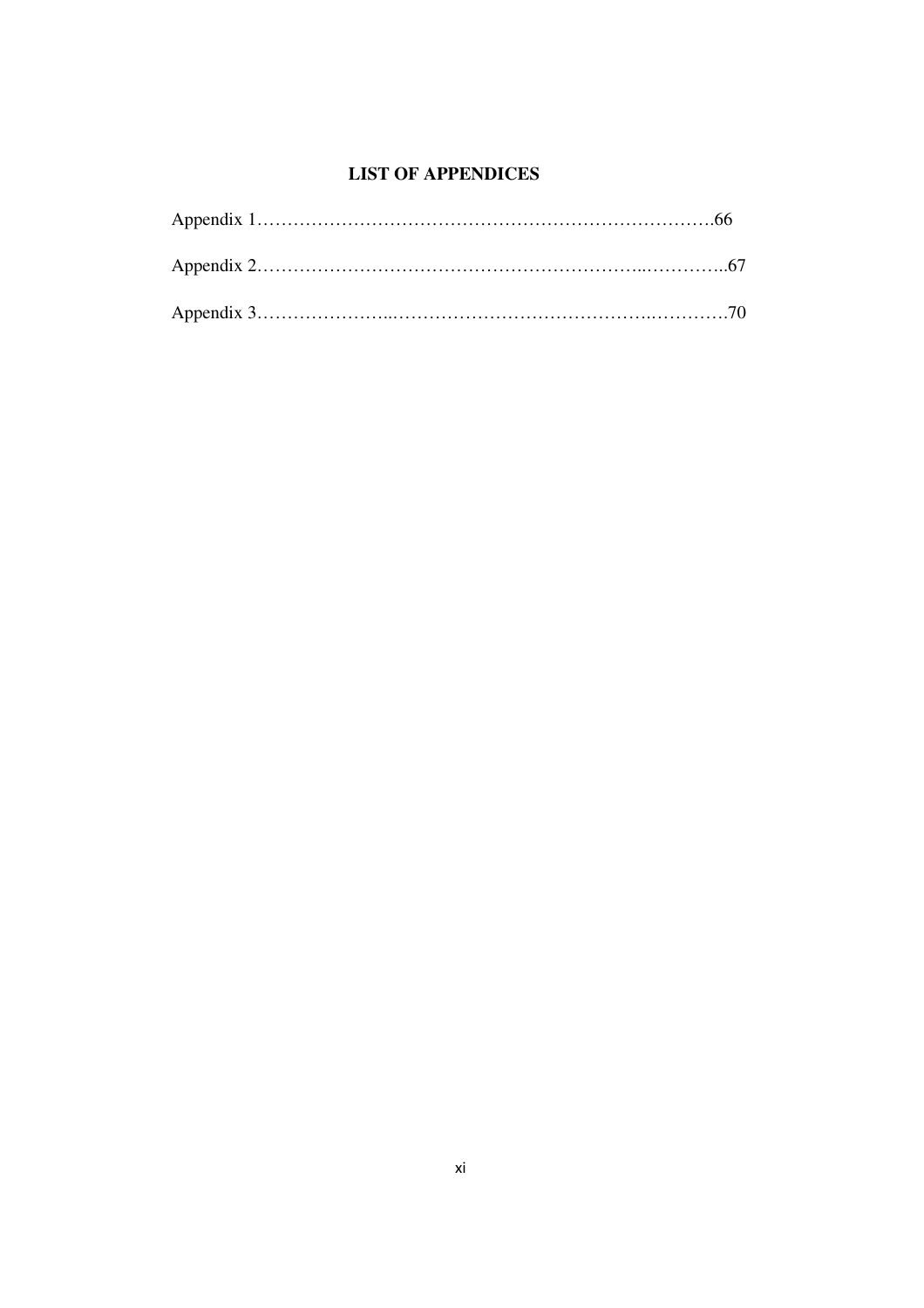#### **CHAPTER ONE: BACKGROUND OF THE STUDY**

#### **1.0 Overview**

This chapter is an introduction to the study. It outlines the background of the study, the statement of the problem, purpose, objectives and research questions of the study. Further on, limitations, delimitation and operational definition of terms are presented in this chapter.

### **1.1 Introduction**

Some practices of agriculture are at the centre of environmental problems faced in most countries. According to Ramakrishnan and Panneerselvam, (2005), our planet earth today faces a major challenge of environmental degradation because of poor agricultural practices. One of the reasons for this is lack of environmental awareness by farmers in their choice of farming systems.

To reduce the negative effects of environmental degradation resulting from unsound agricultural systems, there is an urgent need for environmental literacy for all the communities engaging in agriculture. If farmers are aware of environmental problems that could result from unsustainable forms of agriculture, they would engage in farming practices that protect the environment from further degradation. By so doing the environment would be sustained and allowed to regenerate to its initial productivity and survive for future generations.

In Zambia, like other countries the economy has been highly dependent on agriculture. This is with the implication that most communities comprise farmers. In line with this FAO, (2008) states that small scale farms constitute 90% of the world's farms that provide employment to 1.3billion people and dominate agriculture in developing countries.

Thus, most local communities engage in agriculture to supplement their low incomes. Land fertility is mostly achieved by adding chemical fertilisers which reduce the lifespan of the soil. The Food and Agriculture Organisation (2005) observed that, modern agricultural methods had brought spectacular increases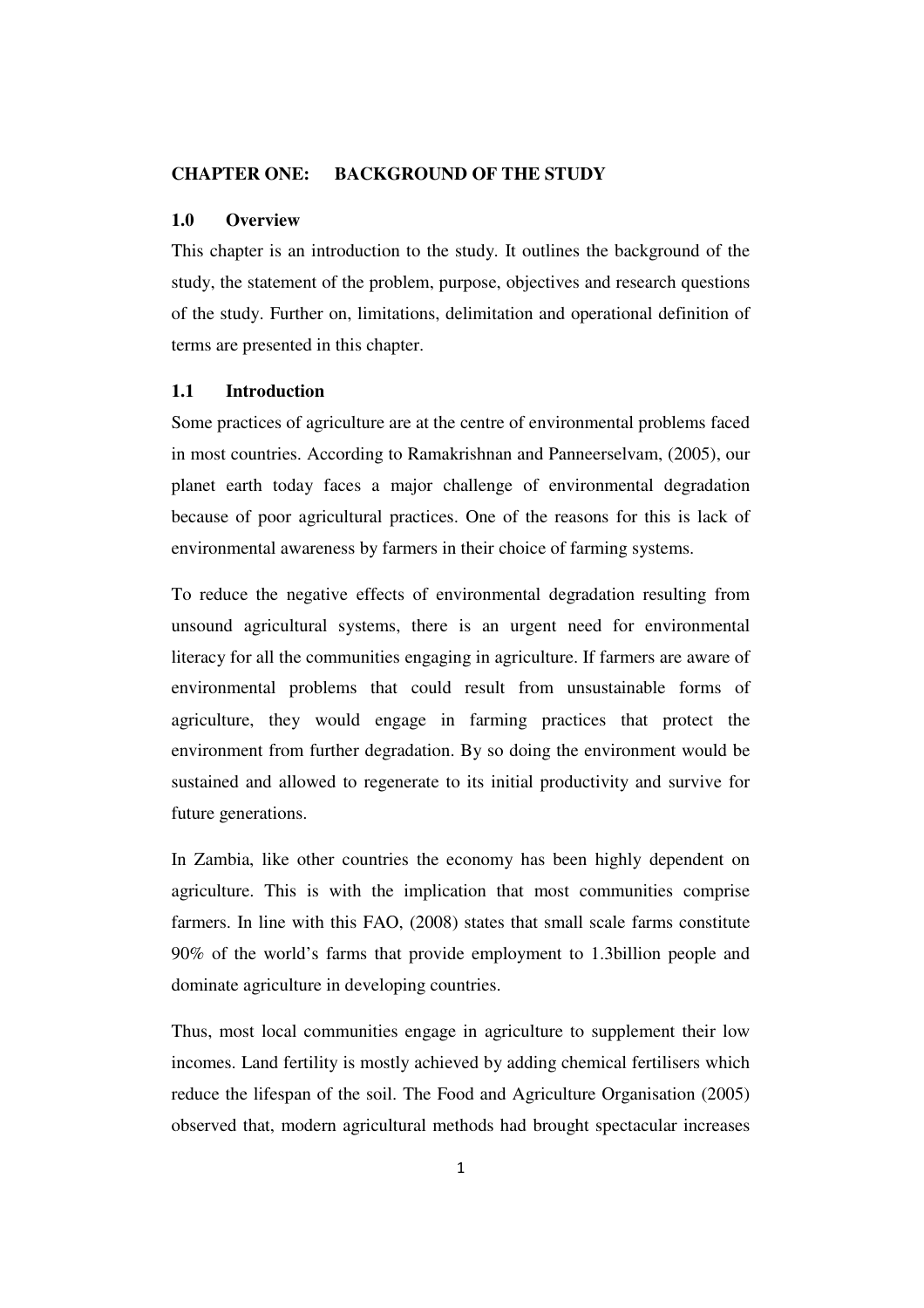in productivity over the past forty years. There has also been remarkable growth in agricultural production with per capita world food production growing by 17 per cent and aggregate world food production growing by 145 per cent.

Though the current global food production practices may produce striking quantities, their environmental degradation surpasses the benefits. Modern technologies in agriculture, therefore, have brought about more adverse effects on the environment than benefits.

The increase of input prices has also had a negative impact on the farmers. For example, between 2006 and 2008, the rate of increase in the price of fertiliser was higher than the increase of food prices (Dorwad and Poulton,2008).This is also evident in Zambia where recently the government removed agricultural subsidies impacting negatively on the input prices and food security for the poor small scale farmers. Consequently, small scale farmers are in need of lowcost technology to reduce over dependency on expensive chemical fertilisers which also result into environmental degradation.

One of the solutions to these problems is organic agriculture. The International Federation of Organic Agriculture Movements (IFOAM) (2005) defines organic farming as a form of agriculture that unites all agricultural systems that maintain ecologically, socially and economically advisable agricultural production. These systems make use of the natural potential of plants, animals and landscapes and are aimed at the agricultural practice's harmonization with the environment.

Organic farming significantly reduces the input of external resources by putting a limit to usage of the chemically obtained fertilisers, pesticides and pharmaceutical preparations. In addition to increasing the yield and protect crops, organic farming employs other agro technical methods and various natural factors.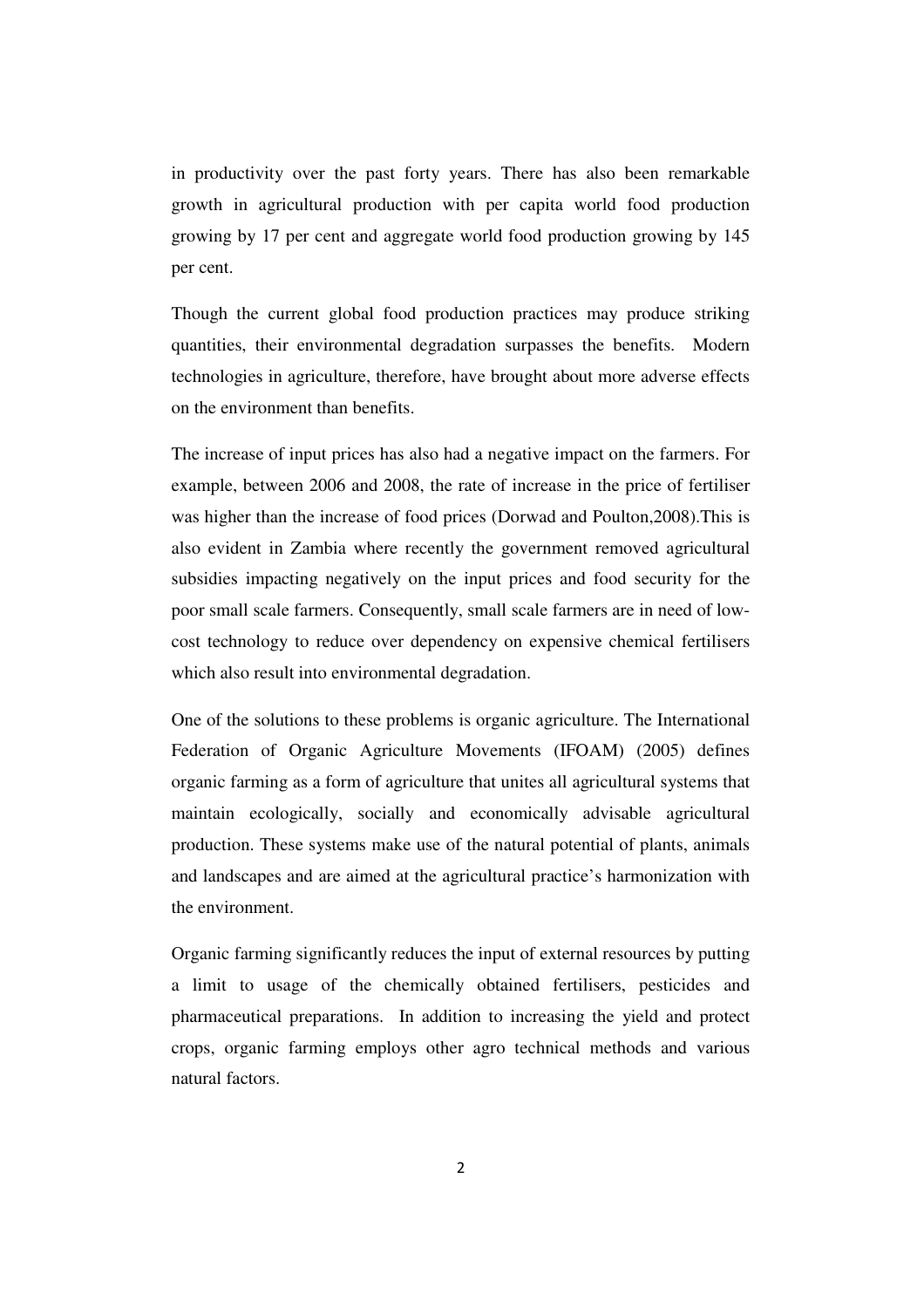Organic agriculture is less costly and utilises locally available resources thereby reducing over dependency on expensive inputs resulting into the small scale farmers' affordability of required inputs and conservation of the environment.

As opposed to the conventional agriculture practices, organic agriculture aims to maintain the societal and individual responsibility for the environment to achieve sustainability of natural resources. This is the more reason why small scale farmers need to be sensitised on the dangers of conventional agriculture and the availability of a convenient farming practice.

Institutions such as the United Nations Economic and Social Commission for Asia and the Pacific (UNESCAP), (2002) foster the awareness of organic agriculture as one of the comprehensive response to the sustainability problems facing agriculture for rural communities and food production today. Organic Agriculture reduces production cost as it provides an efficient use of farm resources and has the potential to improve the small scale farmers' livelihoods as opposed to the chemical pesticides that affects negatively on humans as well as on the environment.

 It is therefore, important that local farmers are encouraged to practice organic agriculture as it would not only contribute to food security for the local farmers but would also reduce the heavy dependency on expensive inputs. Undoubtedly, organic agriculture is one of the best practices in ensuring environmental sustainability. Hence this study makes an attempt to investigate the state of awareness of small scale farmers on the use of organic agriculture for a sustainable environment amongst small scale farmers in Chongwe District of Zambia.

#### **1.2 Statement of the Problem**

Unsustainable form of agriculture is one of the major causes of environmental degradation in Zambia. This type of agriculture mostly uses chemical fertilisers for increased yields and pesticide control which result into pollution of water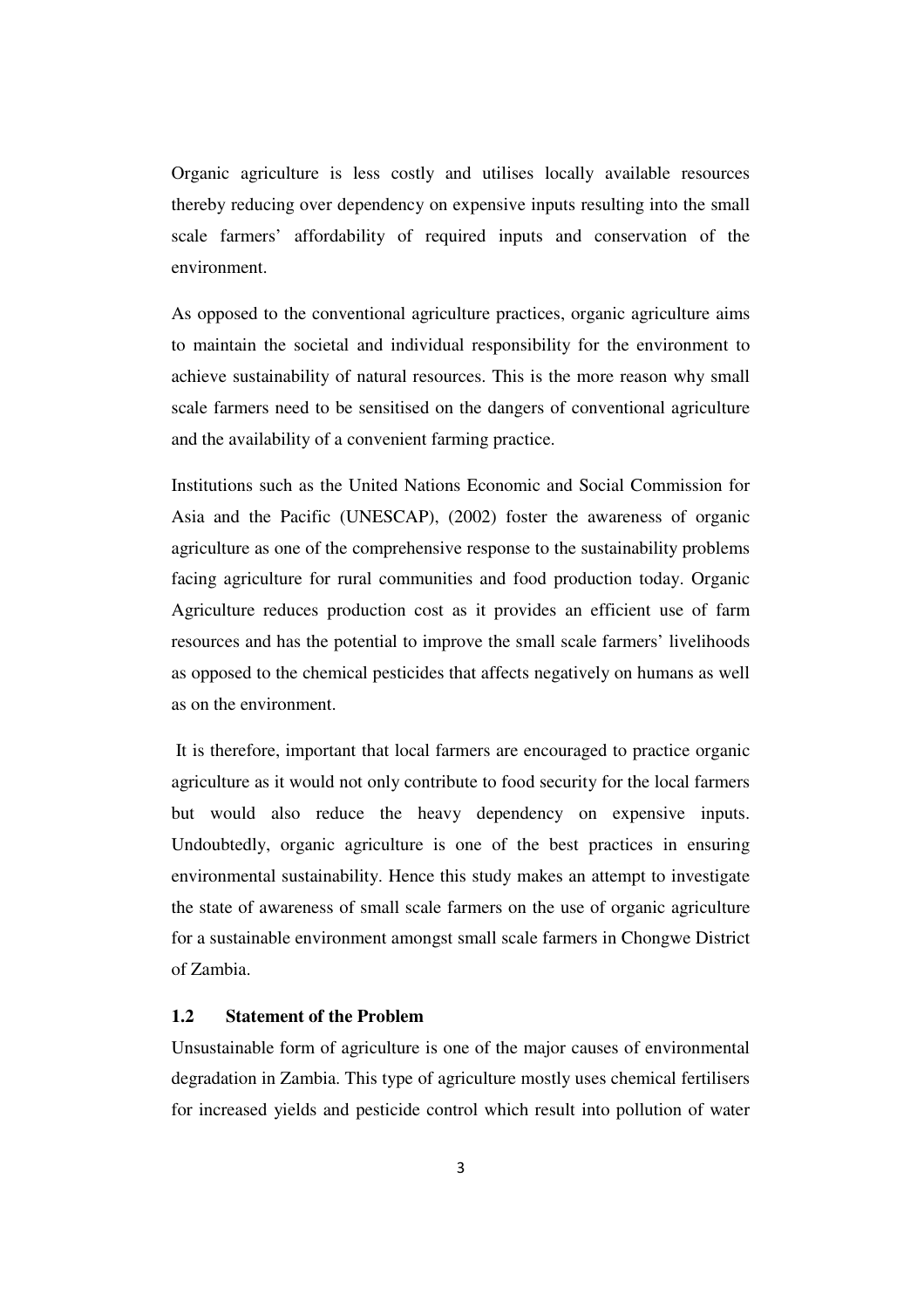and soil erosion. Deforestation is another problem caused by some traditional forms of agriculture. The environmental problems being faced in many countries including Zambia result into climate change which also has adverse effects on small scale farmers. Environmental problems caused by unsustainable forms of agriculture have also been aggravated by lack of knowledge on the use of natural resources such as those used in organic agriculture (ECZ, 2008). There is, therefore, urgent need for the promotion of environmental awareness in changing attitudes towards organic agriculture for the benefit of the environment and the small scale farmers.

Kasisi Agriculture Training Centre conducts various training programmes on organic agriculture to small scale farmers of Chongwe district. Regrettably, despite the organisation being involved in awareness programmes aimed at mitigating environmental problems resulting from unsustainable forms of agriculture through the promotion of organic agriculture, the state of awareness on the use of organic agriculture amongst small scale farmers in the community is not known. In order to address such a problem, this study seeks to investigate the state of awareness of the small scale farmers of Chongwe District about organic agriculture.

#### **1.3 Purpose of the Study**

The purpose of the study was to assess the state of environmental awareness on the use of organic agriculture amongst small scale farmers in selected farm blocks of Chongwe District of Lusaka Province.

#### **1.4 Objectives of the Study**

The above aim was realized through the following specific objectives:

1. To determine the nature of farming activities undertaken by small scale farmers in Chongwe District.

 2. To ascertain awareness of organic agriculture programmes by small scale farmers in Chongwe.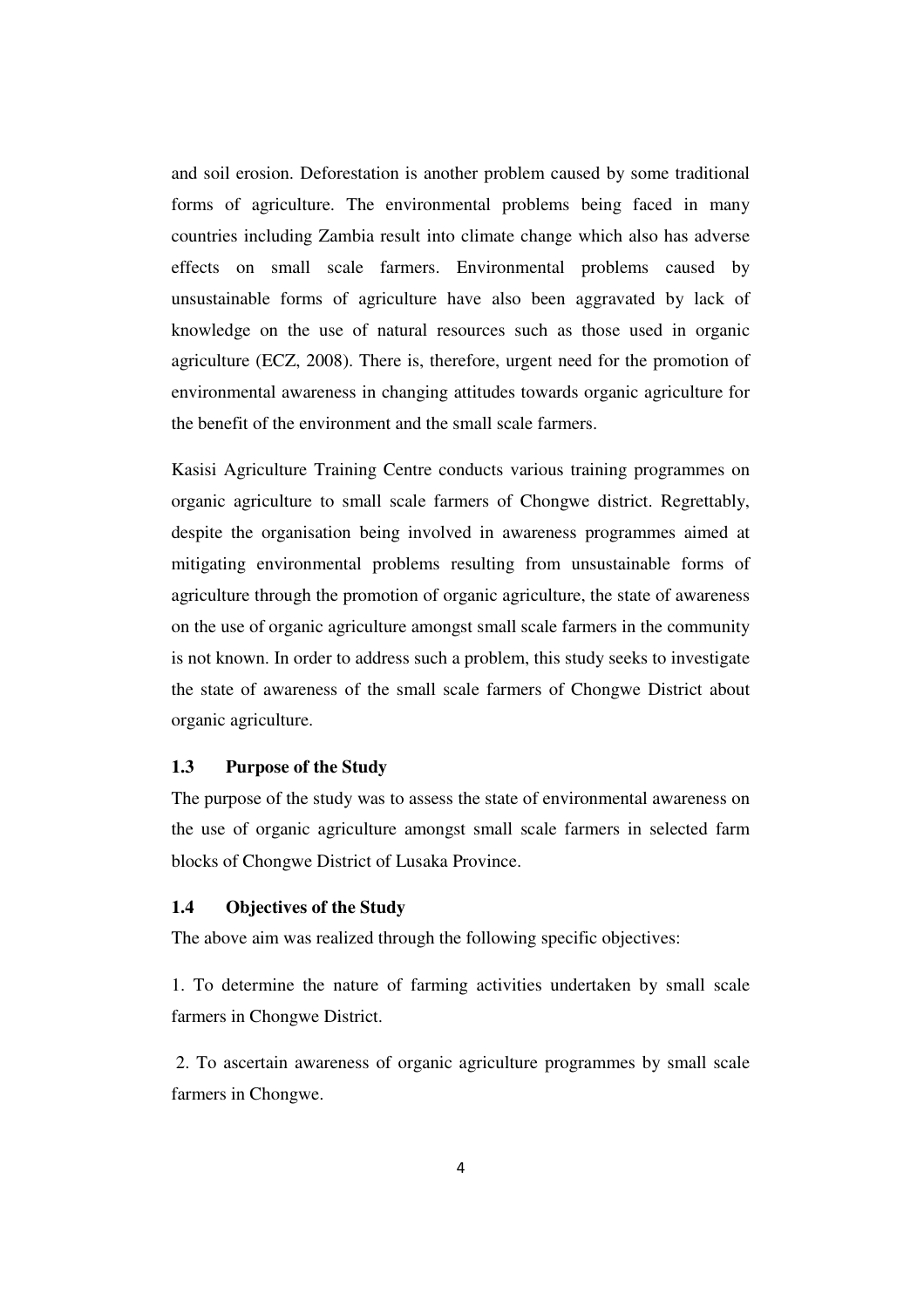3. To establish the participation of small scale farmers in training aimed at promoting organic agriculture in Chongwe.

## **1.5 Research Questions**

The set out objectives were realised through the following research questions:

1. What is the nature of farming systems undertaken by small scale farmers in the study area?

2. Are small scale farmers aware of organic agriculture programmes in the area?

3. How is the participation of small scale farmers in training aimed at promoting Organic Agriculture?

#### **1.6 Significance of the study**

The study is important because the findings may reveal the state of awareness about organic agriculture of the small scale farmers in Chongwe District. It was also imperative to undertake this study because its findings might also help the Ministry of Agriculture and Livestock to make informed decisions and identify gaps that could be addressed in the implementation of organic agriculture for a sustainable environment.

 The study may also demonstrate the nature of farming systems undertaken by small scale farmers in Chongwe. The results could be useful to the government and other relevant organisations responsible for the provision of environmental awareness in alleviating the negative impacts of unsustainable farming methods to small scale farmers through the implementation of applicable programmes for changing attitudes towards organic agriculture in the study area.

The government and the relevant organisations involved in promoting sustainability of the environment through sustainable forms of agriculture may also utilise the results of the study to ascertain participation of small scale farmers in training aimed at promoting organic agriculture in Chongwe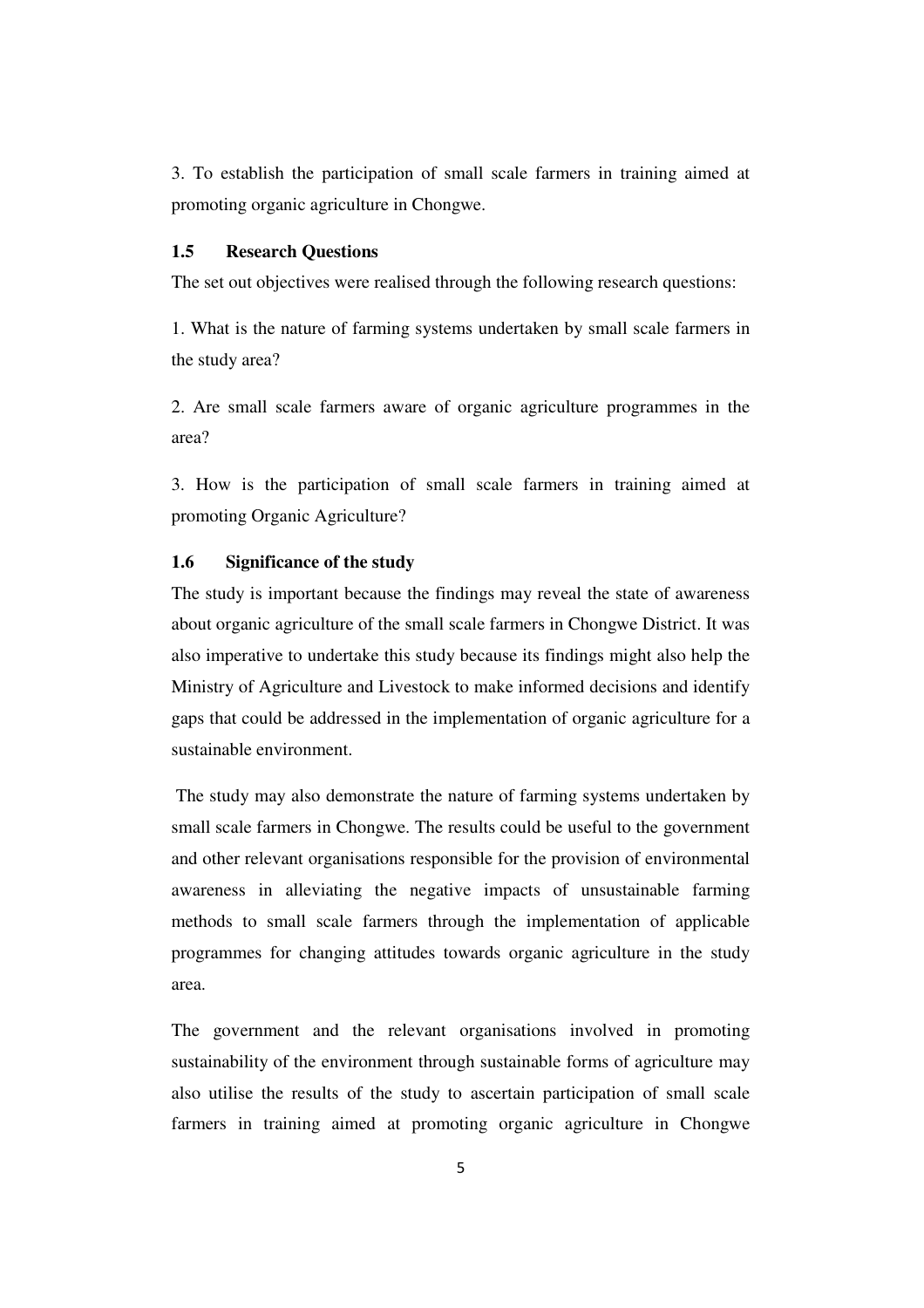District. Moreover the study may bring out recommendations that would address environmental degradation of the environment resulting from the use of synthetic fertilisers through promotion of organic agriculture in achieving a sustainable environment for small scale farmers in Chongwe.

### **1.7 Delimitation of the Study**

This study was only conducted in the selected farm blocks of Chongwe District of Lusaka Province. The rationale for confining the study to Chongwe District was based on the fact that there was an agricultural training centre in the catchment area.

## **1.8 Limitations of the Study**

Since only snowballing and purposive sampling procedures were used in this study, it was difficult to generalize the results to the population of small scale farmers and training providers in Chongwe District and other areas . However, the results are generalisable to small scale farmers and training providers sampled and give an insight of what the picture could be like if more participants and other methods were used.

## **1.9 Definition of Terms**

The following definitions mean the way the researcher has defined them and not the way they have been defined by other researchers.

**Environmental degradation** is the deterioration of the environment through depletion of natural resources.

**Organic agriculture** is a form of agriculture that unites all agricultural systems that maintain ecologically, socially and economically advisable agricultural production. These systems make use of the natural potential of plants, animals and landscapes and are aimed at the agricultural practice's harmonization with the environment. Organic farming significantly reduces the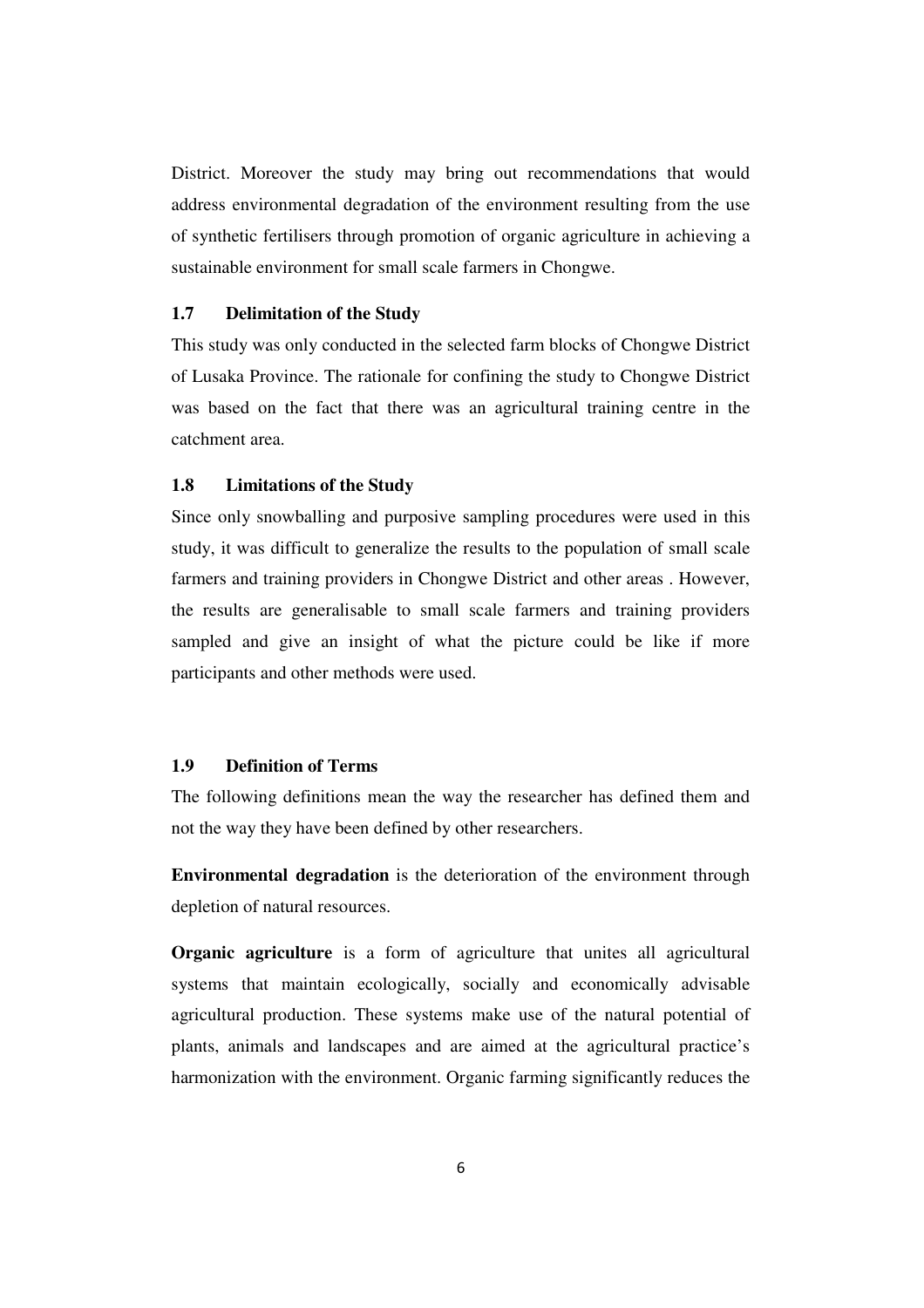input of external resources by putting a limit to usage of the chemically obtained fertilisers, pesticides and pharmaceutical preparations.

**Conventional agriculture** is farming that entails the excessive tillage of land and extensive use of synthetic fertilisers and pesticides to boost yields.

**Conservation agriculture** is the farming type that encompasses minimal tillage of land and minimal use of chemical fertilisers, pesticides and crop rotation.

**Sustainability** is meeting the needs of the present without compromising the ability of future generations to meet their own needs.

**Small scale farming** is an agriculture practice where farmers produce crops mainly for consumption.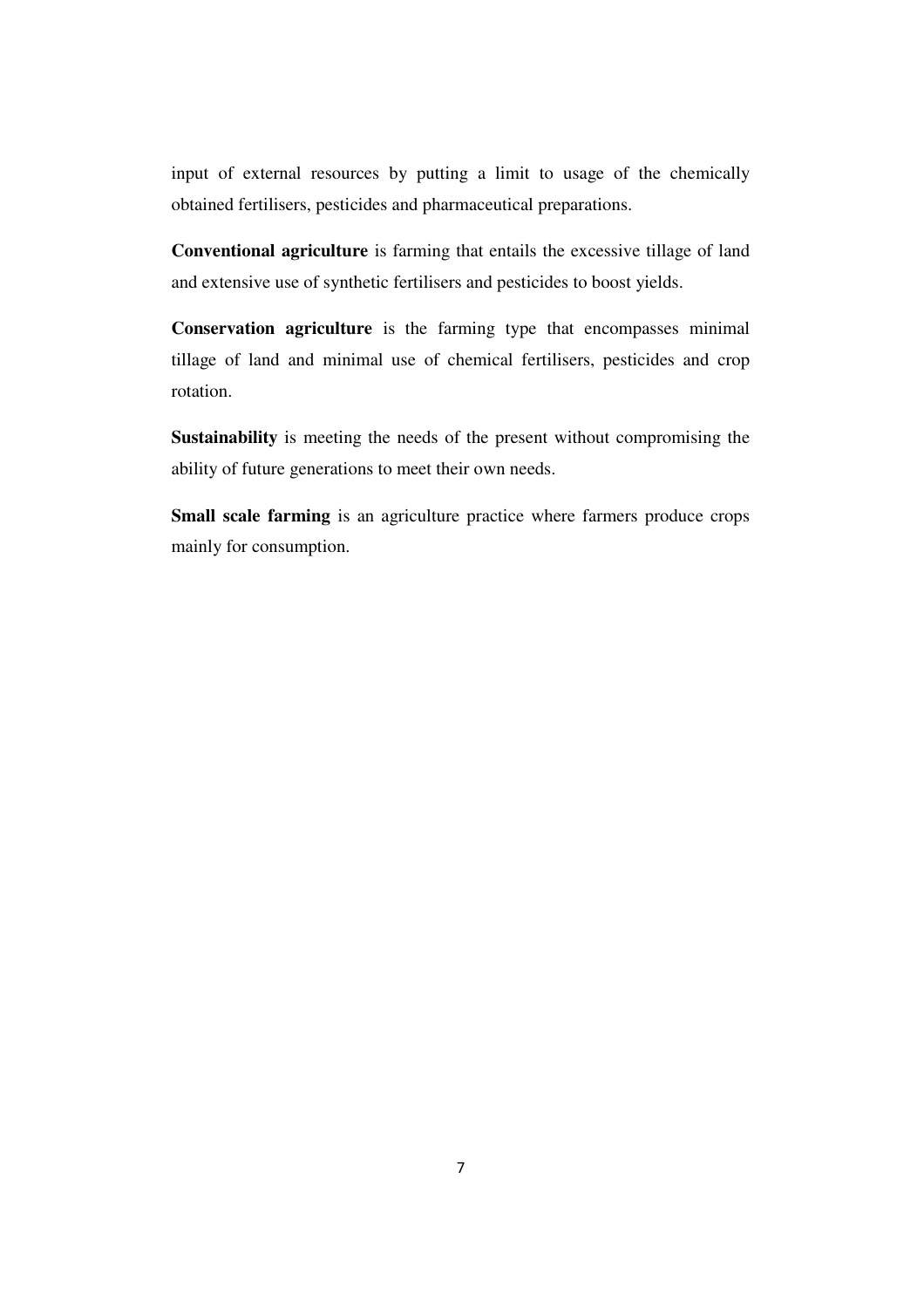#### **CHAPTER TWO: LITERATURE REVIEW**

#### **2.0 Overview**

This chapter will review relevant literature using the thematic approach. Thus the chapter will review relevant literature on what is already known about the causes of environmental degradation due to unsustainable forms of agriculture and the importance of farmers' awareness of organic agriculture for the benefit of the environment.

The review will further extend to studies done in organic agriculture and how Zambia and other countries have been affected by unsustainable agriculture.

## **2.1 Background**

Much of the studies conducted in the field of agriculture have revealed that the issue of land degradation has been a huge challenge. It has been documented that several factors have contributed to land degradation due to certain agricultural systems.

A report by E.C.Z (2000) revealed that land degradation in Zambia mainly arises from the use of heavy machinery especially by the mines which tends to cause soil compaction while application of huge amounts of chemical fertilisers on a regular basis tends to degrade the land. The report was a clear indication that unsustainable farming systems have also contributed greatly to land degradation in Zambia. Thus small scale farmers who are the majority need awareness on sustainable forms of agriculture to sustain the environment.

In agreement, Zhao (1990) states that degradation of the soil; particularly of agricultural land through erosion is the fundamental constraint to sustainable development. The research conducted by FAO (1990), adds that agricultural expansion is the major cause of deforestation particularly in the tropics. And as such a study by Oldeerman (1991) indicates that 25% of present arable land is affected by human induced soil degradation.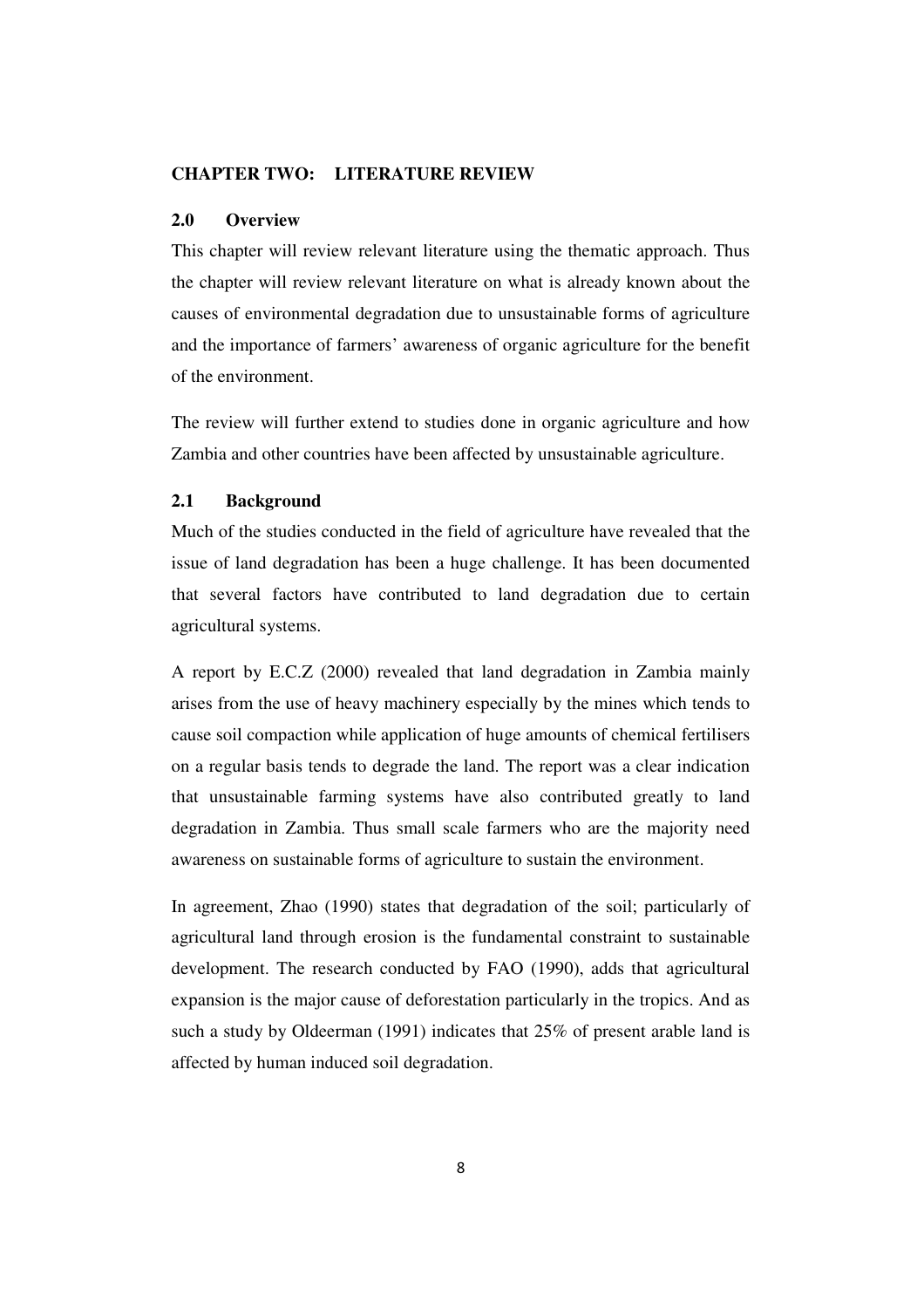Stocking (1994) also agrees that cultivation of soils and soil degradation through various farming practices has resulted into the loss of billions of tones of organic carbon and nitrogen in most parts of the world during the last three centuries.

Brennan(1990) states that solutions to soil degradation resulting from unsustainable forms of agriculture such as improving the information base, changing institutional mechanisms in land use by governments and promoting land conservation by ensuring that farmers have access to the technological inputs are required in developing technologies that are appropriate to farmer needs.

For this reason, interventions in alleviating soil degradation resulting from unsound agricultural practices through environmental awareness are vital in sustainably raising crop yield for small scale farmers.

The study by the International Assessment of Agriculture Science and Technology for Development (IAASTD, 2008) responds to the widespread realization that despite significant scientific and technological achievements in the ability to increase agricultural productivity in Africa, there has been less attention paid to some of the unintended social and environmental consequences of the achievements. The study further states that in order to address the diverse needs that shape human life there is need to have a shared approach to sustainability with local and cross sectional collaboration through creating awareness about the environment (IFOAM, 2012).The above interventions demonstrate the possible solution to the sustainability problems being faced in the world today due to unsustainable agriculture.

However, O' Donogue (2007) argues that environmentalists and educators should become concerned about the need to do more than raise awareness about sustainability issues or provide learners with experiences. However ,more is needed to be done in developing a broad range of methodological processes.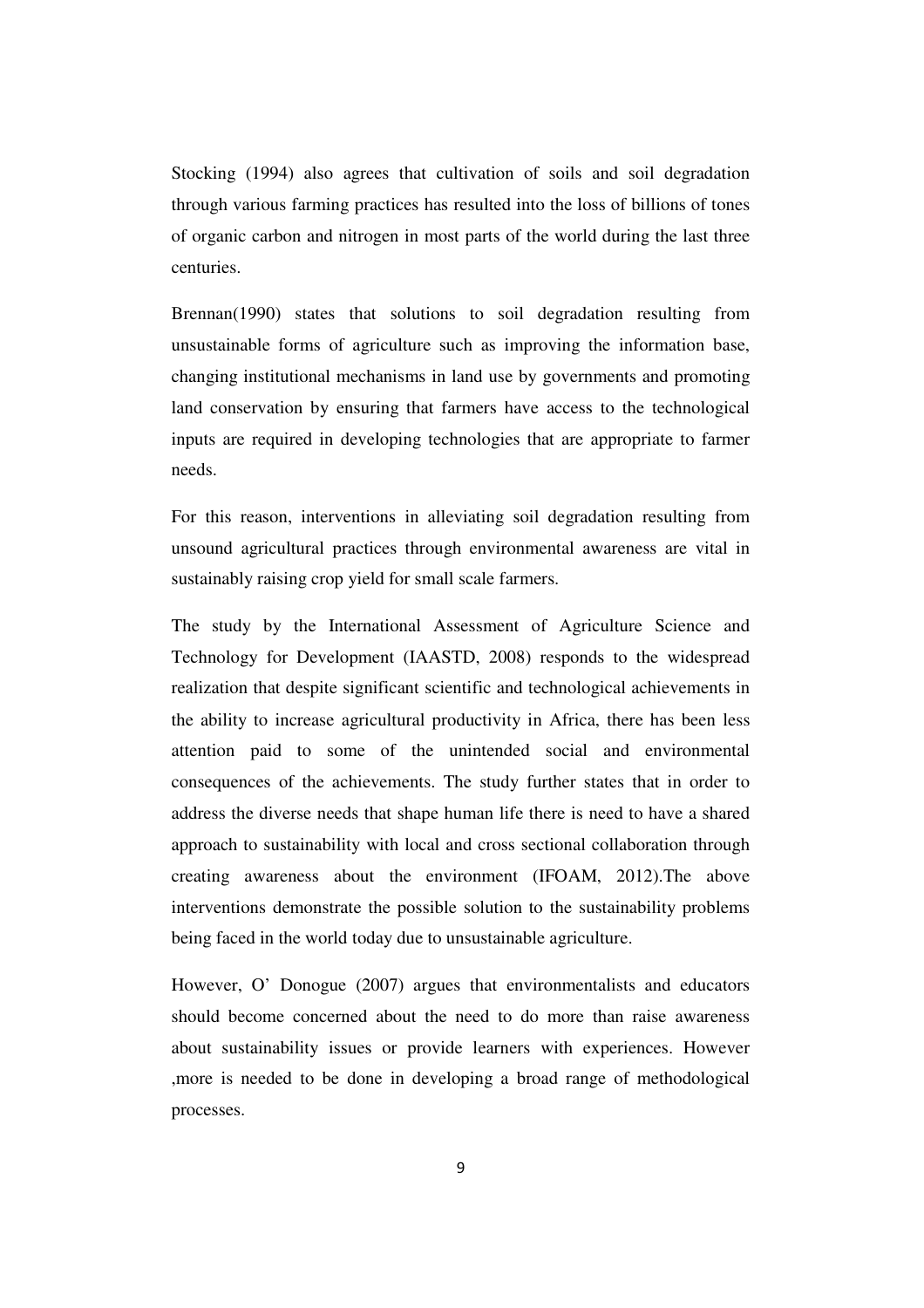It further states that divergent methods are relevant for environmental learning towards better sustainability of the environment. Therefore, literature reviewed indicated that there was a gap in how relevant institutions particularly in the field of agriculture were dealing with fostering of sustainable forms of agriculture. Hence this is the gap this study tried to fill.

## **2.2 Comparisons between conventional and sustainable farming systems**

Knowledge and technology have been major drivers of change in farming systems. The availability of new industrial technologies and the corresponding reaction to it by the organic farming community has fundamentally changed agriculture over the past 50 years especially; with the development of new synthetic fertilisers and control agriculture through genetic engineering technology with the promise of increasing disease resistance and facilitating weed control (FAO,2005).To this end modernity has impacted negatively on agriculture through some of its adverse effects. Matson (1997) agrees with this that in developed countries, industrial agriculture which predominantly implies conventional agriculture tends to focus on short term productivity rather than on long sustainability. This farming system leads to reduction of innate soil fertility, in the process diminishing its nutrients and destroying the complex web of life in the soil. Thus the soil becomes deprived of the needed nutrients, leading to degraded soils which do not retain enough water and ultimately causes pollution of water and soil. A scenario is also yet to be assessed in this study whether relevant institutions are mitigating the impacts of technology and modernity resulting from unsustainable agriculture through creation of awareness on environmental sustainability.

Conventional farming systems have also encouraged the expansion of huge farms, the development of larger more powerful machinery and the ever increasing use of new herbicides and pesticides. Small scale farmers are often resource poor and unable to buy expensive inputs without risk of indebtedness (Halberg and Muellar,2013).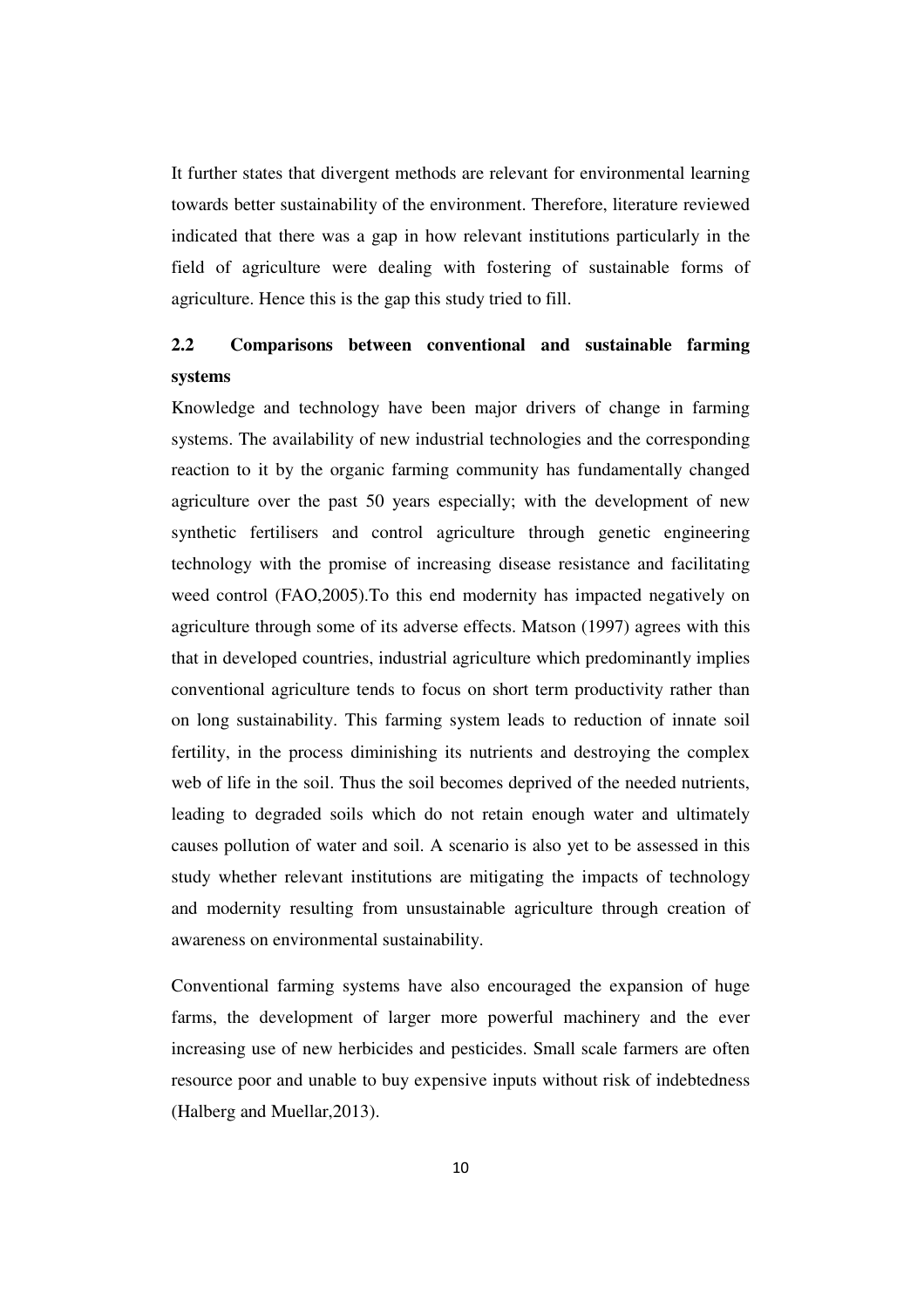In addition, conventional forms of agriculture promote a monoculture of an increasingly limited variety of annual plants and are inherently energy inefficient. As a result, energy inputs to maintain this artificial farming system actually exceeds energy outputs. This is because, conventional farming systems use non fossil fuels to not only harvest and plant but also to produce and apply nitrogen rich fertilisers which affect the environmental sustainability of the soil (Schoenherr, 1992).

 Saasa (2003) in his study of agricultural intensification in Zambia indicates that in Zambia, agricultural subsidies have been considered by donors to be causing serious economic distortions and inefficiencies in the national food production system. This distortion has resulted in high prices for input prices depended on by most farmers, thereby impacting negatively on the food security and sustainability of the environment in the country.

 Further study by Saasa revealed that small scale farmers heavily depended on subsidised farming inputs for their agricultural activities. Hence the study showed that more was needed to be done for the farmers to shift from heavy dependency on farming inputs in order to preserve the remaining natural resources. This is also the point of focus for this current study.

Dorwad and Poulton (2008) assert that the increase of input prices has further worsened the situation in most developing countries. The high input prices impacts negatively on the resource poor small scale farmers who are heavily dependent on chemical fertilisers and as a result causes environmental degradation through loss of needed soil nutrients. As to whether or not this is the case for small scale farmers in Chongwe, is one of the variables in this study.

#### **2.3 Environmental impacts of conventional agriculture**

Preety (2006) and ECZ (2000) have confirmed that pesticide use is the cause of many health problems and environmental degradation in many developing and developed countries due to lack of knowledge and protection while spraying.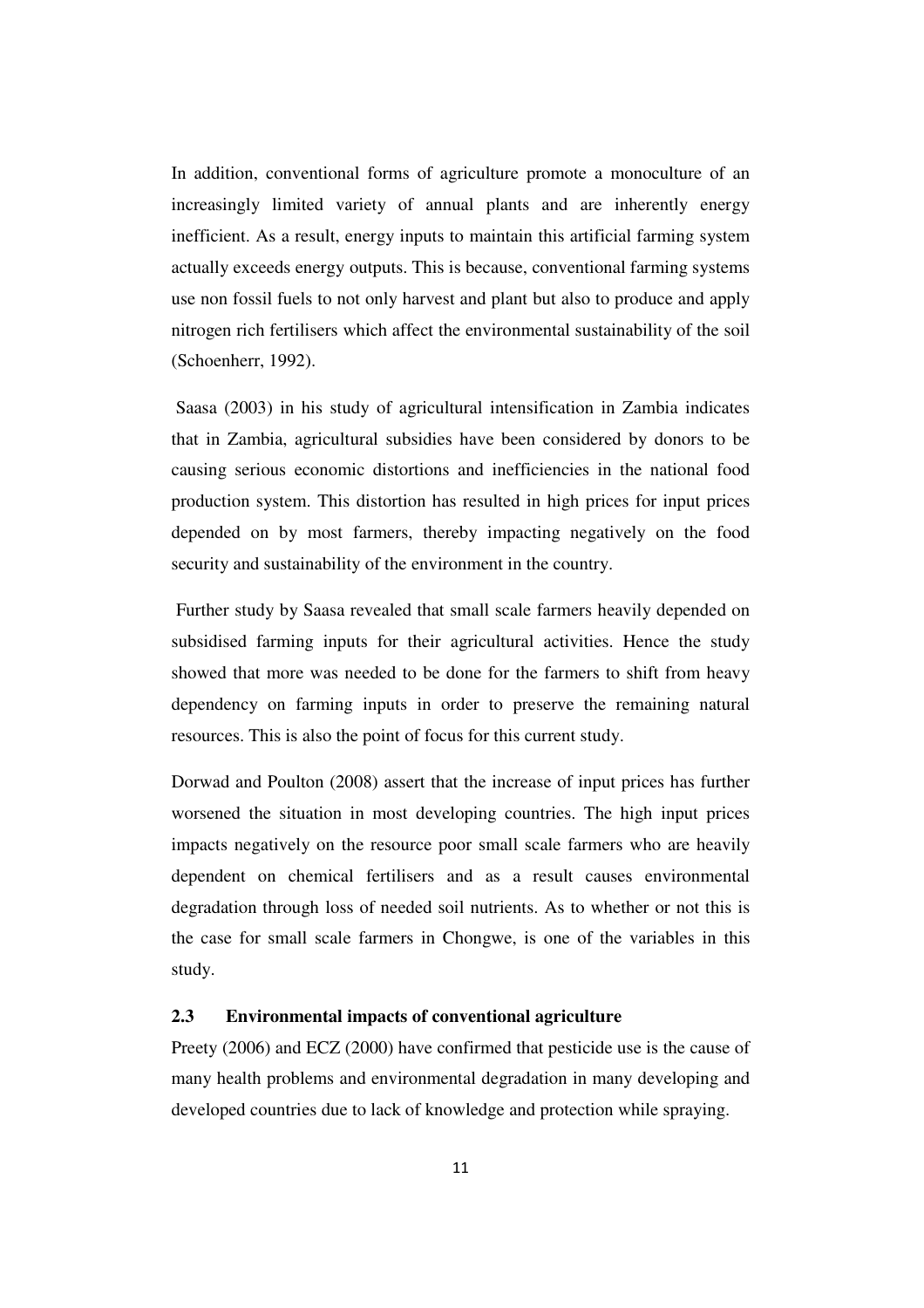A review of literature from the United States in the state of California on the effects of conventional agriculture in the United States revealed that grasslands and valleys have been devastated for almost 200 years mostly due to the introduction of monoculture agricultural production (Schoenherr, 1992).

This lack of diversity has resulted in the agriculture of California to be susceptible to a number of exotic pests increasing the devastation of arable farmland. Schoenherr further shows that huge water demands for conventional agriculture through modification of waterways have also limited water availability for biodiversity and habitat loss for most indigenous species. The study therefore, indicates that lack of diversity in agriculture results into negative devastation on the environment and as a result more was needed to be done to in diversifying the agriculture sector for the sustainability of the environment.

In agreeing to this , Smith et al (2011) states that sustainable forms of agriculture such as organic agriculture has the potential to reduce the risk of total production losses due to climate change impacts such as pest and disease outbreaks including the severity of plant and animal diseases which are a consequence of conventional agriculture. Smith et al further states that organic agriculture lessens the impact of climate change especially through crop diversity.

Turner (2004) also argues that effects of the current industrial predominant agricultural production system overuse resources such as water, energy and soil. The study by UNEP (2011)in agreement to Turner states that conventional agricultural systems use more energy than it produces in terms of calories.

Wichner (2015) at http://www.farmlandlp.com has argued that organic farming techniques also have harmful effects for plant species in certain areas such as California plant species due to the climatic conditions that prevail there.

The research by the Soil Association of England (2007) and other studies also contend with the fact that remarkable growth in the global markets for organic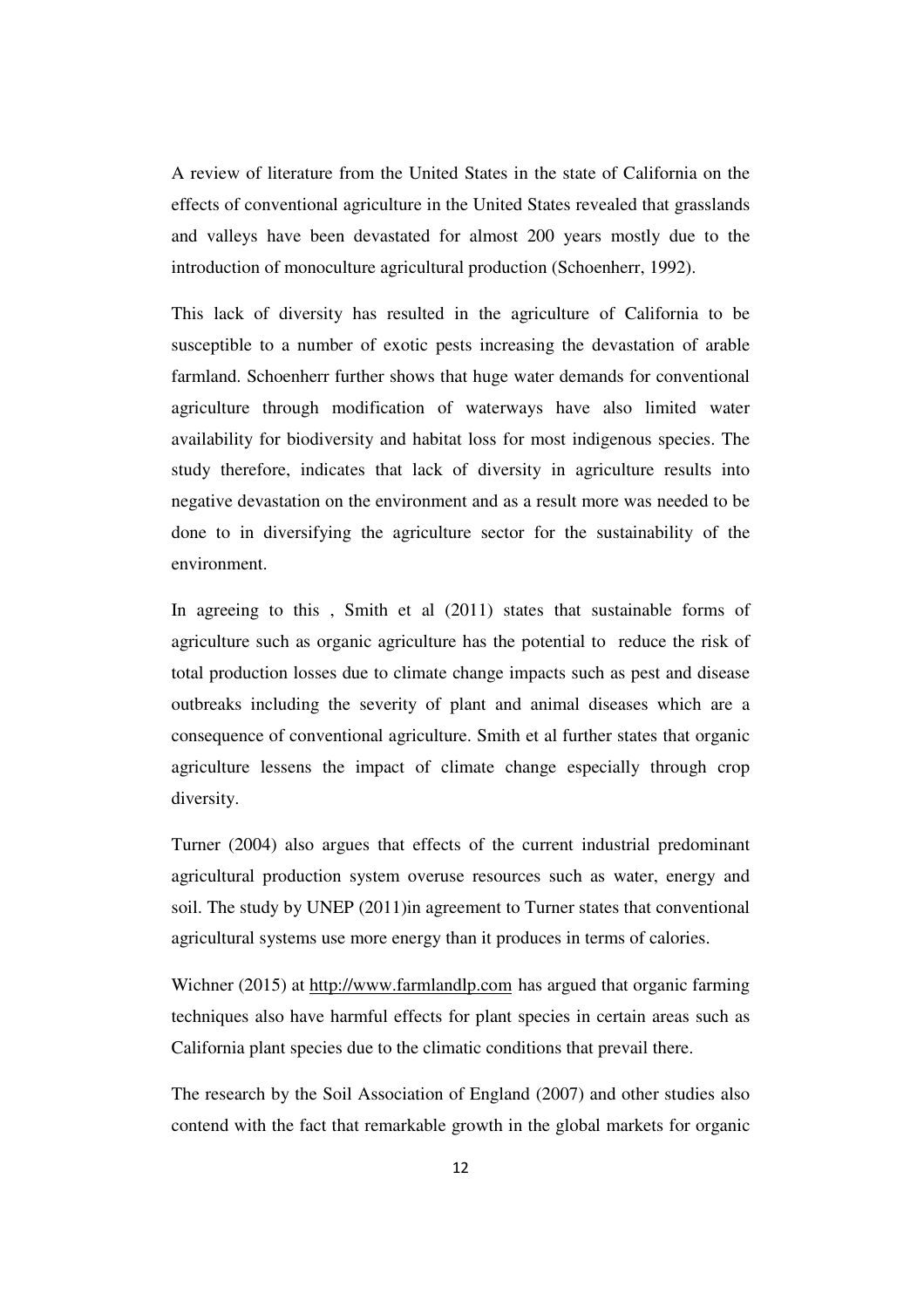food and drinks during the last decade 2002 to 2012,holds a risk of increasing the environmental load from long distance transportation of products and of pushing the organic food and farming systems towards the conventional farming model and thereby diminishing the environmental benefits of organic agriculture mostly through greenhouse gas emissions.

Halberg (2007) further shows that transportation of foods is a matter of concern regarding environmental impact and in particular greenhouse emissions, acidification and fossil energy use in Europe. Though arguably, the impact on the environment is minimal as compared to that of conventional agriculture. Thus these are good reasons for focusing on consumption of locally grown organic products.

The study by FAO (2005) also pointed out that organic agriculture was more energy efficient than conventional agriculture and more labour intensive than none organic farming systems, hence played a great role in agriculture in many ways such as food security, increased income generation for farmers, preserving biodiversity and efficient use of water resources. As a result, sustainable agriculture has more evident benefits for the environment than conventional agriculture. The asserted benefits of organic agriculture in Zambia for the environment and small scale farmers in particular for those in Chongwe area is yet to be established in this study.

## **2.4 Effects of unsustainable practices of agriculture in Zambia**

As pointed out already, ECZ established that land degradation in Zambia mainly arises from compaction of the soil and the use of chemical fertilizers in farming systems. These types of farming systems have had a negative effect on the environment in many parts of the country resulting into climate change. Since most Zambians depend on agriculture for their livelihood it entails that the entire country is affected with low crop yield.

ZEMA (2012) in its study of agricultural inputs indicated that most of the pesticides and toxic substances used in Zambia are imported and distributed by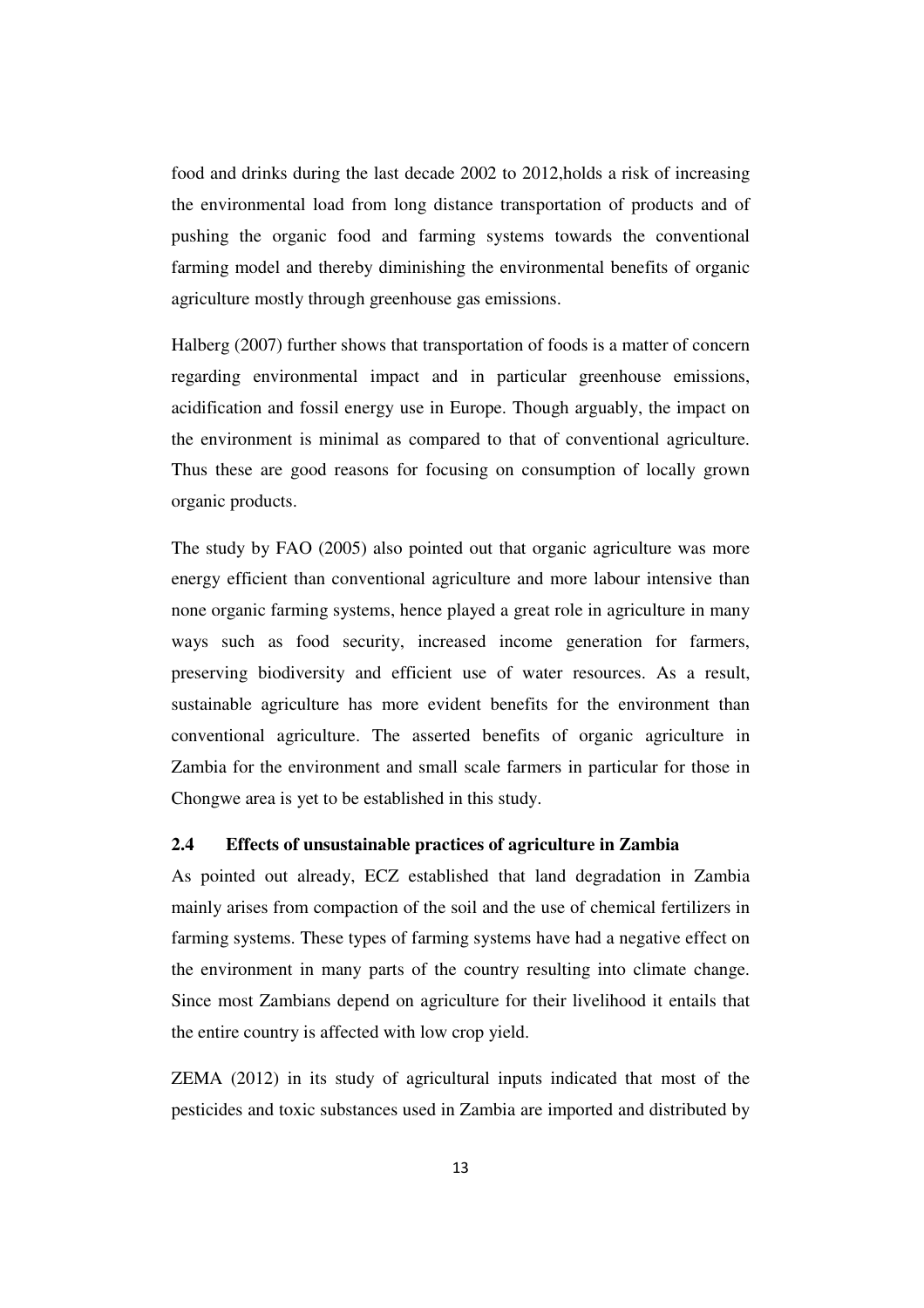local companies for agricultural use. Other than the emphasis on high yields farmers are not sensitised on the possible dangers of using these synthetic fertilisers and chemicals on their land and livestock creating a gap in environmental awareness about the use of organic agriculture as an alternative form of agriculture as it aims to avoid the usage of synthetic fertilisers and harmful pesticides including growth regulators and livestock additives.

To further support the effects of pesticides on the environment in India, Ramakrishnan (2005) acknowledges that pesticides are also a cause of water pollution. These substances enter water courses from agricultural and horticultural land posing great danger on human health and the environment.

Despite the documented dangers of synthetic fertilisers and pesticides, Zambia is reported to be witnessing a steady increase in the import and use of different types of pesticides for agriculture (ECZ, 2000).It is not known if ZEMA disseminates information on the dangers of synthetic fertilisers and pesticides to small scale farmers in Zambia.

A report by MOFNP (2006) revealed that the 2004/2005 agricultural season recorded a decline in food crops largely due to the unfavourable weather conditions in Zambia. The report established that in attempting to increase productivity more chemical fertilisers were used in that season. In turn more chemicals were released in the atmosphere causing irreversible damage to the environment.

On the other hand, Almeida and Abreu (2009) argued that the unacceptable exposure to pesticides in conventional farming is related to lack of proper education in application and implementation of sustainable agriculture. It is in this regard that this study was undertaken to establish the environmental awareness of small scale farmers on the use of organic agriculture in Chongwe for the sustainability of the available natural resources.

However, most farmers in many developing countries incline themselves to conventional agriculture despite the negative impacts of synthetic fertilisers on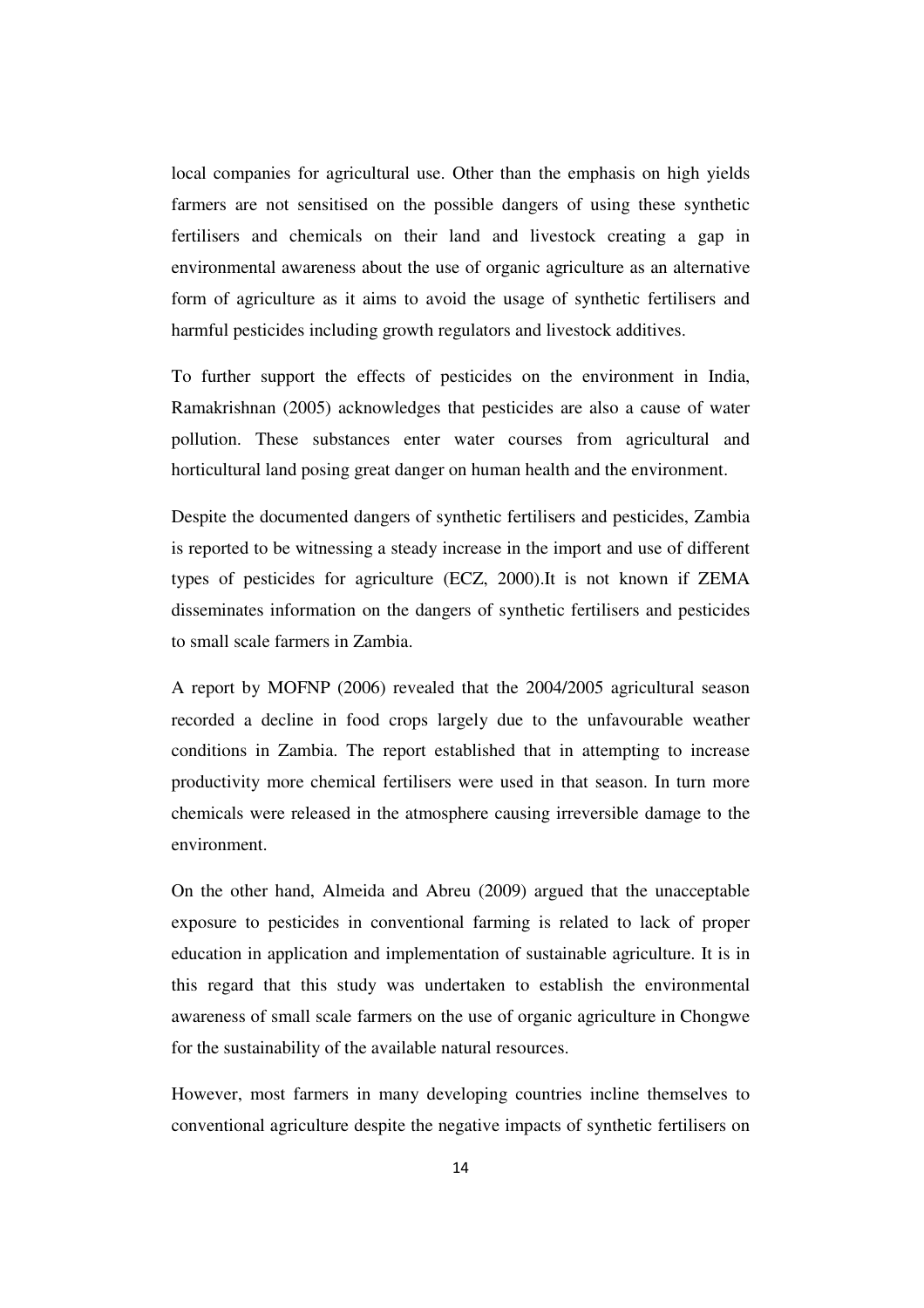the environment. The immense economic contribution of the industry continues to be realized by many suppliers. This has been without regard to the available resources for the present and future generations.

ECZ (2000) acknowledged that Zambia is also witnessing a steady increase in the import and use of different types of pesticides for both agriculture and public health. For this reason, international organisations and some nongovernmental organisations have taken it upon themselves to foster cheaper and more sustainable forms of agriculture to farmers. Likewise, the importation of these agricultural inputs has also meant that there is less incentive to utilise local and natural products for agricultural production in helping to sustain local biodiversity. Whether or not there exist such organisations fostering organic agriculture for farmers in Chongwe is yet to be seen in this study.

#### **2.5 Importance of organic agriculture**

The cradle of organic farming lies in Europe where different actors in agriculture experimented with and developed forms of alternative agriculture from the early 1920's.A worldwide organic market has existed ever since Lockereiz (2007).

Globally, there have been many environmental organisations such as the IFOAM and indeed many others who have responded to calls for making agriculture sustainable through fostering organic agriculture to reduce soil erosion and decreasing the use of harmful chemicals in increasing yields (IFOAM, 2005).

Halberg and Muller (2013) identified organic agricultural systems as an alternative to conventional food producing systems. These farming systems face current economical and environmental challenges and are strictly regulated through the organic standards such as prohibition of chemical synthesis inputs and consist in a whole in farm approach including natural resources management and aiming to achieve self-sufficiency on farms.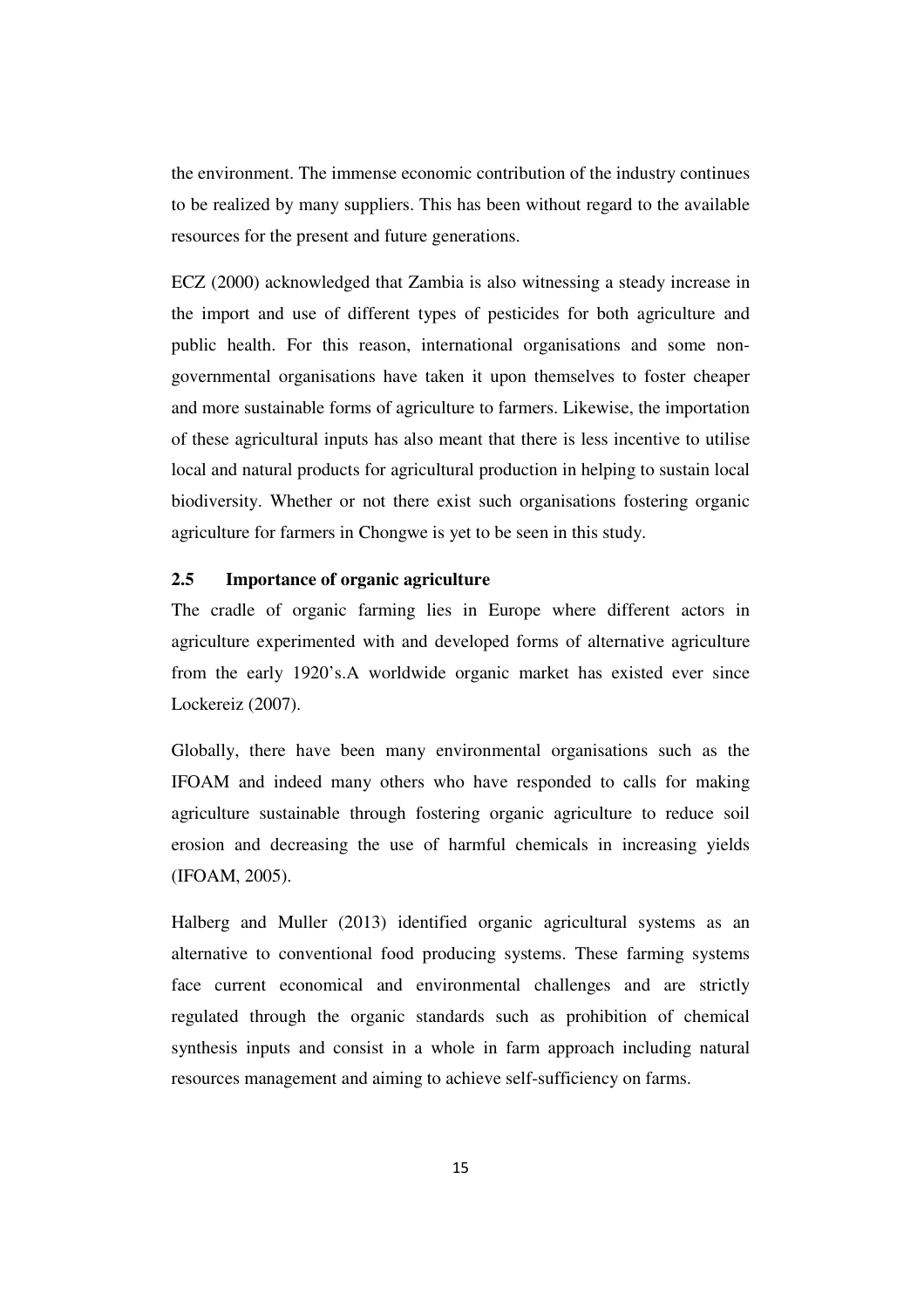A case study in Wanzai, China Qiao (2009) indicated a clear difference in the use of agro-ecological methods such as composting, intercropping and insect traps between the organic and conventional farms and also in the diversification of crops grown and livestock reared. Parrot and Marsden (2002) in referring to countries of the Global South which are from Africa, Latin America and Asia, the Middle East, states that improved training and extension services were imperative in the effective adoption of organic agriculture. Comparatively, Qiao et al (2009) and Parrot and Marsden (2002) argued that small holder farmers should be empowered with the benefit of agro-ecology for sustainability of their production systems. Suffice to say that there is no doubt that organic agriculture could play an important role in environmental sustainability in Africa (OPPAZ, 2007).

Twarog (2006) points out further benefits of organic agriculture that sustainable agricultural production systems, including organic agriculture are based on building strong and fertile soils. These production systems are more resilient in the face of climatic stress as the fields stay green for longer periods in times of drought and hold on to more nutrient-rich topsoil when it rains.

From the above mentioned characteristics soil quality is an important aspect in organic agriculture as crop production is largely dependent on soil health. Therefore, organic farmers work very hard to preserve the soil's ecosystem in order to benefit from better ecological yields. In Sub Sahara for example, over 95 per cent of synthetic agro-chemicals are imported from abroad representing a huge portion of these countries' bills. Training in sustainable agricultural production techniques, on the other hand can lead to the same increases in yields and even higher incomes for the farmers (Halberg and Mueller 2013). Lynch (2011) also documented that environmental benefit of organic agriculture which include lower resource, improved nutrient recycling, reduced energy use, increased soil biological activity and preservation of biodiversity.

FAO (2013) acknowledges that despite continued success stories in many parts of the world, organic agriculture has still not entered formal curricular and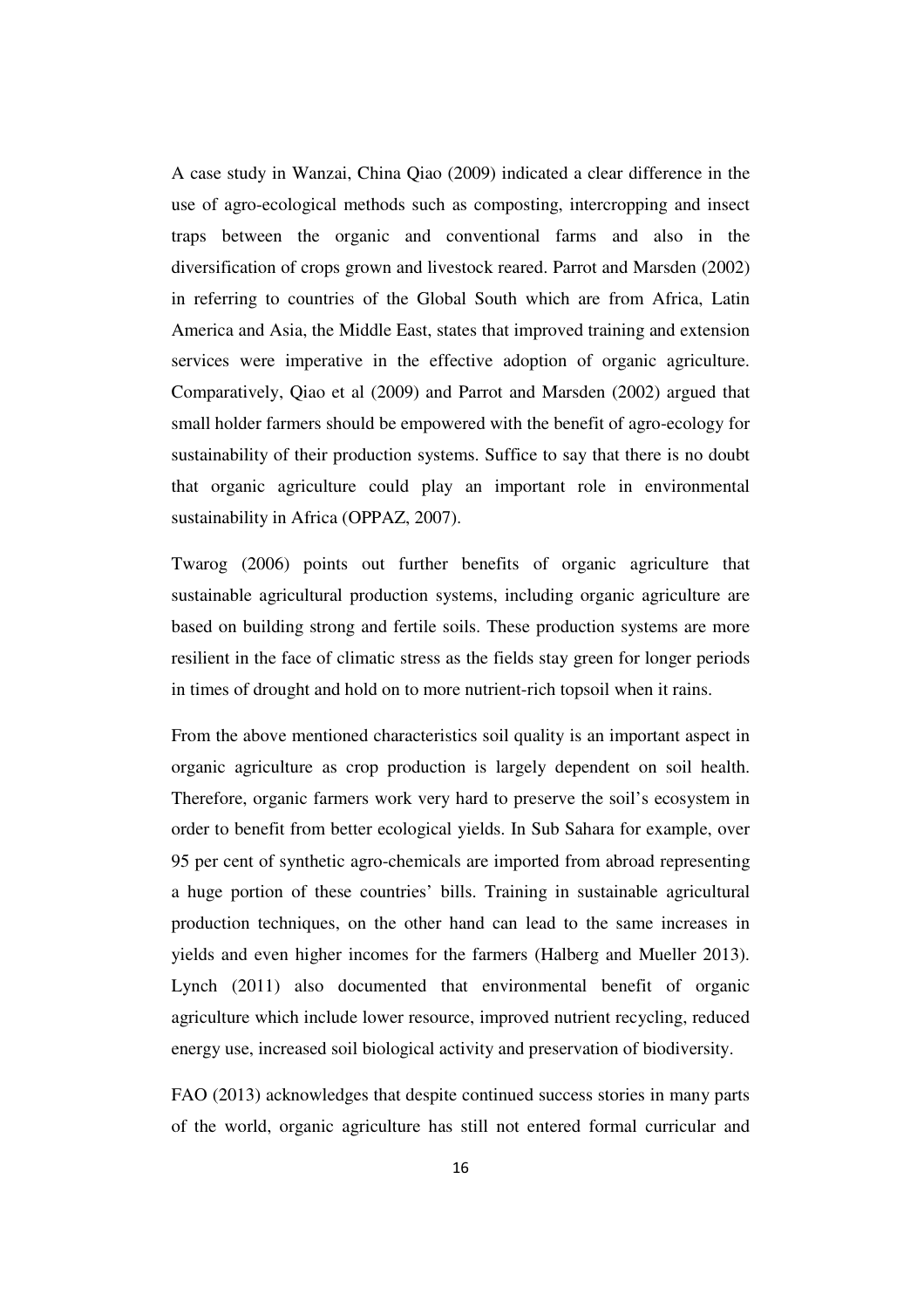extension services. It is hoped that government institutions get encouraged to support organic agriculture as its knowledge is a crucial factor for empowering resource poor farmers. Thus more is needed to be done by relevant institutions in creating awareness of organic farming as it is cardinal for farmers in the sustainable agricultural production and food security.

A report by Brennan (1992) additionally documented educational efforts on interactions between farmers and the environment need to be expanded to an even greater extent at all levels for them to have a greater understanding of environmental issues.

In addition, Parrot (2006) affirms that documentation on the use of organic principals and agro-ecological methods is scarce in both developed and developing countries. Another study of organic agriculture in African countries by Twarog (2006) identified some of the other barriers to the successful adoption of sustainable agriculture such as powerful vested interests which hindered changing of mindsets. This was particularly true for most farmers and as such, successful transition of farmers required not only a change in farming practices but also a change in the approach to learn new soil management skills and maintain soil fertility (OPPAZ, 2007).

However, little is known regarding to what extent organic farmers in developed and developing countries actually use agro-ecological methods and that certain farms employ few such methods and thus do not actively seek to follow the principles (Darnhofer , 2010).

In consolidating the argument on the importance of farmers' awareness of organic agriculture techniques, Stockdale et al (2001) agrees that besides using farmyard manure, organic farming also integrates techniques such as composting, crop rotation, inter cropping, crop residue return, straw residue return and mulching in preserving soil fertility and water conservation in the sustainability of the environment. The above literature points out the importance of farmers' awareness of organic agriculture for the sustainability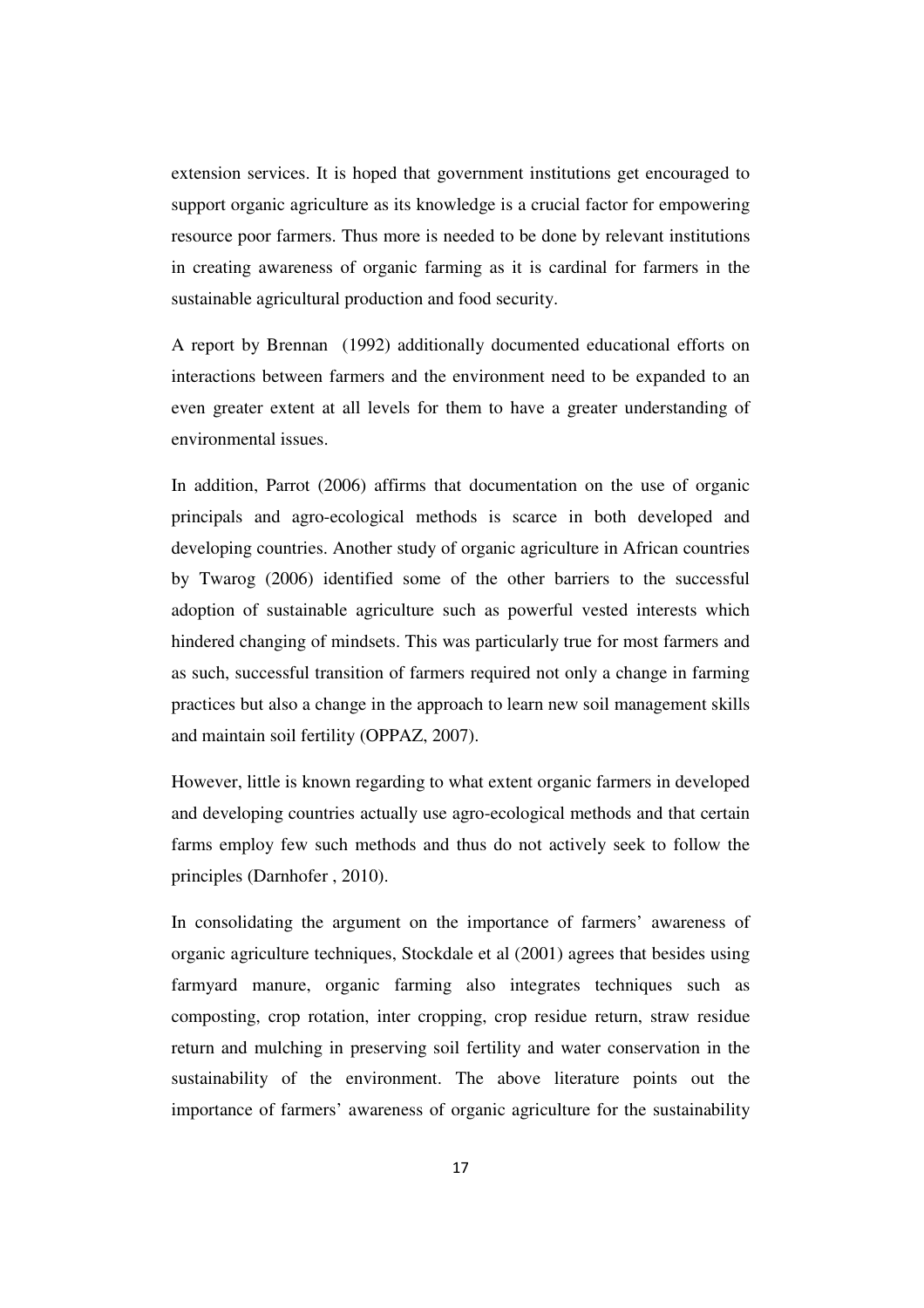of the environment. As to how organic farming is perceived by farmers in Chongwe District is what this study intended to find out.

Much literature on organic agriculture had been concerned with awareness of consumers. For instance, a study in Denmark by Torjusen (2004) revealed that consumers' knowledge of organic agriculture was limited. Consumer awareness is an important aspect in organic agriculture as consumers have an inherent desire to know what kind of products they are consuming.

Zanoli (2004) also agrees with these studies that focus mainly on consumer awareness and mentions a recent survey to confirm the findings of whether organic consumers knew what organic agriculture products are in Europe. The results of the study also revealed that majority of consumers had no idea of the benefits of organic products.

A research of the Hungarian organic sector by Orsolya (2010) is another study on organic agriculture which focused on the differences between organic farming and conventional farming and highlighted the benefits of organic agriculture to the environment.

In line with the importance of consumer awareness of organic products, Sahota (2011) agrees that populations in general are becoming more conscious of their health and environmental issues and thus are worried about the health consequences of conventional agriculture and ingesting pesticides and are thereby buying safe, healthy food produced in an environmentally and animal welfare friendly manner.

Much as the above literature pointed out benefits of organic agriculture to the environment, however, awareness creation should begin with farmers who are involved in production of crops who should be exposed to information that is needed to make conscious decisions on their choice of farming systems in the interest of consumers and the environment. Thus small scale farmers' awareness of sustainable forms of farming systems is also cardinal in the sustainability of the environment.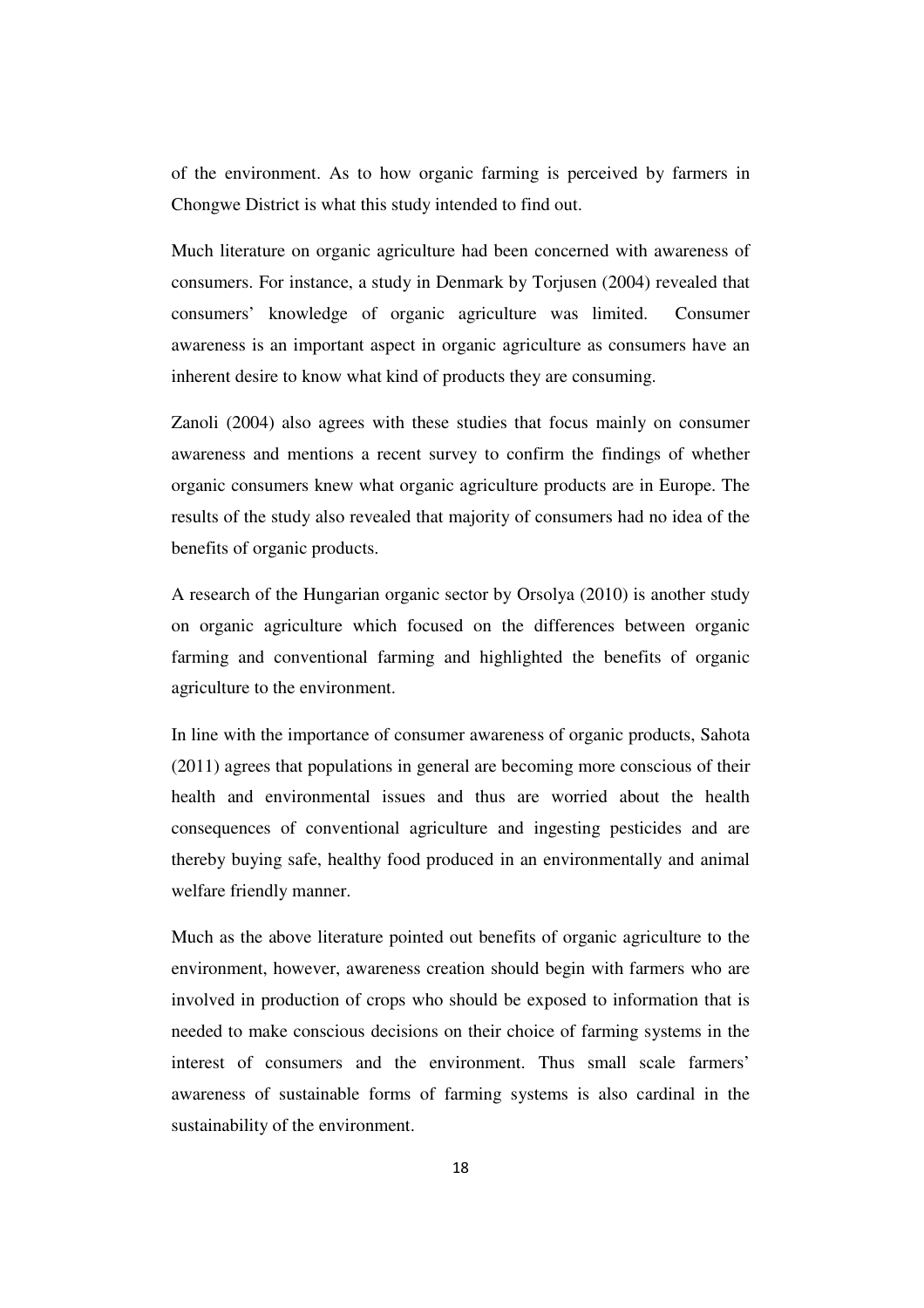Hermansen (2010) consents to the above that it is at the farming stage that the differences between organic and conventional production were to be determined. Therefore, it is important to understand the different impacts of organic production and conventional foods at the farm gate. This implied that farmers who were producers needed to be aware of the sustainable farming techniques. In this regard, successful transition to sustainable forms of agriculture such as organic farming is not a choice but a necessity for the long term survival of the environment. Unfortunately, this requires an education for all involved; both the farmer and the consumer. Hence, a large part of successful transition to sustainable agriculture is coupled with promotion of awareness programmes for farmers.

As documented by Hermansen (2010) organic production has some benefits compared to conventional farming such as avoidance of pesticides, especially for resource poor farmers in developing countries. In contrast to conventional agriculture, organic agriculture emphasises crop rotation and utilization of natural resources in preserving the natural biodiversity and sustaining the environment.

Thus, increased awareness should be undertaken by stakeholders such as government through relevant institutions and cooperating partners and should endeavour to sustain the environment Twarog (2006). Consequently, how the issue for creation of awareness on the use of organic agricultural farming systems for small scale farmers is done in Chongwe area is one of the objectives of this study.

### **2.6 Sensitisation and training**

A report by UNESCO (1987) noted that nothing significant will happen to reduce local and international threats to the environment unless widespread public awareness is stimulated concerning the essential links between environmental quality and the continued satisfaction of human needs. Human action depends upon motivation, which depends upon widespread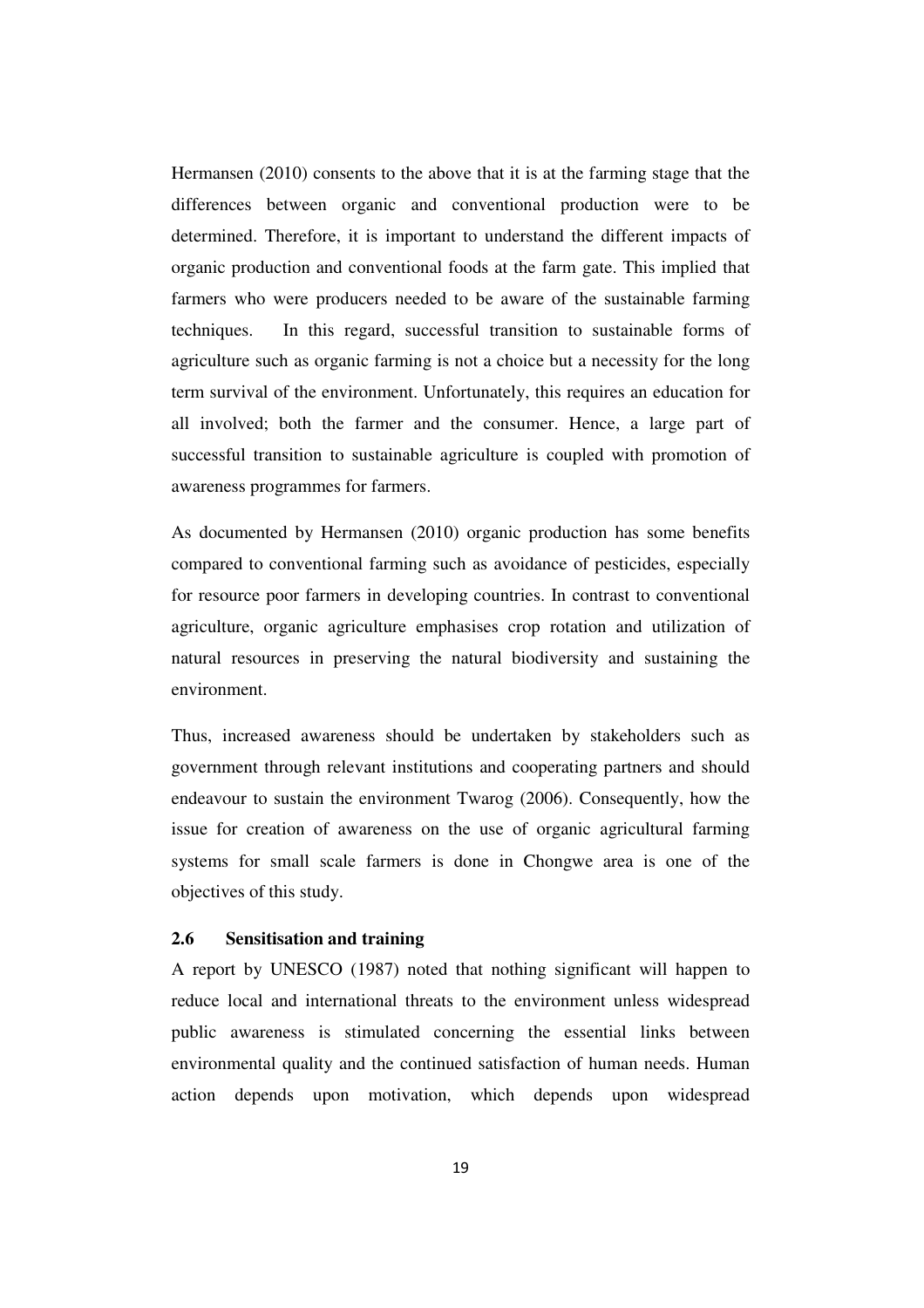understanding. This is why it is so important that everyone becomes environmentally conscious through proper environmental awareness.

 Similarly, Mweemba (2009) in his study of environmental self efficacy and attitudes of small scale farmers in Zambia agrees that perception of the severity of environmental degradation appears to play a significant role in farmers' awareness and shaping of their attitude in changing their attitudes regarding land management practices in Zambia. The Environmental Management Act (2011) states that the Zambia Management Agency has a mandate to maintain an environmental database and conduct environmental education and awareness programme. Therefore, the significance of awareness of environmental degradation arising from unsustainable agriculture among small scale farmers in Chongwe is sought to be determined in the current study.

#### **2.7 Participation in training**

Provision of awareness programmes is one of the effective measures of achieving sustainable agriculture. WCED (1987) noted that agricultural productivity should be based on better controlled application of agrochemicals as well as on more extensive use of organic manures and non chemical means of pest control. In the same vein, a case of Western Uganda by Edward et al (2010) revealed that field schools played an important role in transmitting knowledge about organic agriculture through facilitation of farmer to farmer exchanges about sustainable agricultural production techniques.

In India for example, an independent association called the BIORE runs a training centre offering education in organic farming, vocational training, advisory services and provides interest free credit to farmers to develop infrastructure such as biogas facilities and provisions for safe drinking water including farm inputs such as seeds, deoiled castor rock phosphate ,botanical and microbial pesticides (Eyhorn, 2007).

Panneerselvam et al (2011) also observed that in India smallholders improved food security by increasing the intercropping yield and reducing the cost of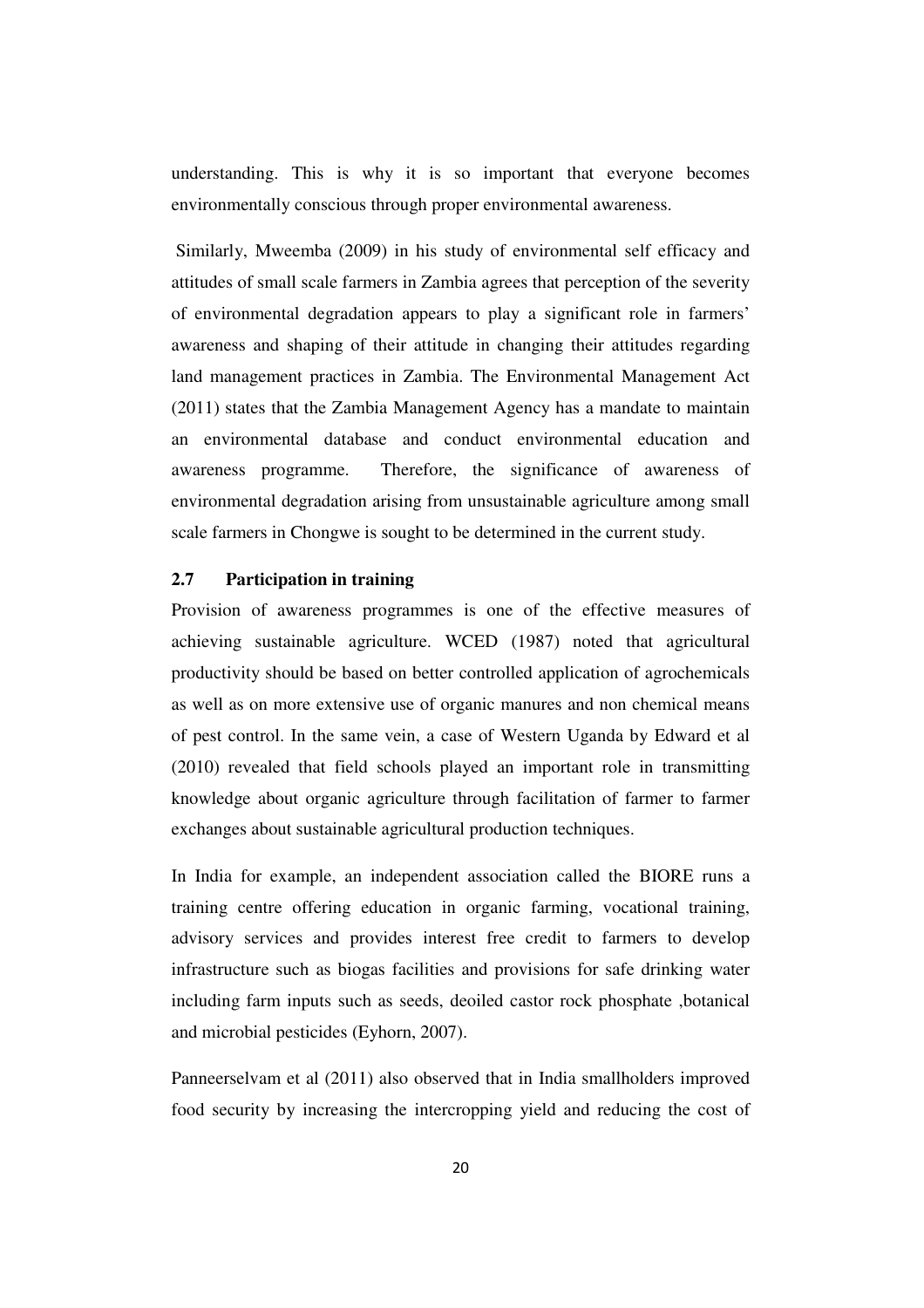production mostly because they had benefitted from the environmental training offered by the association.

Similarly in Uganda small holder farmers had an increase in crop yields after acquiring skills and participating through an organic support operation. They also reduced the cost of production (Bolwig and Odeke, 2007).

A study by Willer and Kilcher (2011) agrees with the above assertion that Uganda comprises the largest area under certified organic production in Africa. The major reasons for the yield increase and organic expansion was the environmental awareness the farmers received resulting into improvement in organic matter accumulation in soils, reduced pesticide use thereby benefitting both the farmers and the environment. Farmer groups in Uganda have contributed to successful transition to organic farming, as farmers work with fellow farmers and in some cases with external facilitators.

 A study by NOGAMU a local organic association in Uganda cited in Halberg and Mueller (2013) on the sustainability of farmer groups for small scale farmers revealed that sustainability of the farmer groups were more likely assured when they work with their own facilitator chosen amongst from the group members rather than a facilitator who worked with an organisation even if they were locally based. The ultimate goal of the groups was training of farmers to successfully transition to organic farming.

Zambia too has been striving to foster organic agriculture to small scale farmers and empower them with the knowledge of environmental sustainability through advocacy by some Non-Governmental Organisations such as the Biodiversity Community Network of Zambia (BCN) (DANIDA, 2011).

A study by JCTR on knowledge and attitudes of conservation and organic farming among small scale farmers in Zambia(2010) revealed that there exists a discrepancy in terms of practice and the knowledge about organic farming in most parts of the country. This is the more reason that Rosenberg (2010) indicated that awareness campaigns do not always lead to the intended action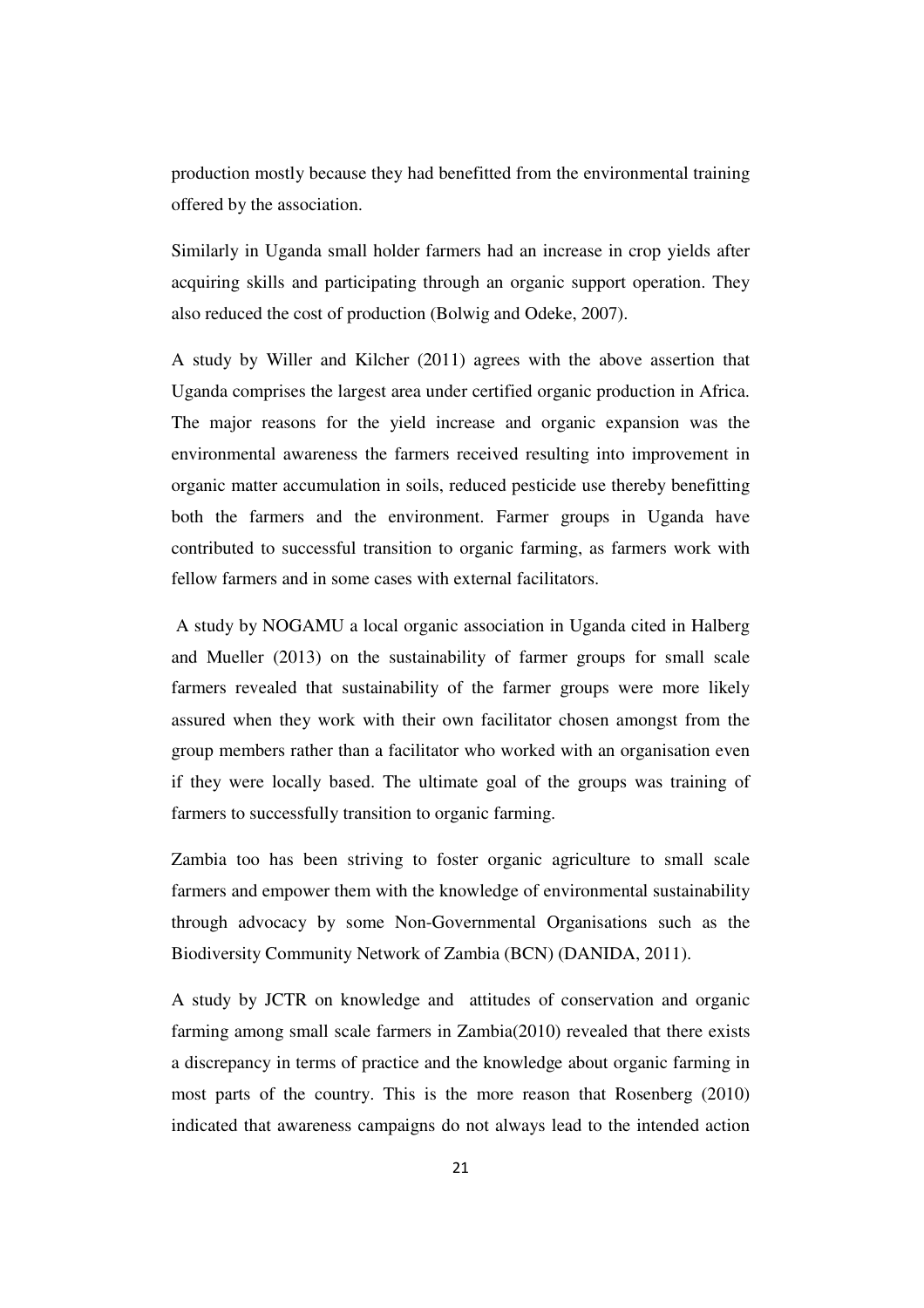as often people are aware of an issue but other factors prevent them from successfully acting on it. This is even the more reason that a lot needs to be done in terms of follow up awareness campaigns in striving to change attitudes of farmers towards organic farming for the sustainability of the environment.

Similar to the above, the ZEMA regional office of Livingstone in Zambia partnered with The Department of the Ministry of Agriculture to train a local green initiative group, which in turn trains local residents in waste management of surplus vegetables from vegetable markets and green leaves. The training included demonstrations on how to make household compost for organic fertiliser which they were able to use in growing vegetables for income generation. Waste management and composting played an important role in allowing resource poor households and farmers to grow and sell organic products. Even though, participants of the training revealed that a lot of people in the area had not understood the difference between non organic and organically produced vegetables (Growing Green, 2013).Probably one of the reasons that could be advanced was that the other residents in the area had not been made aware of sustainable ways of utilizing waste for the benefit of the environment.

In light of the importance of farmers' conversion to organic agriculture, Ediriweera (2007) acknowledge that conversion to organic agriculture can improve farmers' access to food for a longer period and reduce risk of indebtedness in case of crop failure.

KATC (2011) also agrees that using composts and manures provides a long term supply of nutrients as opposed to the short term inorganic nutrients provided by artificial fertilisers as the soluble nutrients do not contribute to the health and long term productivity of the soil and maintains soil fertility for present and future cropping.

The above literature has revealed that in many parts of the world including Zambia, there exists successful transit to organic farming through training. We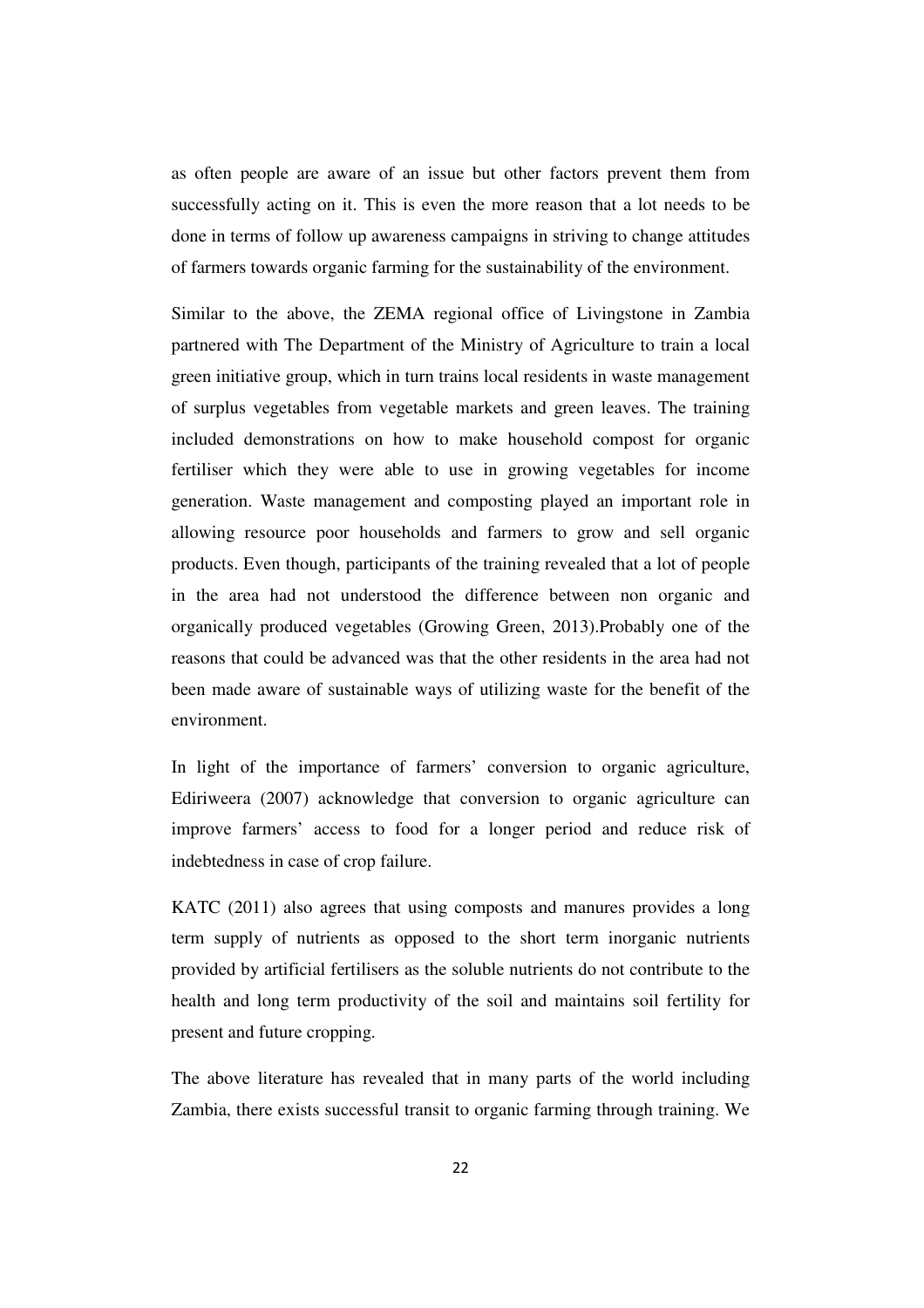are yet to find out if this is extended to small scale farmers in Chongwe area, hence this study.

## **2.8 Challenges of organic agriculture**

In agreement with the above on the issue of some residents not being aware of the benefits of organic agriculture, UNESCO (2006) states that when education levels are low sustainability of the environment is often affected through implementation, decision making and quality of life. It has also been argued that accessibility of information about organic farming to farmers could be a challenge especially to resource poor communities. The above coupled with lack of funding to run training programmes results in a serious adoption barrier in organic agriculture.

A study of agricultural intensification in Zambia by Saasa (2003) revealed that poor funding to the non-governmental organisations providing training in sustainable agriculture compromised effectiveness in the provision of information to farmers. Thus, local farmers need environmental awareness in organic farming techniques that would enhance sustainable agriculture.

In view of the above, the significance of farmers accessing information about organic agriculture is affirmed by Mueller (2011) describing organic agriculture as an information intensive farming system and that effectiveness of the farming system depended on interventions regarding extension services and training of farmers. It further points out that organic agriculture require knowledgeable extension services and technical assistance to build capacity in order to foster more sustainable as well as agro-ecologically sound production systems.

Preety (2006) has shown that many non-governmental organisations in developing countries introduce agro-ecological methods to small holder farmers through farmer field schools. It is clear that non-governmental organisations, contribute greatly in enhancing farmers knowledge and principles of sustainable agriculture.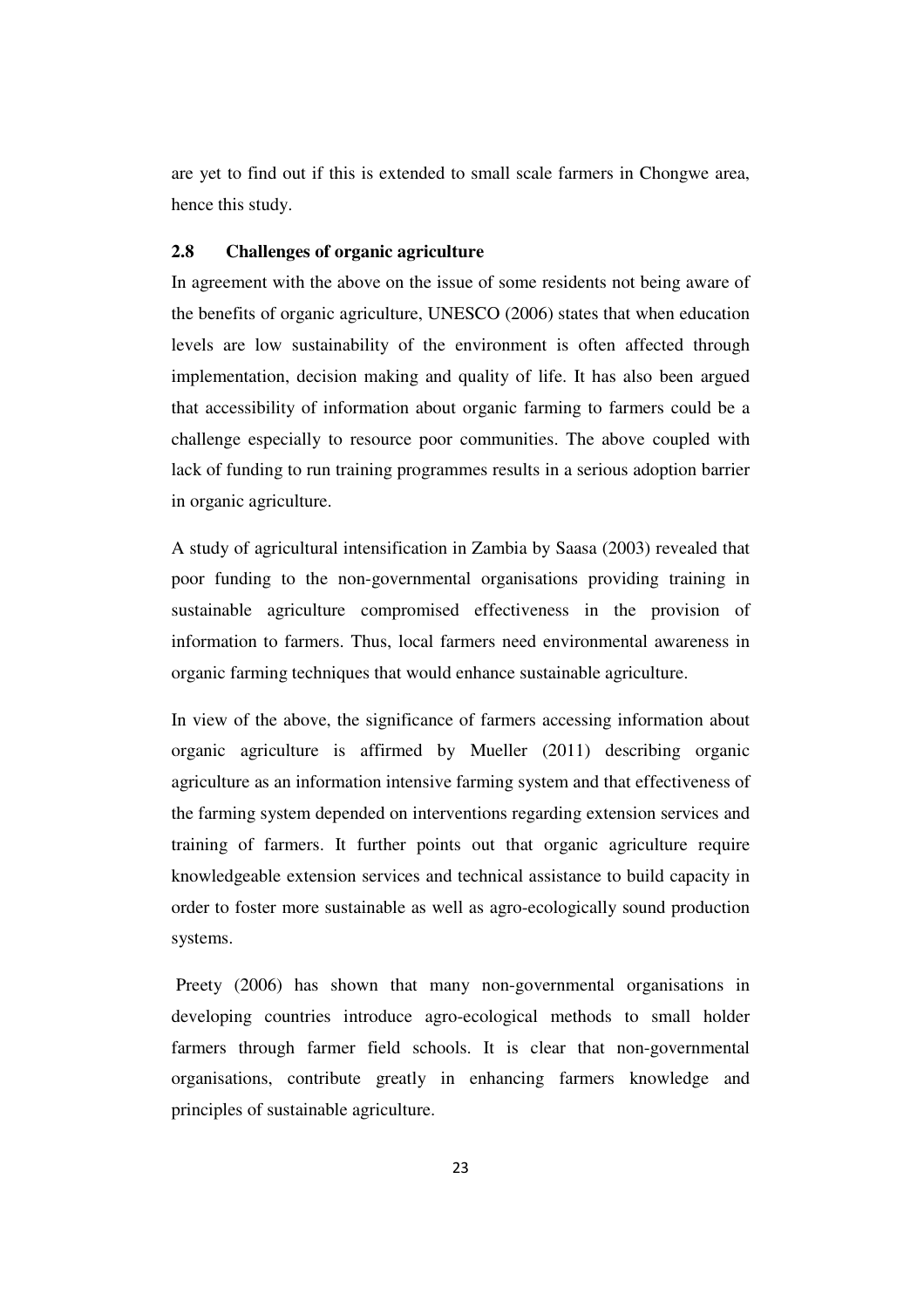FAO (2005) in its report has shown that most small holder farmers especially in developing countries are not receiving adequate extension services and advisory services mainly due to lack of support from relevant institutions such as governments. Inadequate support to organisations that foster sustainable agriculture could impact negatively on the recipients of the needed information who are the farmers in achieving sustainability of the environment through environmentally friendly farming systems.

Organic agriculture requires training, capacity building and inputs such as seeds and composting materials which are limiting factors in attaining sustainability if not provided by concerned government ministries (Panneerselvam, 2011).

 A study by Morgan and Murdoch (2000) revealed that organic farming is a political struggle especially in developing countries as it has not been prioritised by most governments in terms of policy support. Lack of political will, could prove retrogressive to the development of sustainable development.

In support of the above, Twarog (2004) points out that despite the overwhelming evidence on the wide range of benefits for organic farming, few governments have adequately supported the farming system. The study further suggested that the responsibility of governments should be to act in the interest of the farmers and the environment by setting framework and incentive structures in implementing supportive policies and regulate markets. They can also provide information and bring stakeholders together.

Chipatu (2011) also observed that there existed a gender disparity between men and women participating in environmental training programmes especially in Zambia. In conformity with this, a study by FAO(2011) states that in many countries women are doing the agricultural work and yet benefit from only a small fraction of the training, exchanges and workshops.

Milupi (2008) conducted a research in Chongwe District and focused on the general problems faced by women due to environmental degradation. One of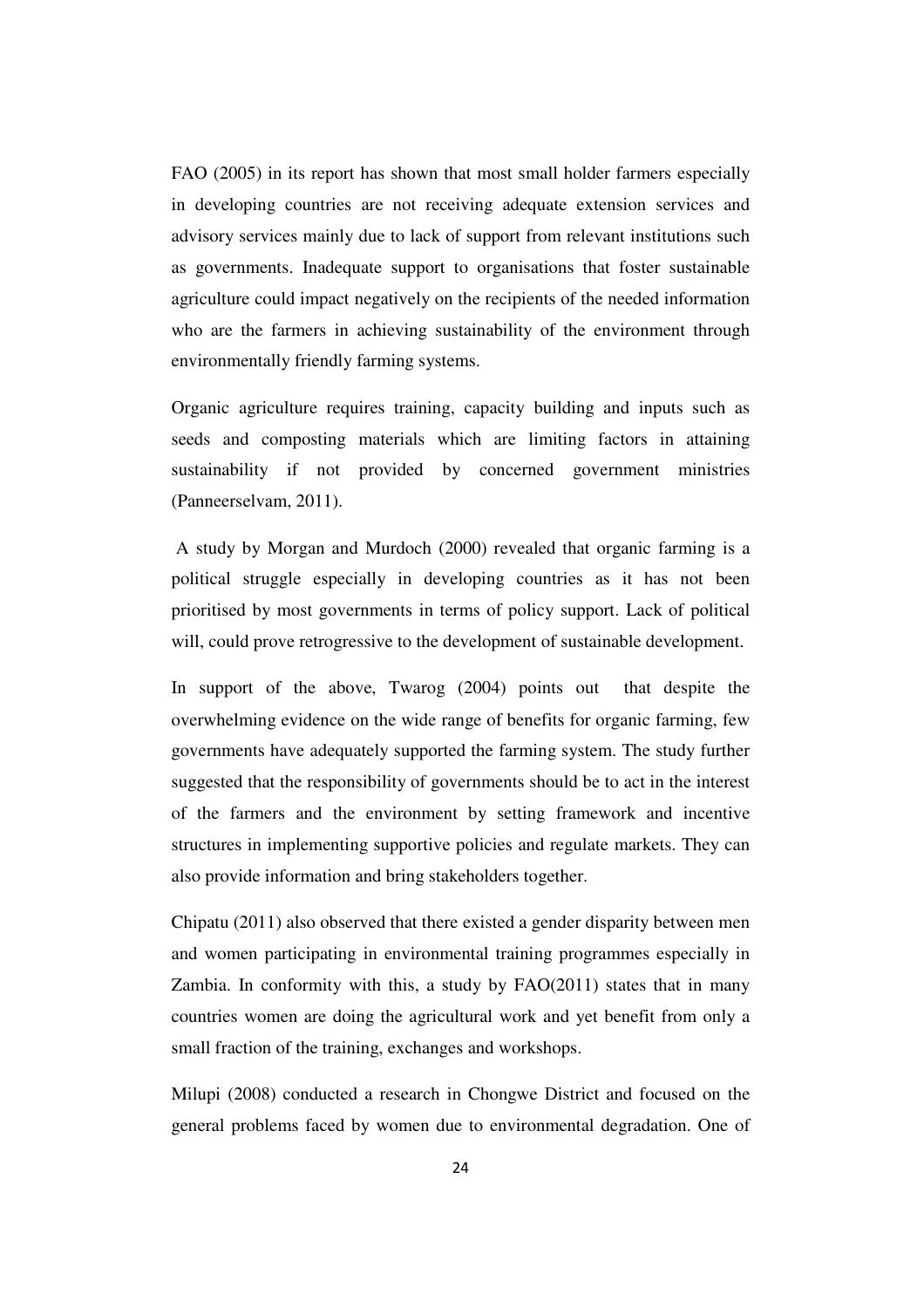them was due to unsustainable forms of agriculture. Though the study does not point out whether the women and the entire community were aware of how to alleviate the effects of environmental degradation emanating from unsustainable forms of agriculture through organic agriculture.

### **Summary of the chapter**

The above literature highlighted the negative impact of some farming systems especially conventional agriculture through the excessive usage of chemical fertilisers on the environment and also pointed out benefits of organic agriculture as a solution to sustainability problems being exerted on the environment.

However, literature shows that there seems to be a gap on whether small scale farmers undergo environmental awareness to fully understand the negative impacts of unsustainable forms of agriculture and if they have the knowledge about the benefits of organic agriculture on the environment. This in particular is the focal point of this study.

The above chapter has reviewed some of the relevant literature to the current study and the next chapter will consider the methodology that was used.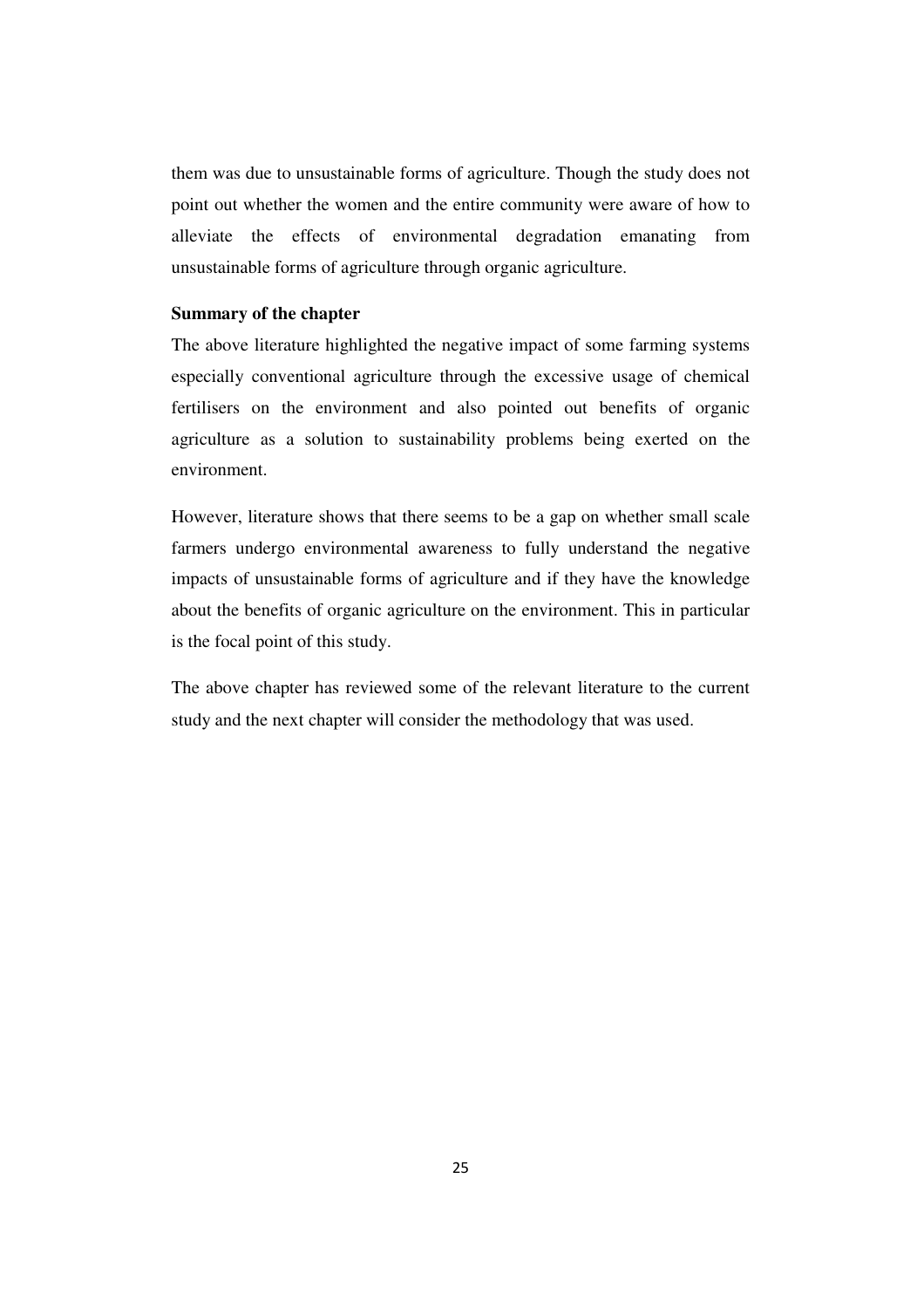#### **CHAPTER THREE: METHODOLOGY**

# **3.0 Introduction**

This chapter discusses and describes the general methodology which was used in the study. It presents the research design, target population and sample size. The sampling procedure, research instruments, data collection, analysis and ethical considerations are other components of the chapter.

# **3.1 Research Design**

The study predominantly employed a qualitative research design. Qualitative research design is a form of research that involves description and seeks to analyze the culture and behaviour of humans and their groups from the point of view of those being studied (Kombo and Tromp, 2011).

The design was applied with a case study approach. Case studies are concerned with a rich and clear description of a phenomenon under study (White, 2003). Therefore, the researcher used a case study in order to get an in-depth understanding of the phenomenon under study and get a rich perception of the people under study.

# **3.2 Target Population**

According to Ogula,(1998)a population is a collection of objects, events or individuals having some common characteristic that the researcher is interested in studying. In this study the target population comprised all small scale farmers of Chongwe District in all farm blocks situated within Chongwe **District** 

#### **3.3 Sample Size**

The study comprised a sample of 65 participants from three farm blocks of Chongwe District which are either peri-urban or rural settlement. This comprised one Principal of an agriculture training centre and three agriculture extension officers and 61 small scale farmers. A sample is a number of individuals or objects from a population, containing elements representative of the characteristics found in the entire group (Orodhoand Kombo, 2002).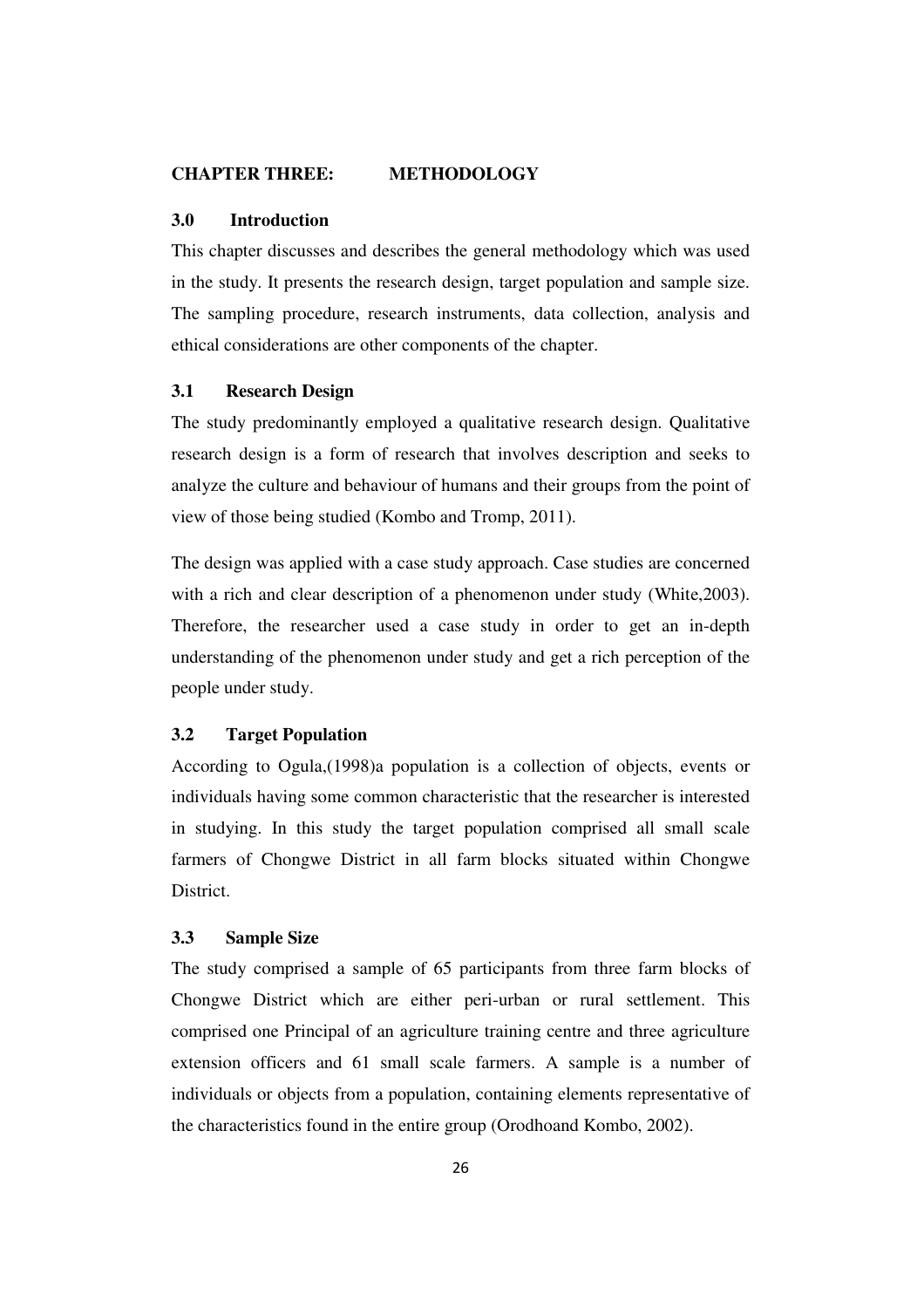### **3.4 Sampling Procedure**

The researcher used purposive sampling and Snowballing sampling procedures. Purposive sampling was utilised to help the researcher get participants rich in information relevant to the study. From the 65 participants; one director of an agriculture training centre was purposively sampled because of being within the catchment area. Three agriculture extension officers were also purposively sampled as they were in charge of the area. In addition, three lead farmers were purposively sampled as they were in charge of the sampled areas.

While 58 small scale farmers were sampled using the snowballing method from the three lead farmers and other farmers who knew the area well. Therefore, the total number of small scale farmers sampled was 61.Snowballing is where a researcher benefits from one participant suggesting or introducing another participant to the researcher (Ogula, 1998). Thus, the researcher relied on one source to lead to the other with rich information. From all these categories a total number of 65 respondents were interviewed by the researcher.

# **3.5 Research Instruments**

The study employed two research instruments to collect data from the respondents namely: questionnaires and semi structured interview guides. Questionnaires were used to collect data from small scale farmers. The questionnaires were administered by the researcher and the assistant through interviews with respondents.

This was done with an assumption that the respondents were not able to read and write. The use of the questionnaires with open and close ended questions was used to get an in depth of information from the respondents. Hence the questions were read to the respondents to enhance comprehension of the information.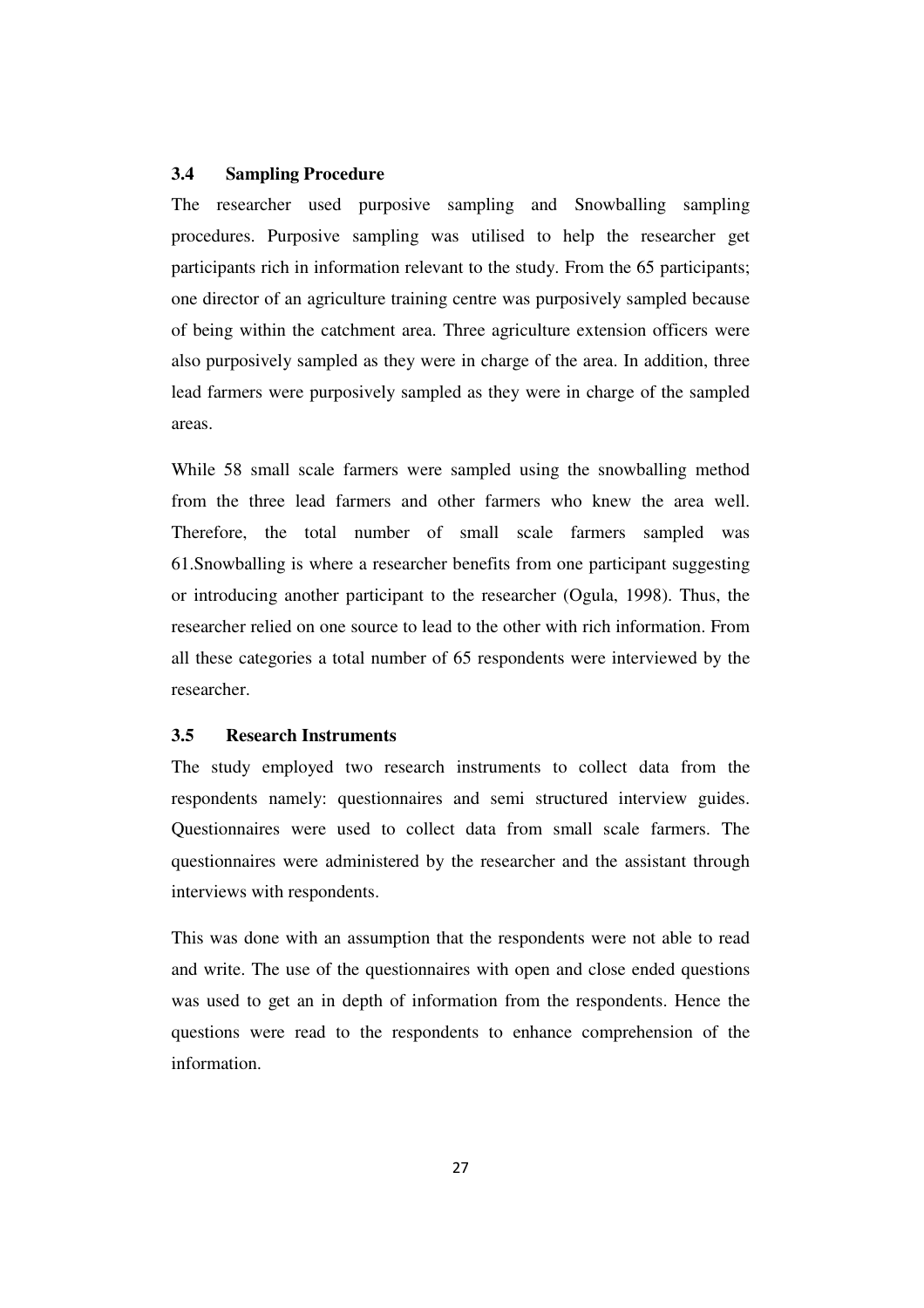The researcher further used a semi structured interview guide to collect data. According to Ogula (2008) this type of interview is normally used when it is known that the respondents have been involved in the situations under study and consequently focuses on their experiences regarding the situations. Thus the semi interview guide was used to collect data from officials from a sustainable agriculture college that included extension officers.

#### **3.6 Data Collection Procedure**

The first step was to make appointments with relevant officials from the study areas. On appointed days, interview guides were administered to the principal of the agriculture training centre and agriculture extension officers. Then finally, semi structured questionnaires were administered to the small scale farmers.

# **3.7 Data Analysis**

According to Kombo and Tromp (2011) data analysis is the examination of the data that has been gathered in order to make deductions and inferences. Since the study was predominantly qualitative, data analysis began during the data collection process with the arrangement of field notes into related themes according to the set of objectives to facilitate the presentation of findings on the state of awareness about Organic Agriculture of small scale farmers of Chongwe District.

# **3.8 Validity and Reliability**

Validity and reliability was enhanced through the use of a mixture of data collection methods and sources of data. According to Ogula (2008) reliability is a measure of how consistent the test results from a test are. Therefore, the study attempted to achieve reliability through piloting research instruments to six respondents from the study area before finally being administered to the sampled population.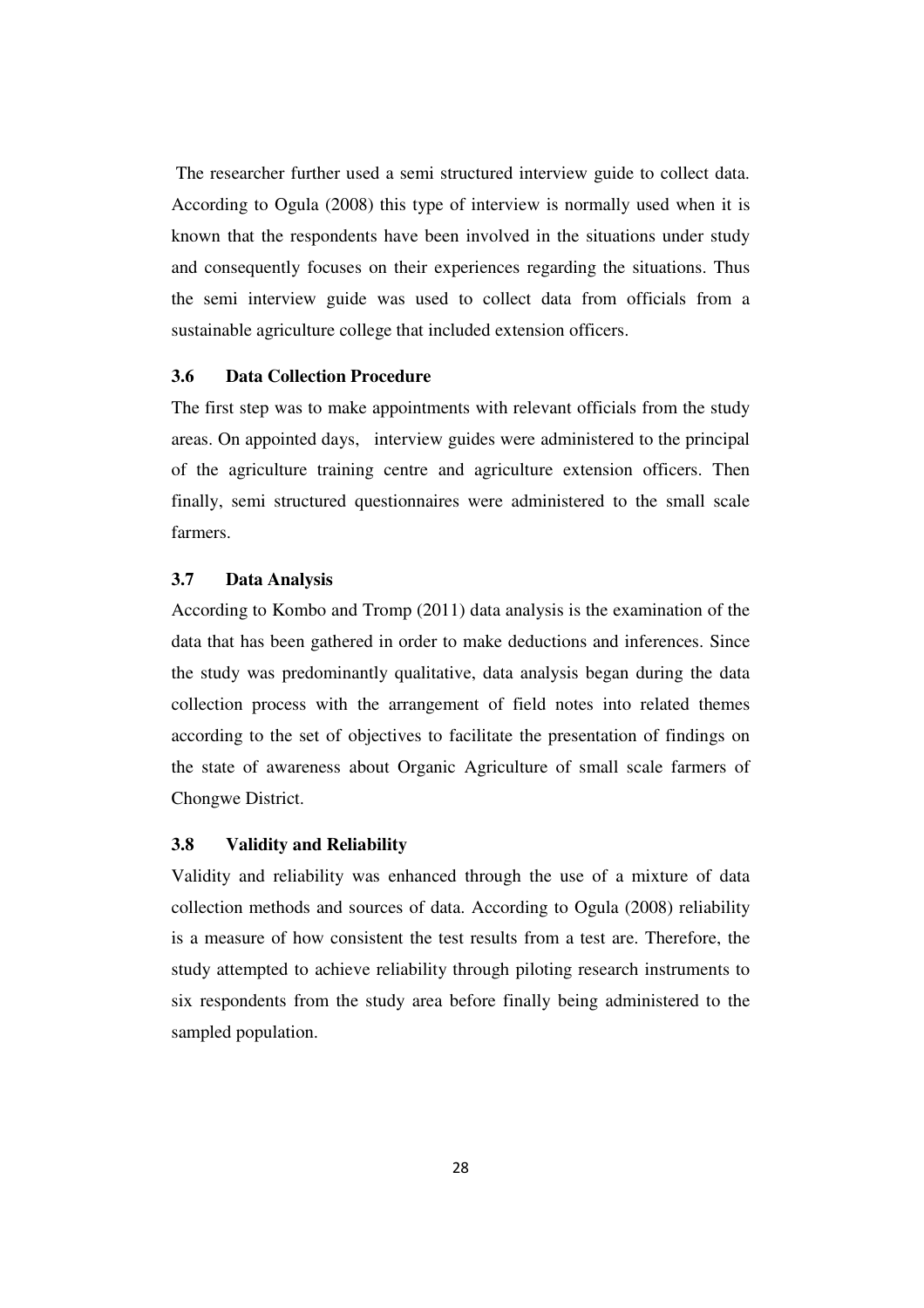# **3.9 Ethical Considerations**

The researcher adhered to ethical issues in research by firstly seeking written consent from the University of Zambia before conducting research. Permission was also sought from the participants who were later notified about the aims and objectives of the study. Further, the researcher ensured confidentiality of the information collected and anonymity of all the respondents who offered information for the study.

# **Summary of the chapter**

This chapter focused on the methodology that was used to generate and analyze data. The proceeding chapter is a presentation of the findings of the study.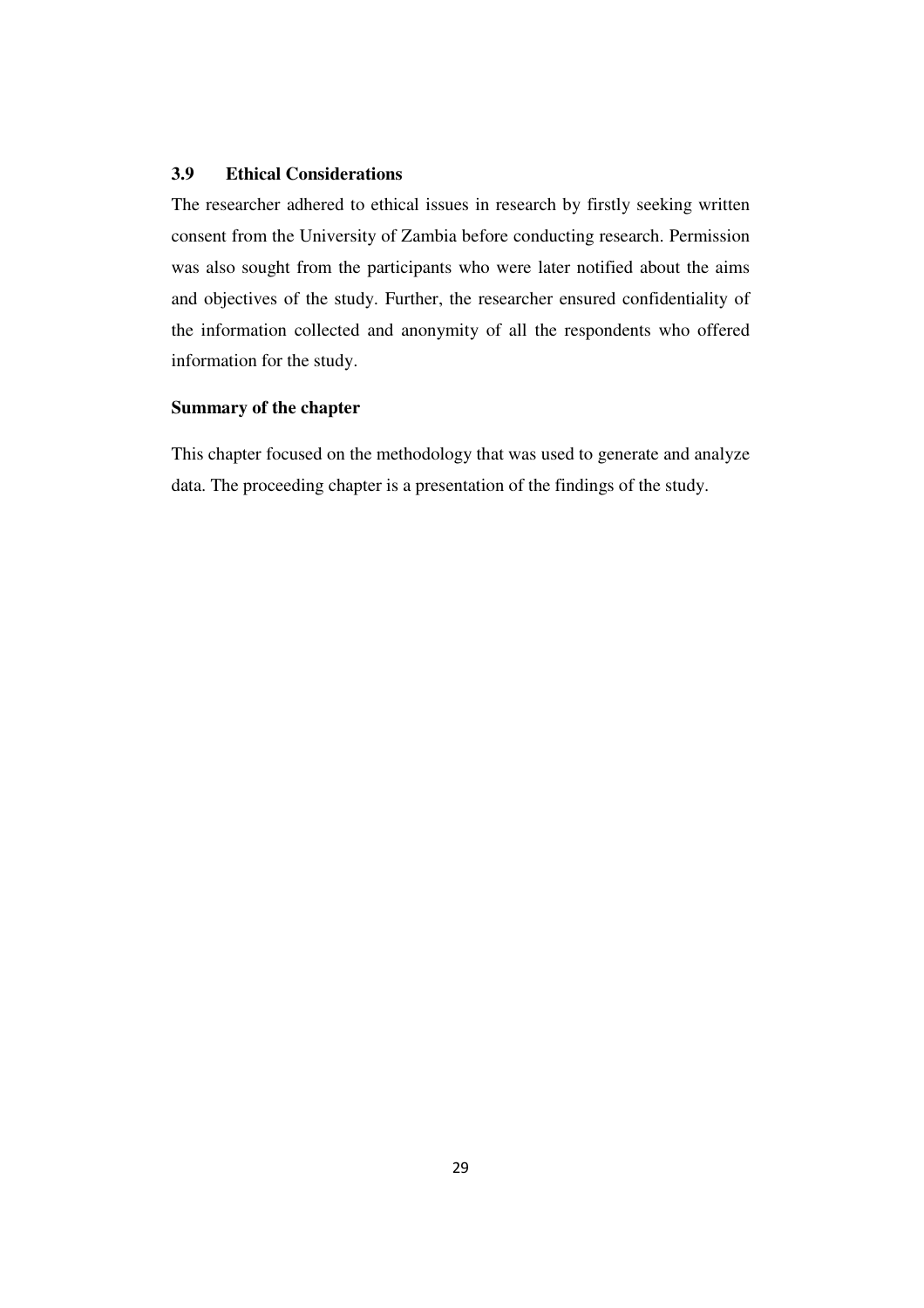#### **CHAPTER FOUR: PRESENTATION OF RESEARCH FINDINGS**

#### **4.0 Introduction**

This chapter presents findings of the research on the study of small scale farmers' awareness on organic agriculture for a sustainable environment in selected farm blocks of Chongwe District. The research findings were presented under themes from research objectives. The specific research questions which were used to generate themes to present the findings are as follows:

**1.** What is the nature of farming systems undertaken by small scale farmers in Chongwe District?

**2.** Are small scale farmers aware of organic agriculture programmes in the area?

**3**. How is the participation of small scale farmers in training aimed at promoting organic agriculture?

The information presented in this chapter is organized in two parts. The first part dealt with findings from questionnaires administered to 65 respondents from the categories of small scale farmers who were 61 and the 4 officials from the training provider. The other presentation comprised findings for 61 small scale farmers only.

## **4.1. Farming systems in Chongwe District**

This section is a presentation of findings for responses related to the first research question about the nature of farming systems undertaken by small scale farmers in selected farm blocks of Chongwe District. The presentation is from semi structured questionnaires with small scale farmers in addition to semi structured interviews with officials of an agriculture training centre. The first part of the section begins by giving characteristics of the respondents.

### **4.1.1 Characteristics of respondents**

This subsection covered data on the characteristics of the respondents as presented below and is addressed in items 4.1.2 to 4.1.9.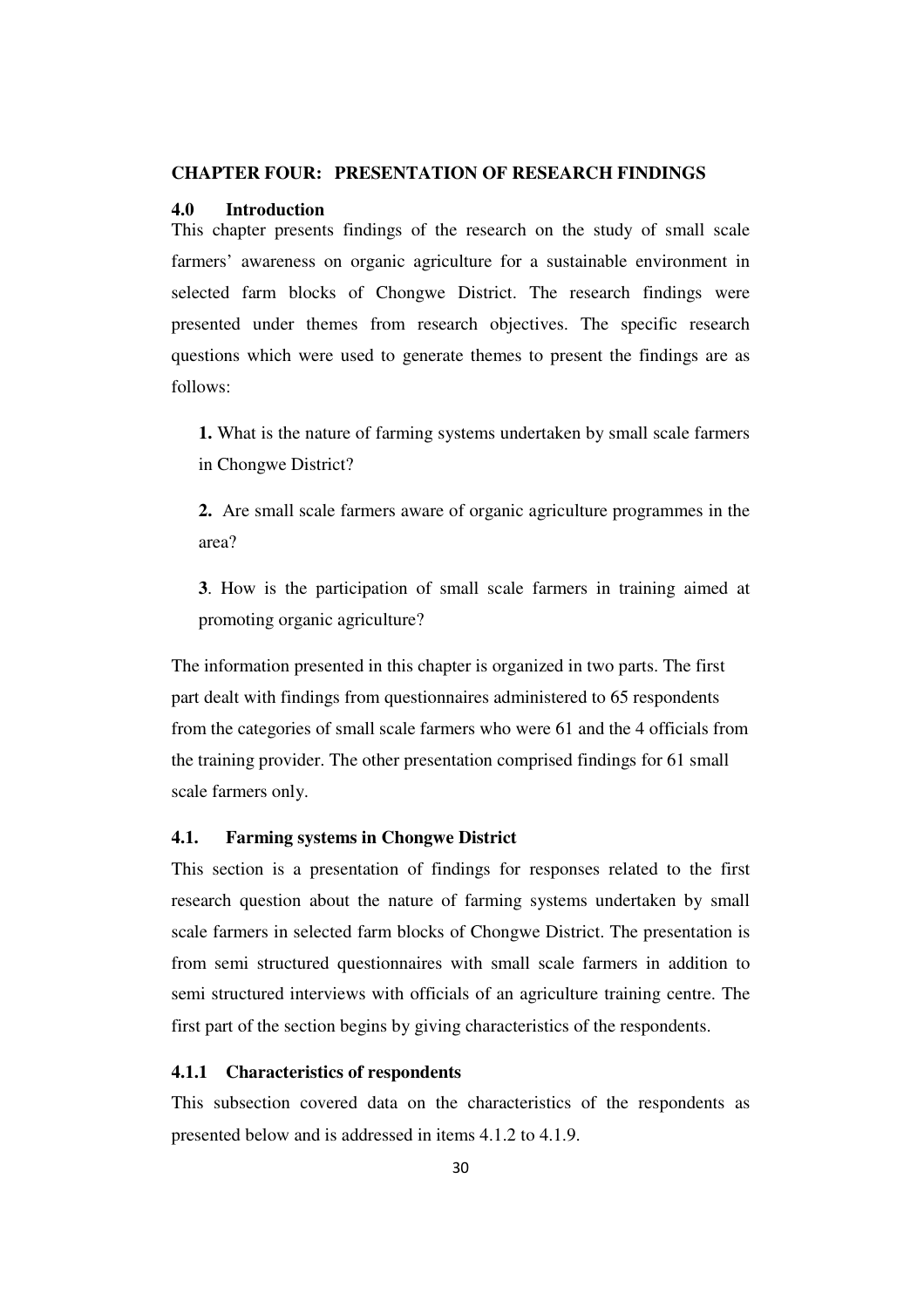# **4.1.2 Education status**

Table 1 below has indicated that 30 (46%) of the respondents had never been to school, while9 (14 %) of the respondents had attained secondary education and the least2 (3 %) of the respondents had attained tertiary education. The distribution of the education status of the respondents is illustrated in Table 1 below.

| <b>Education Status</b> | <b>Frequency</b> | Percentage |
|-------------------------|------------------|------------|
| None                    | 30               | 46         |
| Primary                 | 24               | 37         |
| Secondary               | 9                | 14         |
| Tertiary                | 2                | 3          |
| Total                   | 65               | 100        |

# **Table 1: Education Status of respondents**

**Source: Field data, 2015** 

The level of respondents' education was important to this study as it would help design training programmes that would cater for both literate and illiterate farmers in these new farming methods advocated. Having presented the education status of the respondents the next aspect to be considered was gender.

# **4.1.3 Gender of respondents**

Table 2 below shows the gender of the farmers and the two officials from the agriculture training centre. The data collected revealed that the majority of the respondents 37(57%) were women while the rest 28(43 %) were men. Information on the gender of the respondents is shown in Table 2 below.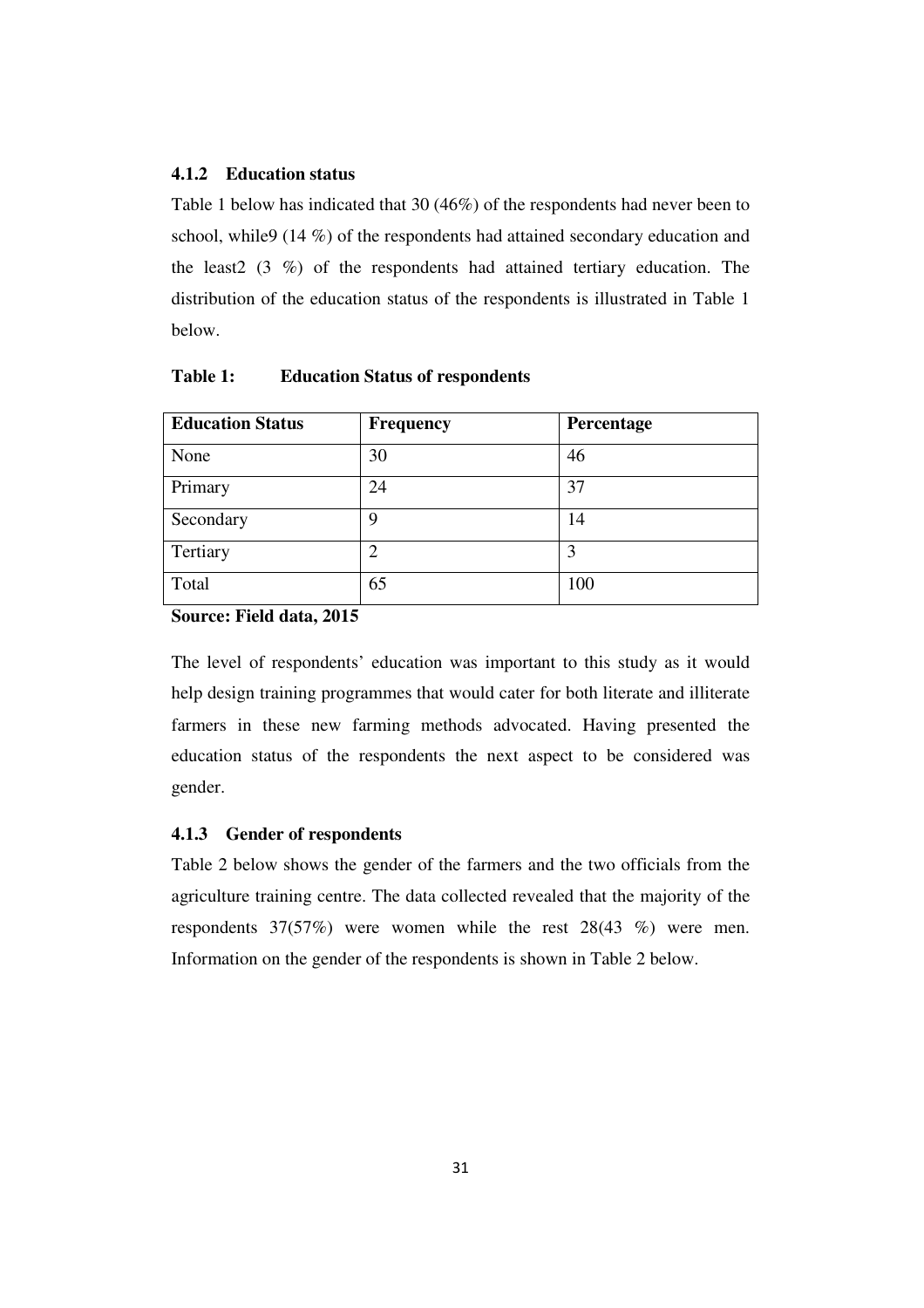| Table 2:<br><b>Gender of respondents</b> |
|------------------------------------------|
|------------------------------------------|

| <b>Gender</b> | <b>Frequency</b> | Percentage |
|---------------|------------------|------------|
| Males         | 28               | 43         |
| Females       | 37               | 57         |
| Total         | 65               | 100        |

# **Source: Field data, 2015**

The gender of the respondents was important to the study so that the implementation of the suggested training programmes in organic agriculture would offer equal opportunities for both men and women without any discrimination.

Having dealt with the gender of respondents, the next aspect to be considered was the nature of farming systems undertaken by small scale farmers in the study area which was related to responses from the first objective.

### **4.1.4 Farming systems in Chongwe District**

In assessing the nature of farming systems practised by small scale farmers in the area, the researcher conducted field observations to confirm what farming systems were being practiced.

The data collected regarding the nature of farming systems, revealed that majority of the respondents 41 (67 %) engaged in both organic and conservation farming systems, whereas the other 16 (26%) engaged exclusively in organic farming and the least 1 (1.6 %) of the respondents practiced convention farming only. Table 3 below shows the distribution for the respondents' nature of farming systems.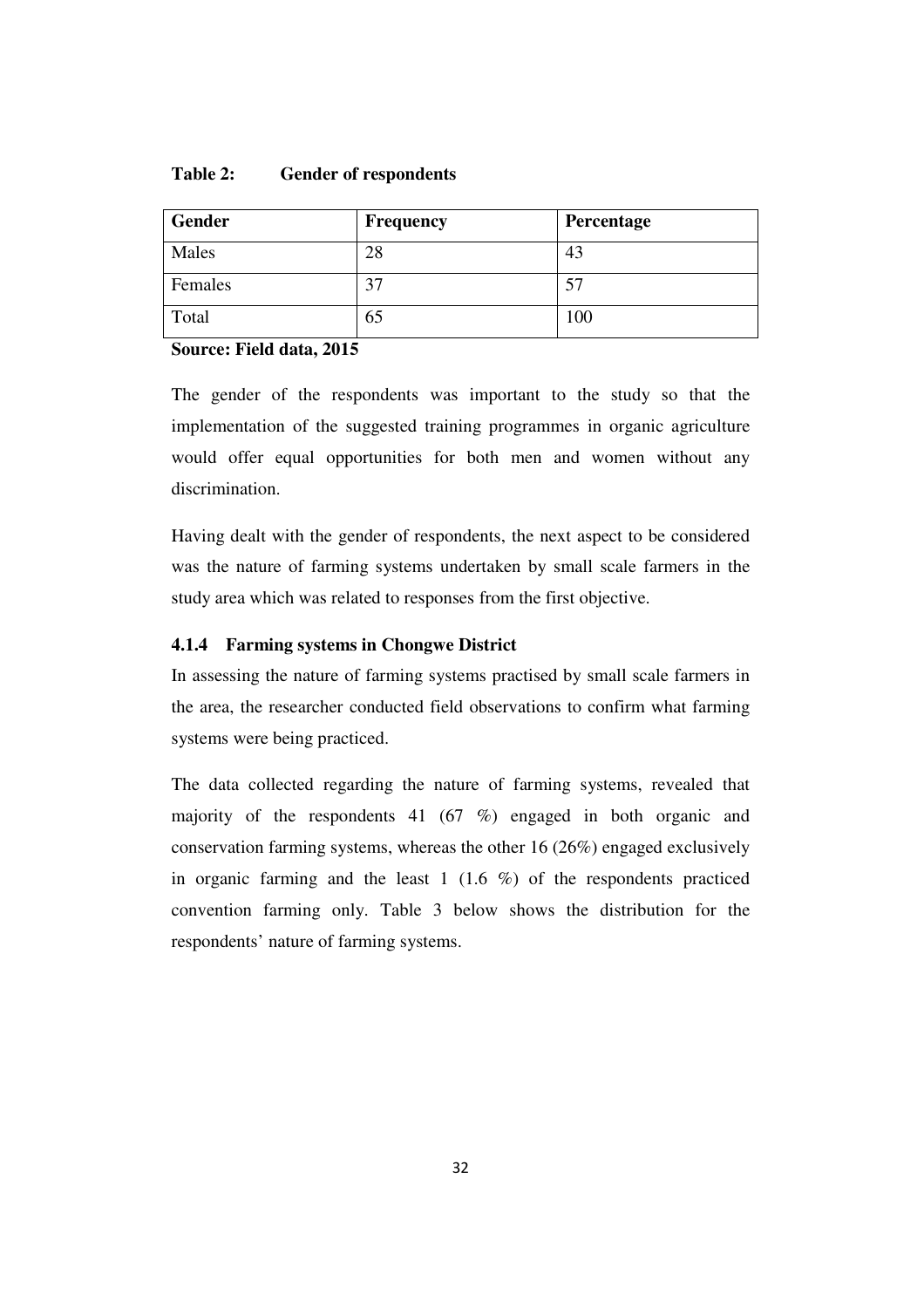### **Table 3: Nature of farming systems**

| <b>Type of farming system</b>   | <b>Frequency</b> | Percentage |
|---------------------------------|------------------|------------|
| Practiced mixed farming systems | 41               | 67.3       |
| Organic only                    | 16               | 26.2       |
| Conservation only               | 3                | 4.9        |
| Convention only                 |                  | 1.6        |
| Total                           | 61               | 100        |

# **Source: Field data, 2015**

This information was useful in determining whether more training aimed at promoting organic farming is needed to be done for small scale farmers in the study area.

After establishing the nature of farming systems undertaken by the respondents the next aspect to be considered was the respondents' state of awareness about organic agriculture.

# **4.1.5 State of awareness about organic agriculture**

Findings regarding the state of awareness about organic agriculture with small scale farmers are presented in Table 4 below. The data collected revealed that 56(92%) of the respondents acknowledged that they knew about the benefits of organic agriculture for the environment, while 5(8.2. %) of the respondents had no idea about organic agriculture and its benefits. Table 4 below shows the distribution of the responses for the state of awareness about organic agriculture.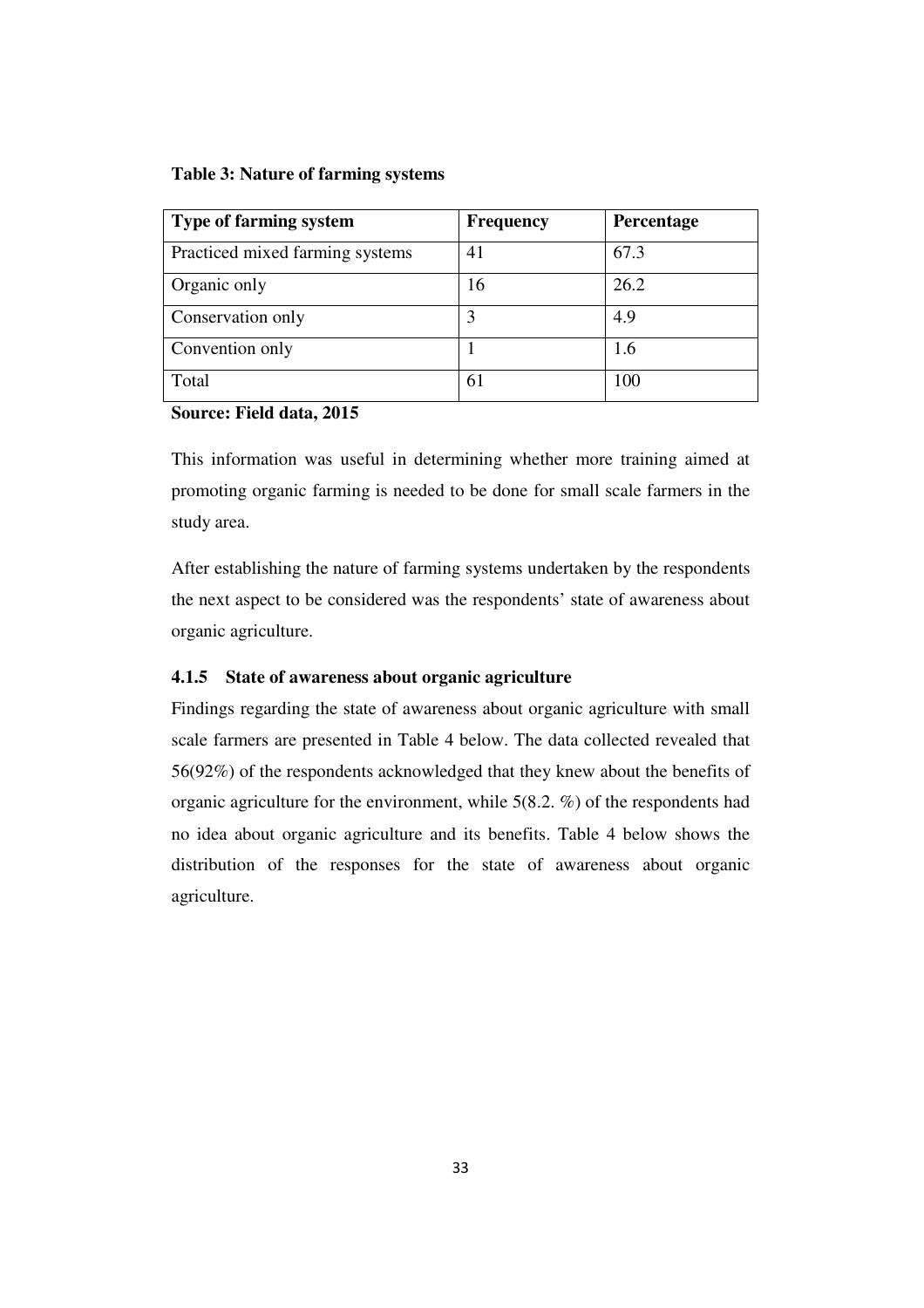| of organic Frequency<br><b>Awareness</b> |    | <b>Percentage</b> |
|------------------------------------------|----|-------------------|
| agriculture                              |    |                   |
| Aware                                    | 56 | 92                |
| Not aware                                |    | 8                 |
| Total                                    | 61 | 100               |

### **Table 4 State of awareness on organic agriculture**

#### **Source: Field data, 2015**

The information about the state of awareness about organic agriculture was critical in assessing how much more training aimed at promoting organic agriculture is needed to be done in the study areas for the small scale farmers.

The discussion on the state of awareness about organic agriculture by the farmers was followed by factors that influenced the given farming systems of the farmers in the study area.

### **4.1.6. Factors influencing farming systems**

In connection with findings tabulated in Table 3 above indicating the type of farming practiced, the researcher sought to find out the factors that influenced the given farming systems of small scale farmers in the study area. The farmer who engaged in conventional forms of farming stated that he used chemical fertilisers for his crops in order to maximise crop yield. He further stated that weeds in the fields were easier to manage when herbicides such as weed killer were used.

Respondents who engaged in conventional and conservational farming systems further stated other contributing factors to the choice of conventional and conservation farming such as the use of fertiliser. They said that it was readily given to them through the Fertiliser Input Support Programmes (F.I.S.P) as subsidised inputs were offered by government. It was also observed that small scale farmers mostly cultivated maize due to its being the staple food for most communities.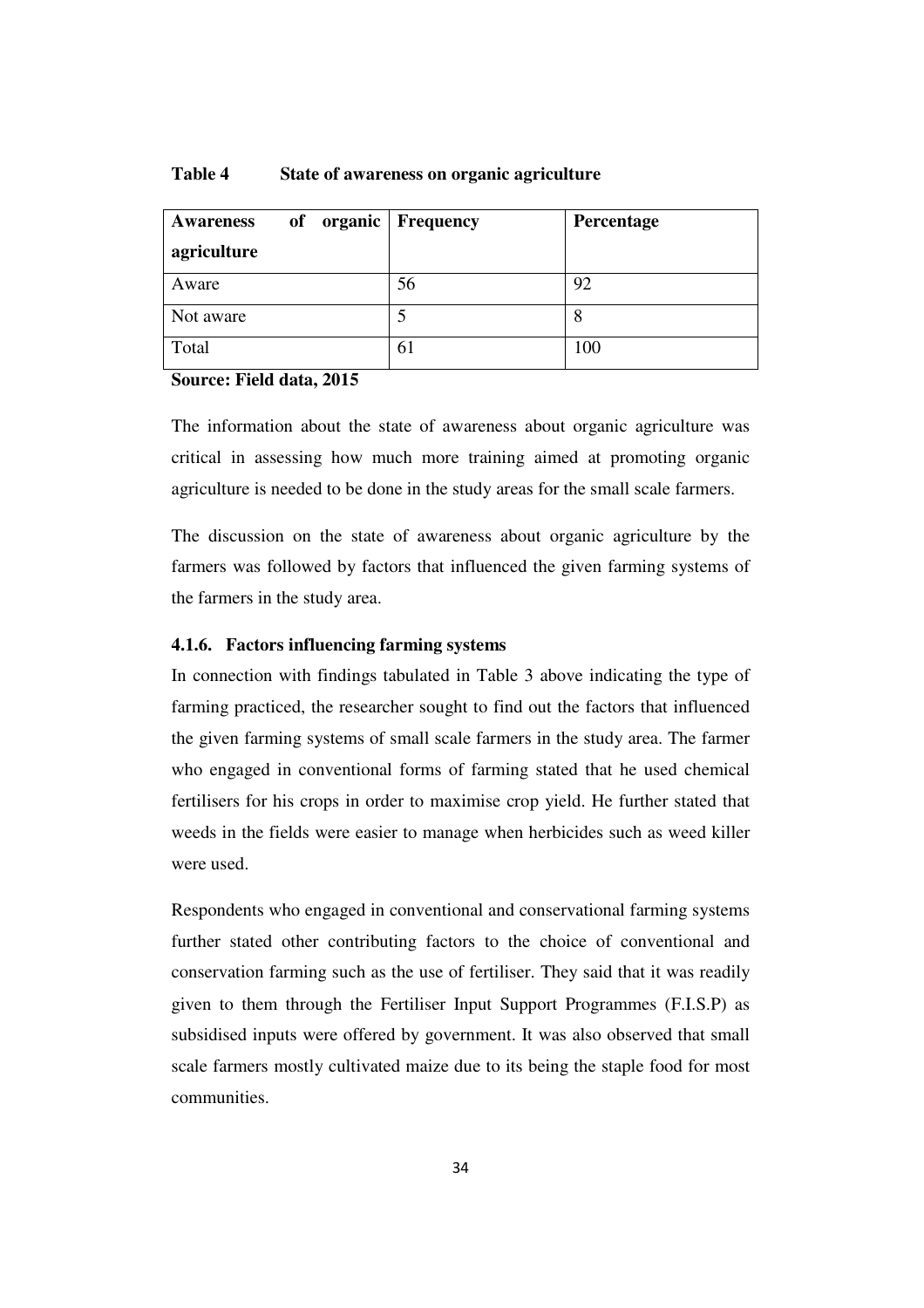On the other hand, those who engaged in organic farming claimed that they practised organic farming because it was cheaper and the fertility of the soil was preserved as they only used compost and animal manure for increased yields. In support of organic foods one respondent mentioned the following:

*"I engage in organic farming because organically grown foods are healthier and better in taste than those grown using conventional forms of farming*."

### **4.1.7 Findings from the local agriculture training provider**

In line with the findings from the small scale farmers on why they practised organic farming, officials from Kasisi Agricultural Training Centre during an interview with the researcher echoed the following sentiments in support of organic agriculture:

*"Organically grown foods are superior in nutrition content to those grown conventionally. This type of food also tastes better as its sugar content is a function of nutrition quality that the plant has naturally enjoyed. Organic foods also stay longer as they are nourished naturally without incurring the cost of expensive agri chemicals which are also hazardous to the environment and health of the people. Most importantly organic farming ensures that soil nutrition is restored by reversing soil degradation."* 

This information about factors influencing the choice of farming systems was important to the study in suggesting applicable farming systems in the training activities aimed at promoting organic agriculture.

After dealing with factors that influenced given farming systems, the next items examined were the challenges that farmers faced regarding the given farming systems.

# **4.1.8 Challenges faced in organic farming**

Findings from respondents on the challenges of small scale farmers faced regarding the type of farming systems practised revealed that; those who practised organic farming faced problems with sourcing animal manure as it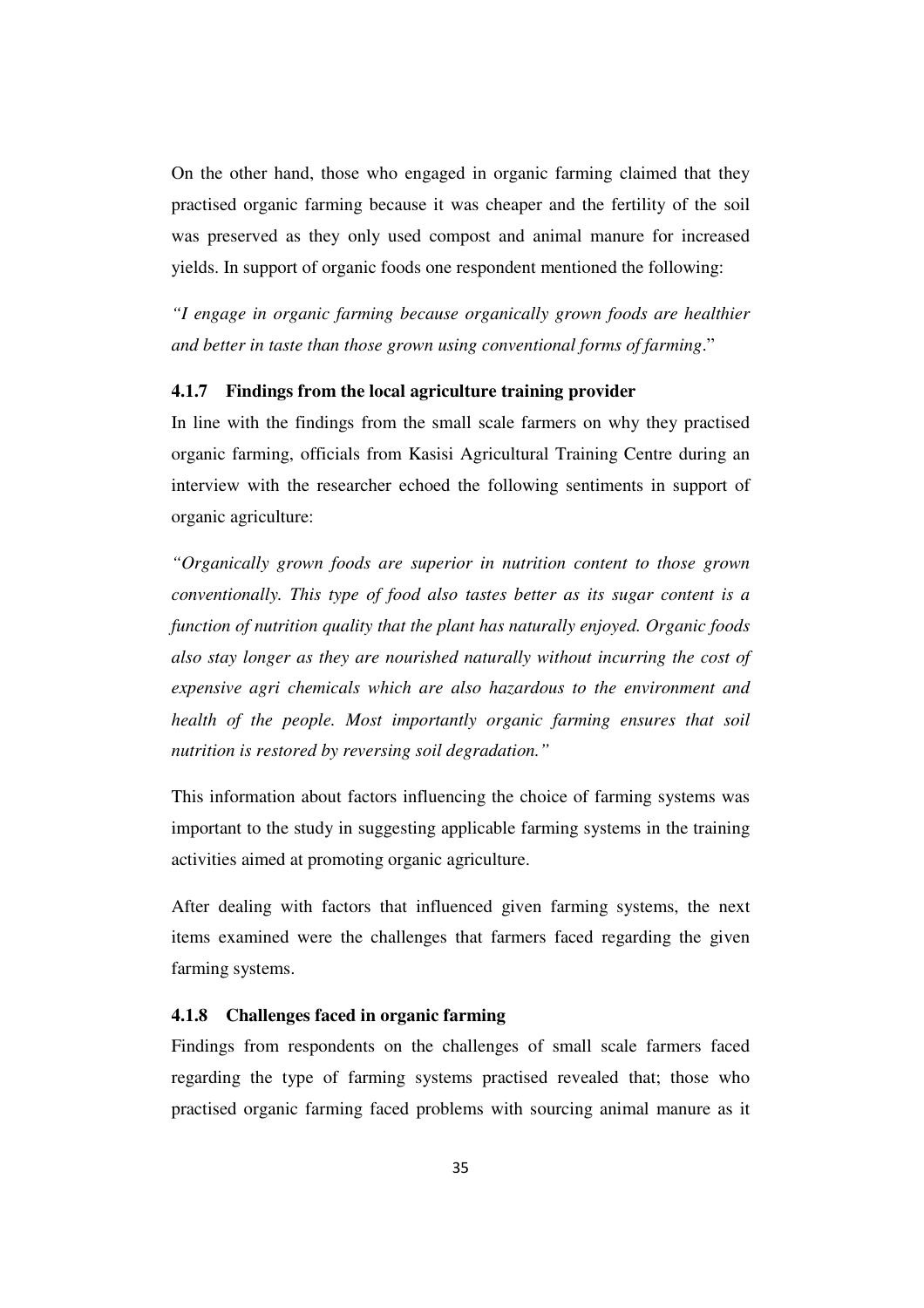was not readily available because very few people had livestock. One respondent mentioned the following:

*"I face a lot of problems in accessing animal manure sometimes whereby I am forced to walk long distances looking for it since most of us do not have animals. I am also faced with financial problems because animal keepers instead of just giving us for free they sell their manure. This has really affected my crop yield."* 

While others stated that crops grown organically were more prone to pest infestation which made the farming practice labour intensive as they had to often remove weeds manually from their fields and especially those who were advanced in age said that they could only manage to allocate a smaller field to cultivate organic food for their own consumption.

Farmers who grew organic produce further stated that sometimes they faced challenges in selling their products because they were sold at the same price as those grown conventionally therefore, they felt discouraged to engage in the practice.

In addition, respondents stated that output on the crops grown organically was not as much as that of crops grown using conventional types of farming systems, thereby leading them to practice organic farming only on a small scale mainly for crops for home consumption.

 Other challenges brought out by the farmers were that they lacked equipment to make natural herbicides to curb pesticides and they also lacked equipment for making tea manure which is a natural soil conditioner that improves the fertility of the soil.

The information on challenges faced by small scale farmers engaging in organic farming was essential to this study in suggesting measures for increased participation of small scale farmers in organic farming for a sustainable environment.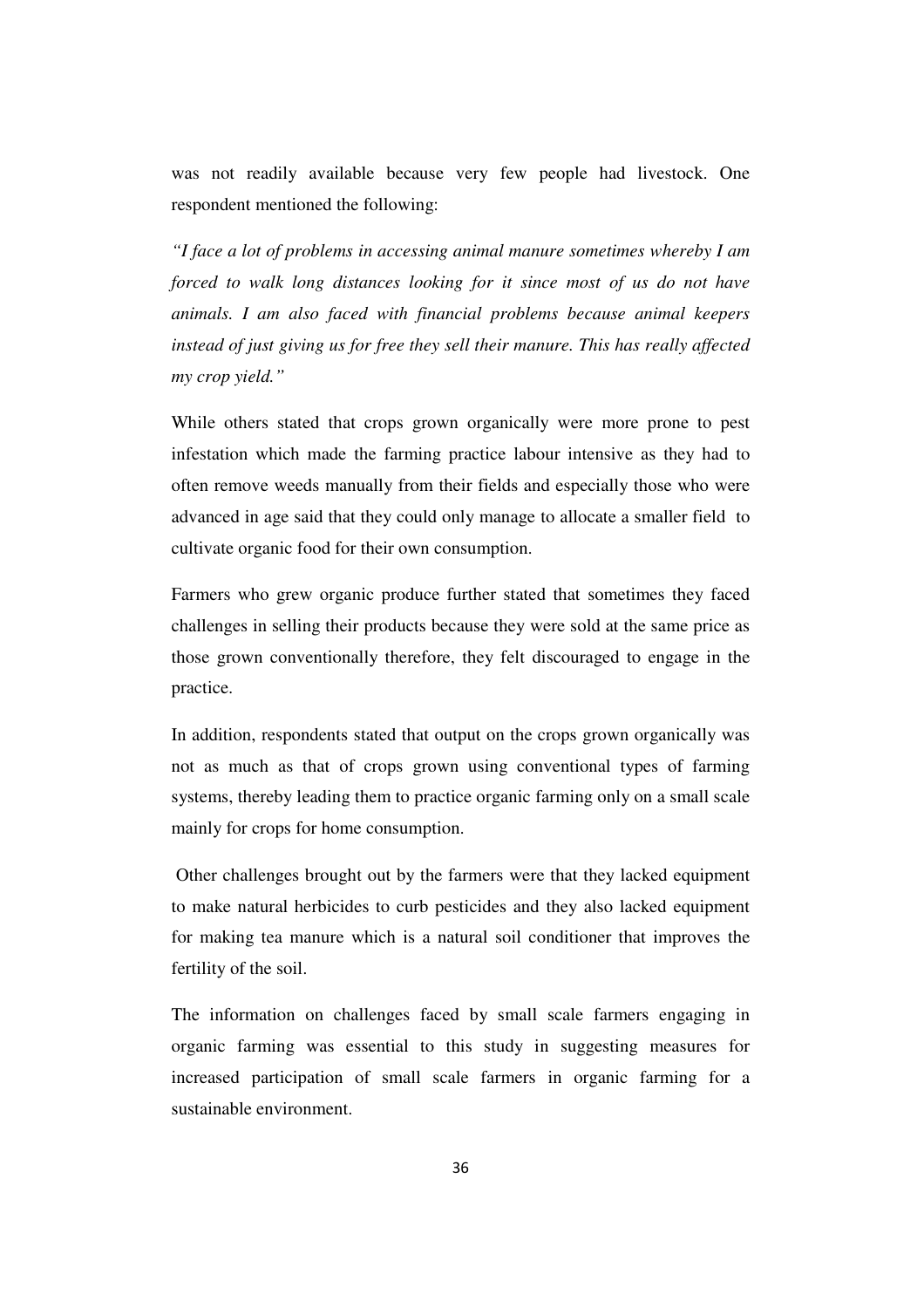#### **4.1.9 Challenges faced in conventional and conservation farming**

Information collected from respondents on challenges small scale farmers faced regarding conventional and conservation farming showed that respondents faced the following challenges: One respondent said the following:

*"We face problems with accessing farming inputs because fertiliser and seeds are very expensive and we cannot afford."* 

Some respondents mentioned that the government delayed distribution of farming inputs required for the planting season which resulted in poor yields mainly due to poor transport infrastructure such as poor road network.

The other respondents mentioned that there was poor funding for the Fertiliser Input Support Programmes (F.I.S.P) from government which made it difficult to access the subsidized fertiliser. Respondents further highlighted that the use of fertiliser resulted into the soil losing fertility thereby leading them to be dependent on the use of synthetic fertiliser.

The significance of this information was to help in offering solutions to the challenges faced by small scale farmers in the mentioned farming systems and more so prioritize training for organic agriculture which would in turn sustain the environment.

## **4.10 Perception towards organic agriculture**

In relation to findings in table 3 about the nature of farming systems practised, respondents were further asked to state if they thought organic farming was the best farming system**.** Findings from respondents on the attitude towards organic farming revealed that all the respondents (100%) affirmed that organic agriculture was the best farming practice to the environment.

This was despite the fact that farmers who engaged in organic farming mostly allocated a smaller portion of land for the farming practice due to the challenges given in item 4.1.8 above, while other respondents mentioned that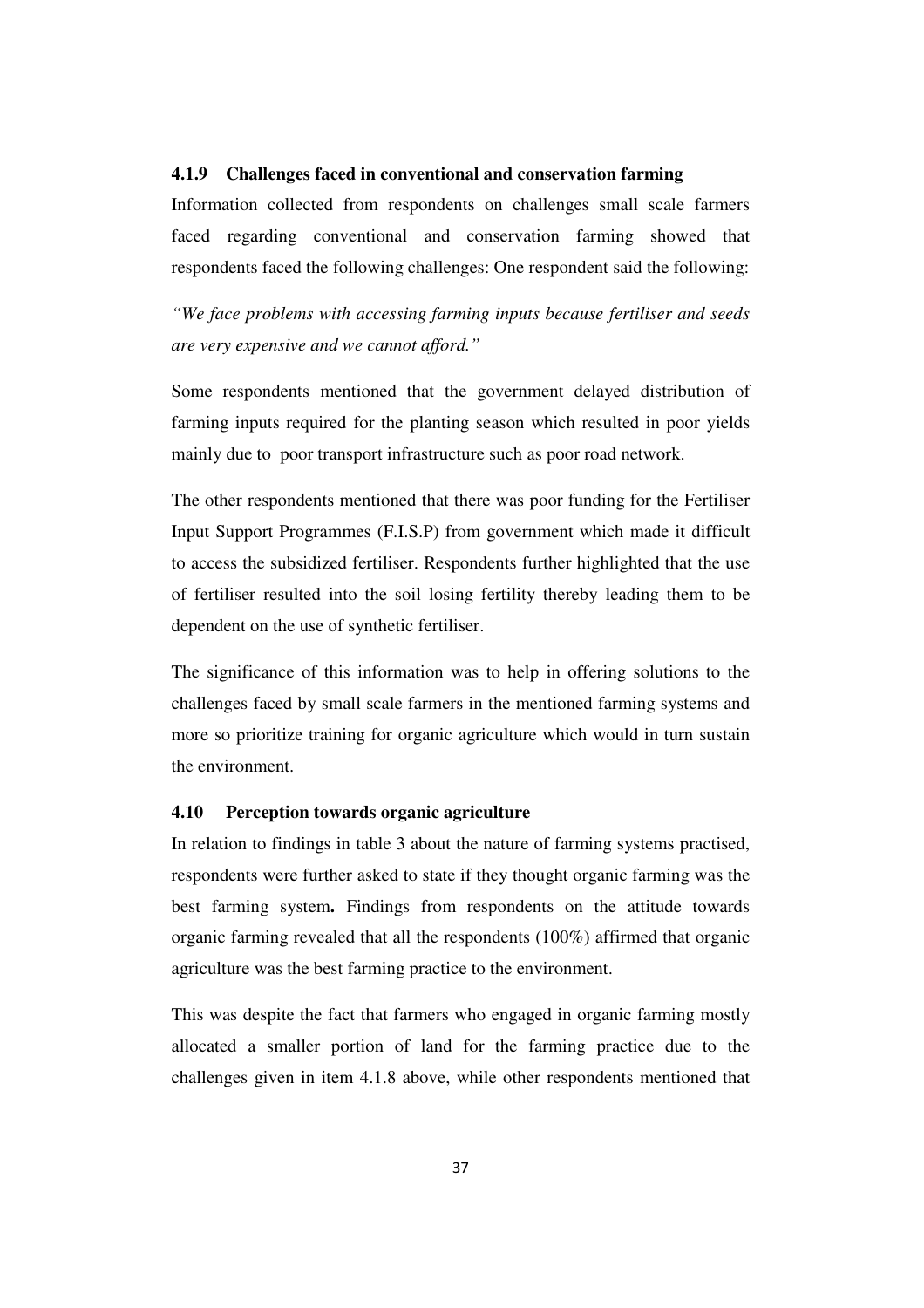some farmers did not want to change to other farming systems even after sensitisation and training mainly because of not wanting to try something new.

In addition, other respondents stated that some farmers lacked adequate knowledge about organic farming. The information on the attitude towards organic farming was significant to the study in assessing whether respondents in the study area needed training in suggested farming systems that would sustain the environment.

# **4.2 Awareness of organic agriculture programmes**

This section presents findings about awareness of sensitization programmes in organic agriculture for small scale farmers derived from the second research objective. This is addressed in items 4.2.1 to 4.2.4.

# **4.2.1 Awareness of organic agriculture programmes**

Responses of knowledge about sensitisation programmes on organic agriculture put in place for the benefit of farmers are shown in Table 5. The data revealed that 50 (82%)of the respondents were aware of the programmes in organic agriculture put in place for the benefit of small scale farmers and only 11 (18%) of the respondents were not aware. Responses on awareness of sensitization programmes are illustrated in Table 5 below.

| Table 5: |  | <b>Awareness of sensitization programmes</b> |  |
|----------|--|----------------------------------------------|--|
|----------|--|----------------------------------------------|--|

| Aware of organic agriculture | <b>Frequency</b> | <b>Percentage</b> |
|------------------------------|------------------|-------------------|
| Aware                        | 50               | 82                |
| Not aware                    |                  | 18                |
| Total                        | 61               | 100               |

**Source: Field data, 2015** 

# **4.2.2 Findings from the local training provider**

The researcher collected more data on how the local training provider, Kasisi Agricultural Training Centre conducted sensitization programmes to the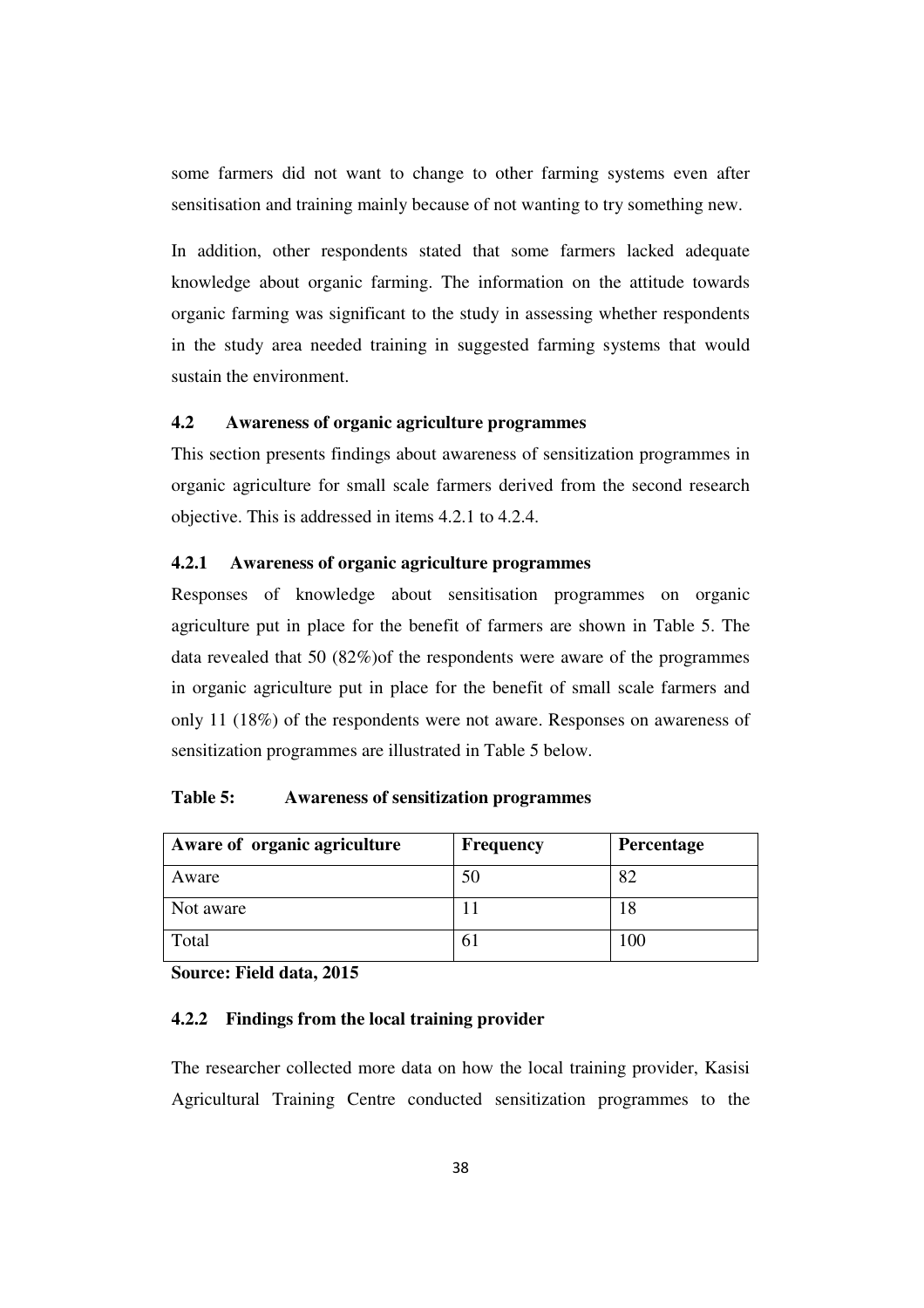farmers and findings through an interview with the research coordinator of the institution revealed the following:

*"We have a community awareness policy through hosting of farmer groups from different villages, field days and also offer on farm trainings. In addition, the centre disseminates information on organic agriculture through extension officers who visit the trained farmers regularly and the centre also hosts in house training programmes for any interested farmers."* 

After examining the information on the respondents' knowledge of sensitisation programmes aimed at promoting organic agriculture in the study area the next item to be discussed was the source of information of the respondents.

This information about awareness of sensitisation programmes was vital to the training providers in ascertaining how much more sensitization was to be done on organic agriculture for the benefit of small scale farmers in the study area.

# **4.2.3 Sources of information**

Participants were further asked to state their source of information about the benefits of organic agriculture. Findings revealed that the majority of the respondents 27 (44%) received information about organic agriculture from the local sustainable agricultural centre; while14 (23%) respondents received the information from church gatherings disseminated by the same local agricultural centre and the least 5 (8.2%) of the respondents had not sourced or received any information about organic agriculture.

No respondent was recorded to have received information about organic agriculture through government extension officers. The distribution of the source of information is indicated in Table 6 below**.**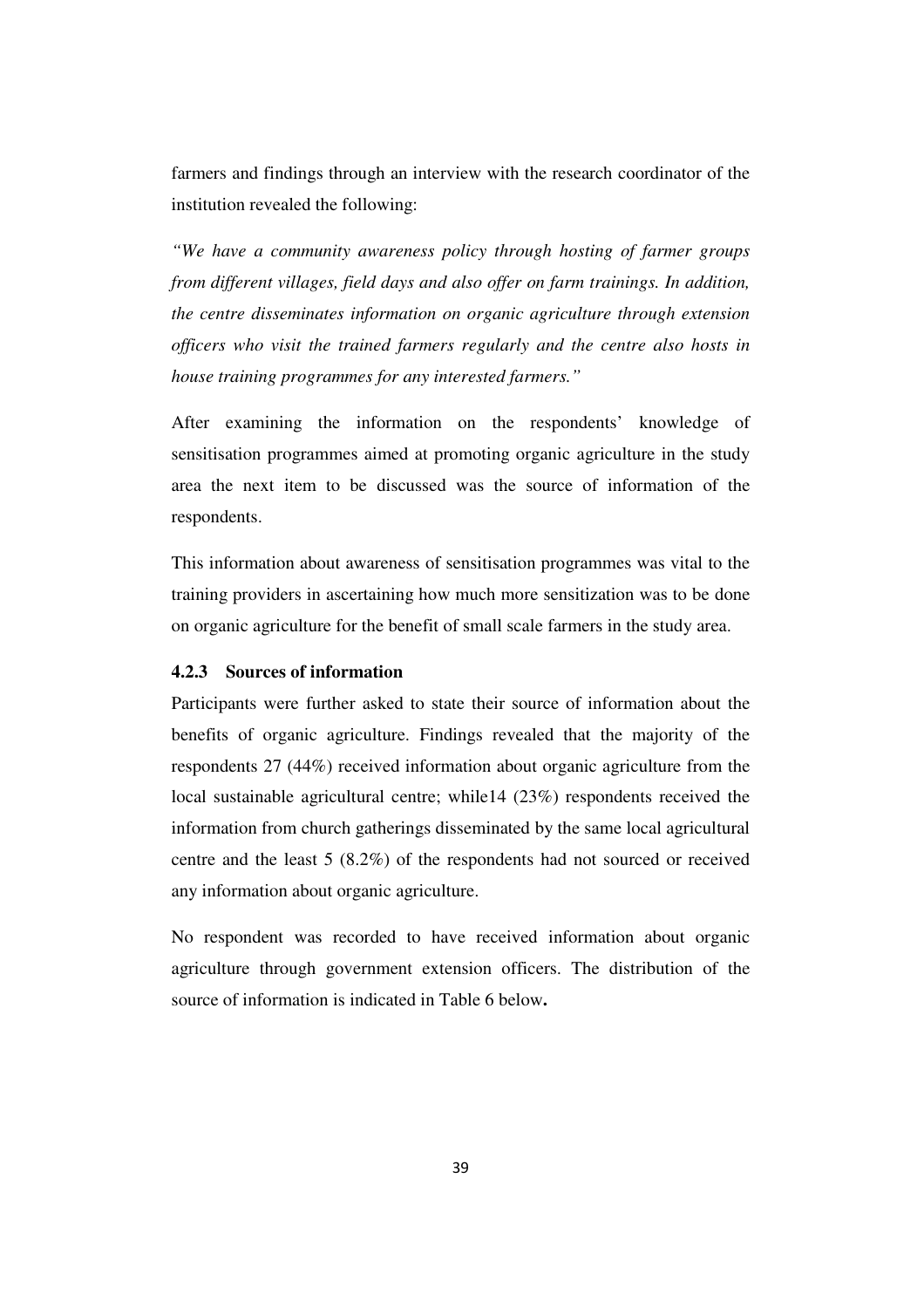# **Table 6: Sources of information**

| <b>Sources of Information</b> | <b>Frequency</b> | Percentage |
|-------------------------------|------------------|------------|
| Institutions                  | 27               | 44         |
| Church gathering              | 14               | 23         |
| From neighbours               | 8                | 13         |
| Radio                         | 7                | 12         |
| None of the above             | 5                | 8          |
| Village headman               | $\Omega$         | $\Omega$   |
| Govt extension officers       | $\Omega$         | 0          |
| Total                         | 61               | 100        |

**Source: Field data, 2015** 

The above findings were important to the study because the information would help training providers devise training programmes that would be responsive and inclusive for the needs of the small scale farmers of Chongwe.

Having examined sources of information about organic agriculture of the small scale farmers, the next subsection looked at was accessibility of information about organic farming for the farmers.

# **4.2.4 Accessibility of information**

Furthermore, respondents were asked to state whether information about organic farming was easily accessible. Majority of the respondents 45 (73%) mentioned that information about organic agriculture was not easily accessible, while only 13 (22%) of the respondents stated that information about organic agriculture was easily accessible to all the farmers. The distribution for accessibility of information is illustrated in Table 7 below.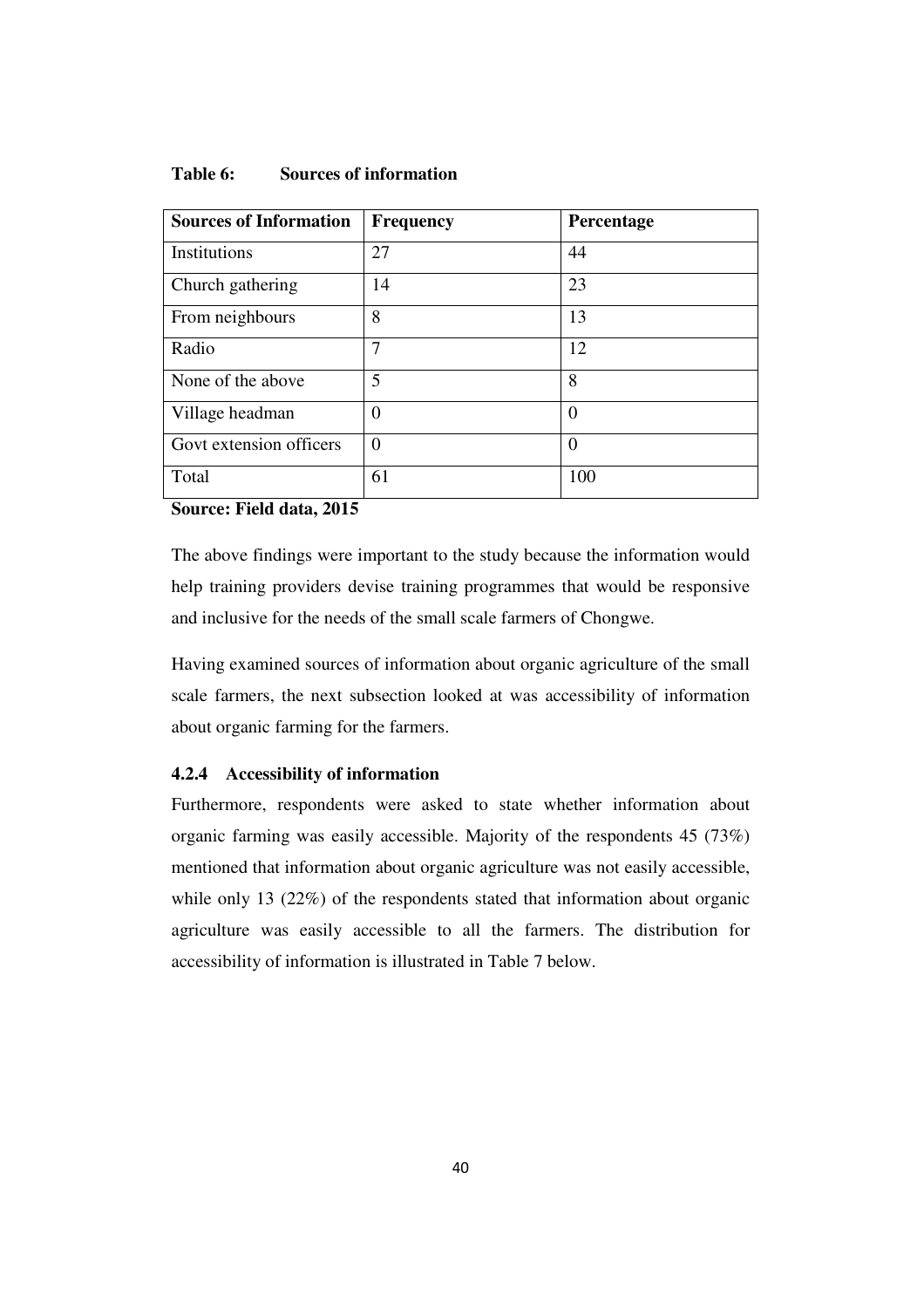### **Table 7: Accessibility of information**

| <b>Responses</b>      | <b>Frequency</b> | Percentage |
|-----------------------|------------------|------------|
| Easily accessible     | 45               | 73         |
| Not easily accessible | l3               | 22         |
| None of the above     | 3                |            |
| Total                 | 61               | 100        |

**Source: Field data, 2015** 

The information was significant to the study because it would bring out information that could be useful to training providers in devising programmes that would change attitudes towards organic farming practices for a sustainable environment. Information on accessibility of information about organic agriculture was followed by the importance of sensitization programmes in the study area.

# **4.2.5 Importance of sensitisation programmes**

Respondents; farmers and information providers were asked whether sensitization programmes aimed at promoting organic agriculture were important to the farmers. All the respondents affirmed that the programmes were vital for the farmers.

Small scale farmers indicated that awareness programmes in organic agriculture were important in changing attitudes toward organic farming amongst the farming community in ensuring that the fertility of the soil was preserved.

In line with the above response, an official from Kasisi training centre stated the following reasons as to why farmers needed awareness programmes in organic agriculture:

*"Farmers are in need of awareness programmes in organic agriculture in order to improve yields sustainably by restoring soil nutrition and reducing soil degradation for the benefit of sustaining the environment."*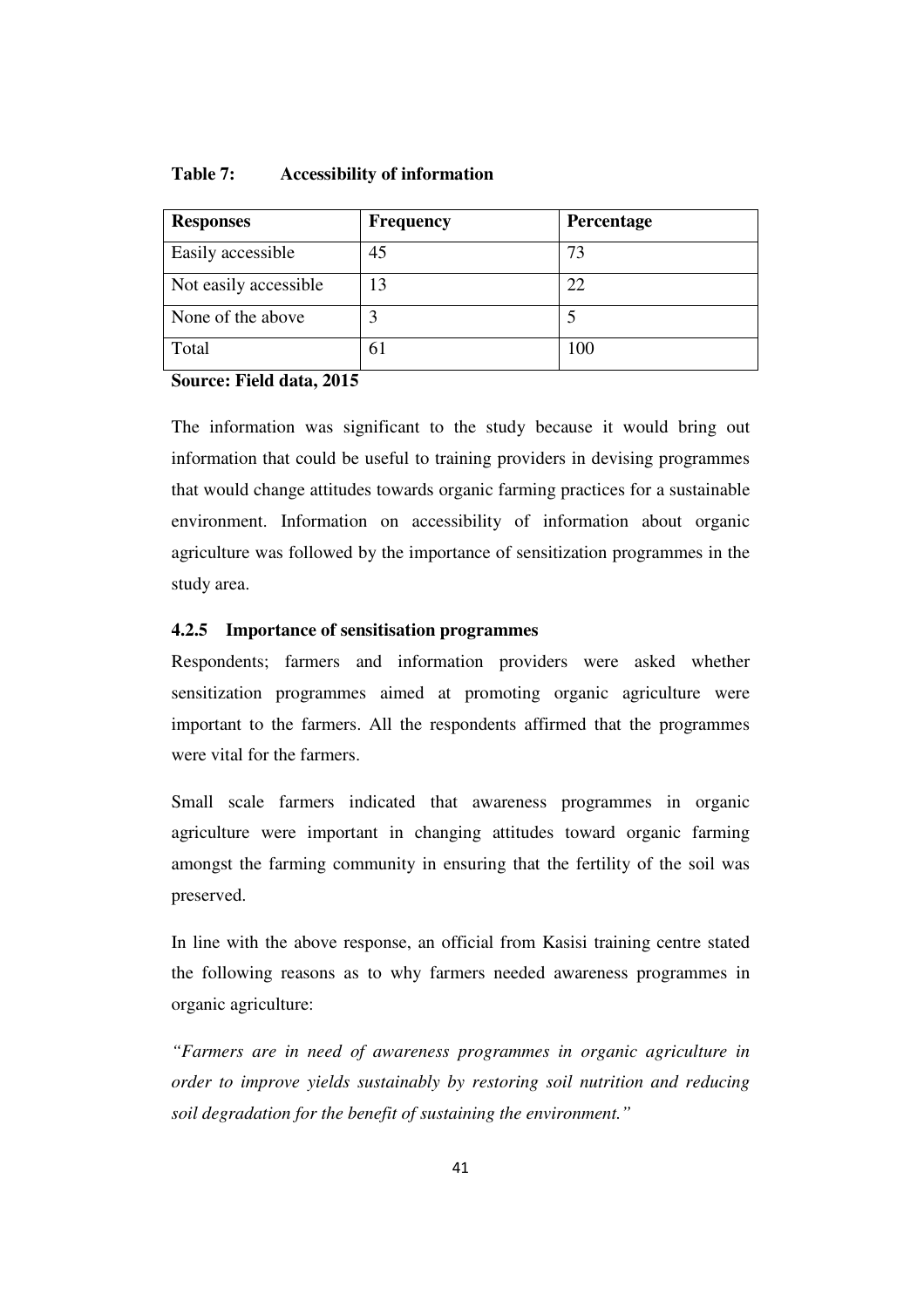The above findings were significant to the study in suggesting easier and accessible ways of offering information aimed at promoting organic agriculture.

# **4.3 Participation in training programmes:**

This is a presentation of results derived from themes related to the third research objective on participation in training programmes for small scale farmers in organic agriculture**.** This is addressed in items 4.3.1 to 4.3.6.

# **4.3.1 Participation in training**

The findings on participation of farmers in training programmes revealed that 38 (63%) of the respondents participated in all training programmes while the rest 23 (37%) did not participate in all training activities aimed at promoting organic agriculture because of facing challenges highlighted in 4.3.4**.**Distributions for the above responses are shown in Table 8 below.

## **Table 8: Participation in training programmes**

|                  | <b>Frequency</b> | Percentage |
|------------------|------------------|------------|
| Participated     | 38               | 63         |
| Not participated | 23               | 37         |
| Total            |                  | 100        |

### **Source: Field data, 2015**

The information about the participation of small scale farmers in training was important to the study in ascertaining how much farmers participated in training programmes aimed at promoting organic agriculture and how best those programmes could be improved.

#### **4.3.2 Methods used for training**

Findings from oral interviews with the official from the local training provider on what methods were used for training farmers indicated the following: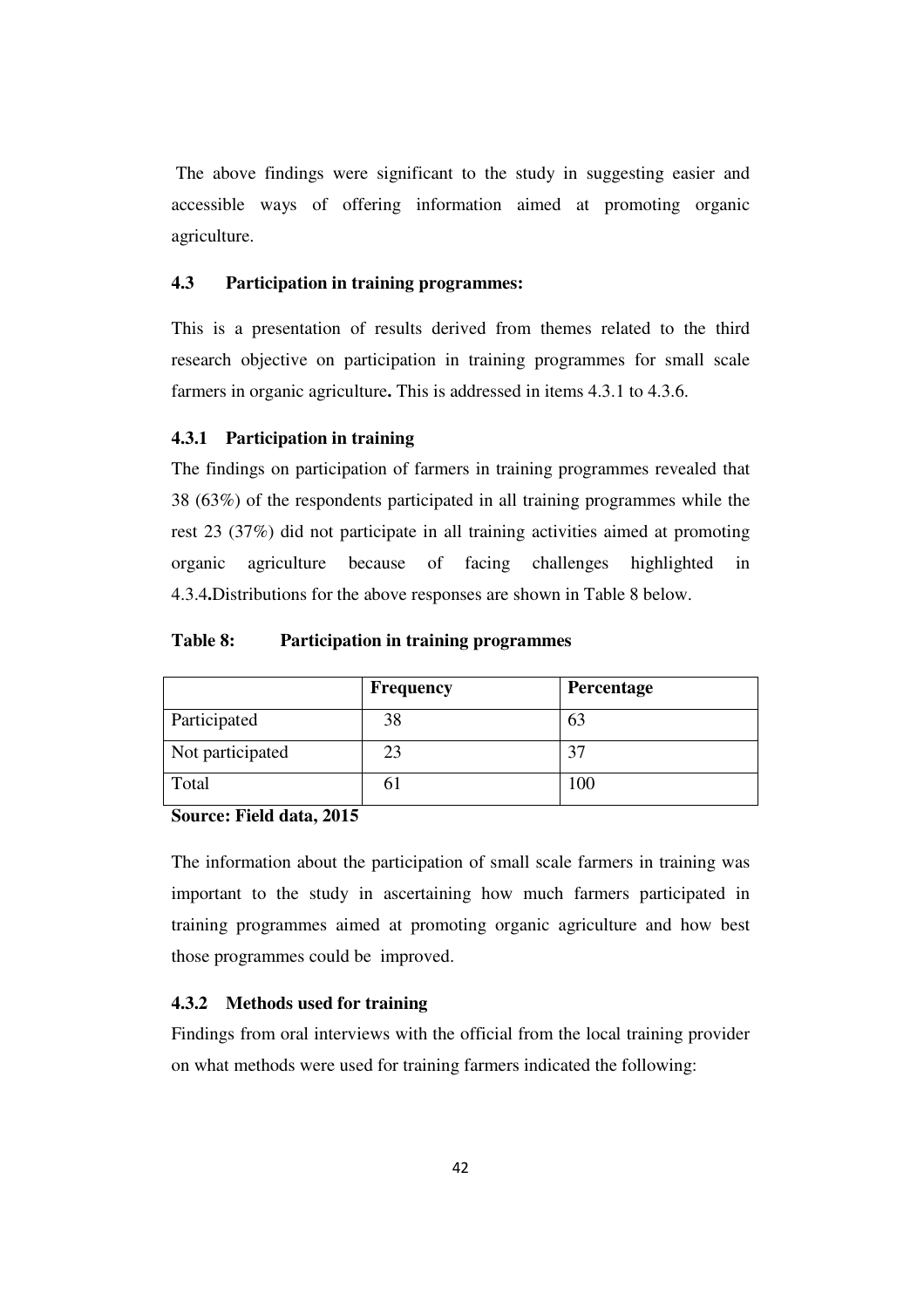"*As a centre we offer training to farmers using several methods such as indoor training, on farm coaching and demonstrations. Field days are also hosted through the chosen lead farmers who are later expected to disseminate*  information to the other farmers. In addition, the centre offers follow up *extension services to the community. "* 

The information was important to the study to help facilitators of organic agricultural training in suggesting suitable methods of training.

# **4.3.3 Challenges faced in accessing training**

In relation to challenges faced by small scale farmers in accessing information and training about organic agriculture, data collected from respondents showed that some respondents faced the following challenges:

*"Those of us who live far away from the agriculture training centre face difficulties in getting to the centre as we cannot afford transport costs to get to the designated pick up points that get arranged by the centre. This has resulted into most farmers missing out on training meetings. We therefore request that training meetings be held within our villages for all to have access."* 

Furthermore, other respondents also stated that visits by extension officers from the training centre were not regular.

# **4.3.4 Findings from the local agriculture training centre**

The researcher had an interview with an official from Kasisi Agricultural Training Centre on the challenges faced regarding offering training to farmers who stated the following:

*"We also face challenges in terms of providing training to farmers in terms of funding as we solely depend on international funders and cooperating partners for us to manage the training centre."* 

The official further stated that they faced a challenge in conducting regular extension services due to lack of funds for transport and other logistics. This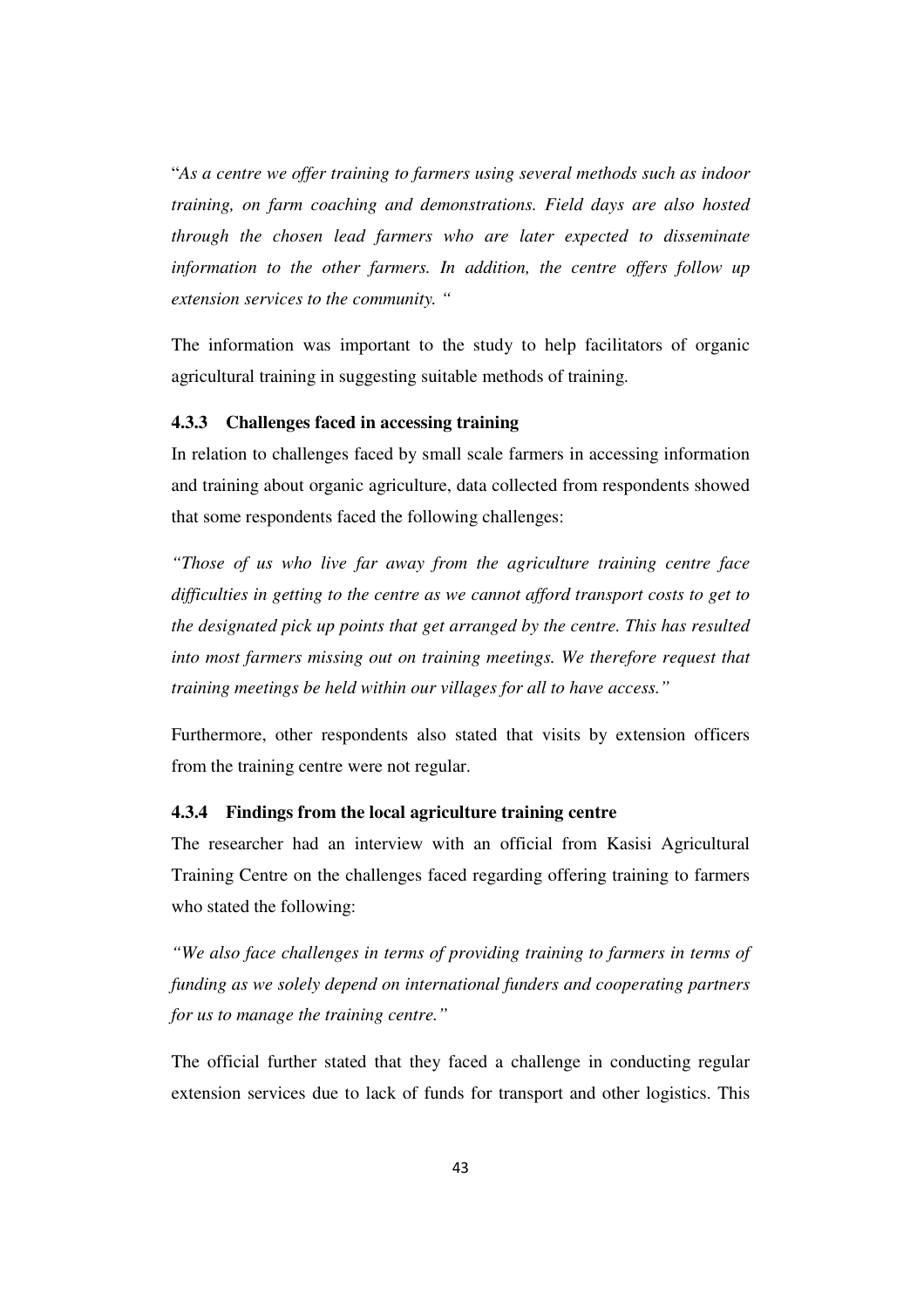information was important to the researcher in suggesting better ways of providing training in organic agriculture to farmers in the study areas.

## **4.3.5 Suggested measures**

Data collected in regard to measures to be put in place for small scale farmers to participate in training for organic farming revealed that all (100 per cent) of the respondents suggested that more farmers should be trained and be able to access information.

One respondent mentioned the following:

*"Farming inputs such as seed should be provided. We also need empowerment with required equipment like drums for making tea manure and sprayers."* 

Respondents also suggested that field visits to the farmers by the extension officers offering training should be regular for farmers to be motivated to continue engaging in organic farming.

Participants also indicated that there should be a more centralised way of offering training by offering more on farm trainings as not all could manage to get to the agricultural centre. Additionally, respondents suggested that the government should also give more support to organic farming other than emphasising more on the usage of chemical fertilisers.

This information was vital to this study for suggesting an improved and inclusive training programme in organic agriculture for a sustainable environment.

# **4.3.6 Findings from the agriculture training centre**

The above findings were also in line with the data collected through an interview with an official from the agriculture training centre who said the following:

*"The centre needs more support in terms of funding from the government in order to renovate and modernize our training facilities for us to be able to offer*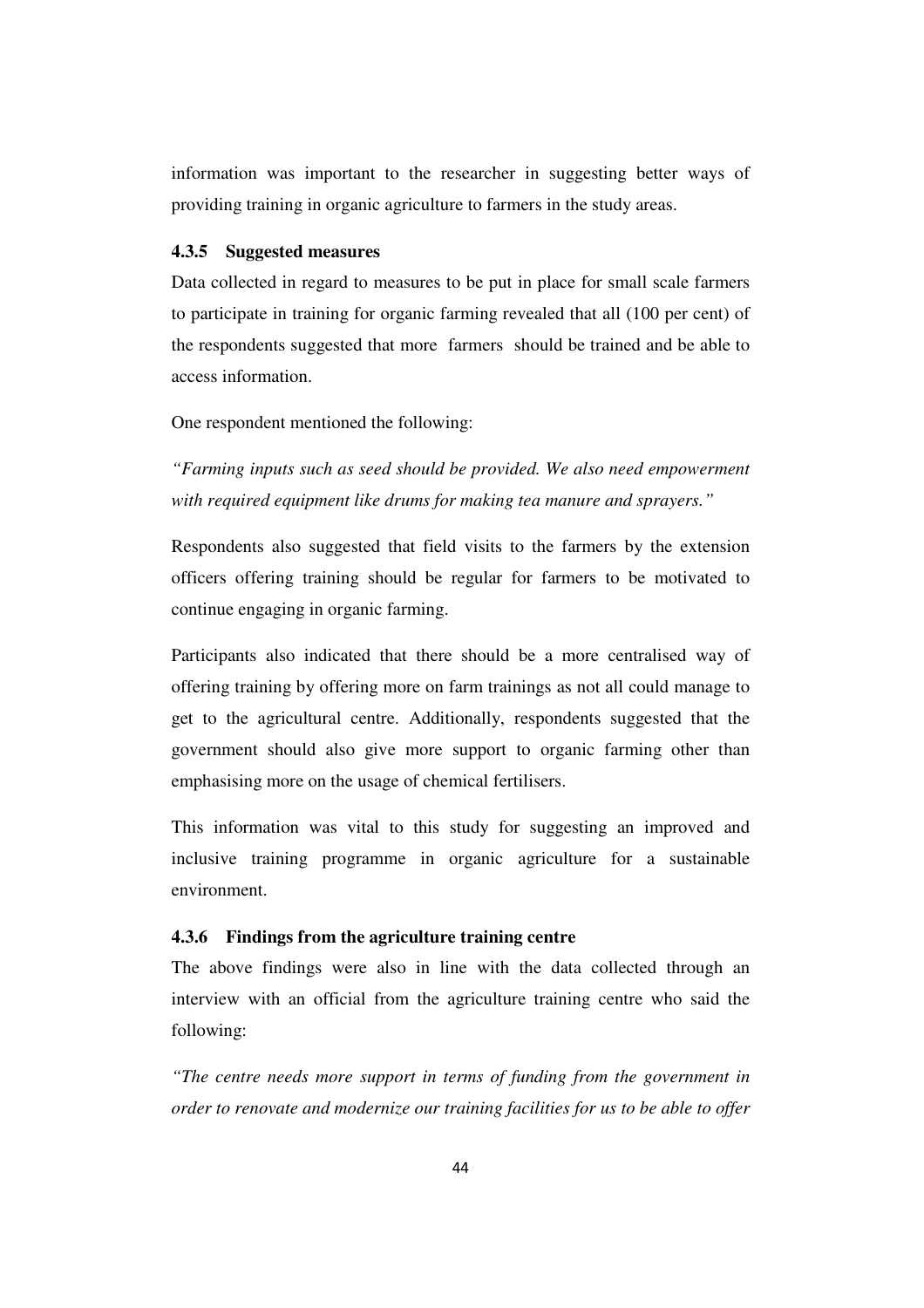*a quality and more inclusive training programmes in organic agriculture for farmers."* 

The official further stated the following:

*"The government has no policy related to organic agriculture which implied that the farming system had not been acknowledged and has also not mandated any certifiers of organic products to define standards resulting into organic products being sold at any other price like those grown conventionally unlike in other countries where organic produce was more expensive thereby motivating more to engage in the farming system."* 

He further suggested that government should offer organic agriculture training programmes through TEVETA institutions so that access to training in organic farming for small scale farmers is improved.

#### **Summary of the chapter**

The chapter presented findings on the small scale farmers' awareness on the use of organic agriculture in the study area. It was established that majority of the farmers in the study area were aware about the benefits of organic agriculture, though very few of them engaged in the farming system.

In addition, the study established that most farmers had not received training in organic farming a situation which affected practice levels of organic agriculture in the area.

Furthermore, the study established that training providers mainly depended on funding from cooperating partners other than government in the provision of training programmes in organic agriculture. The next chapter presents discussion of the research findings of the study.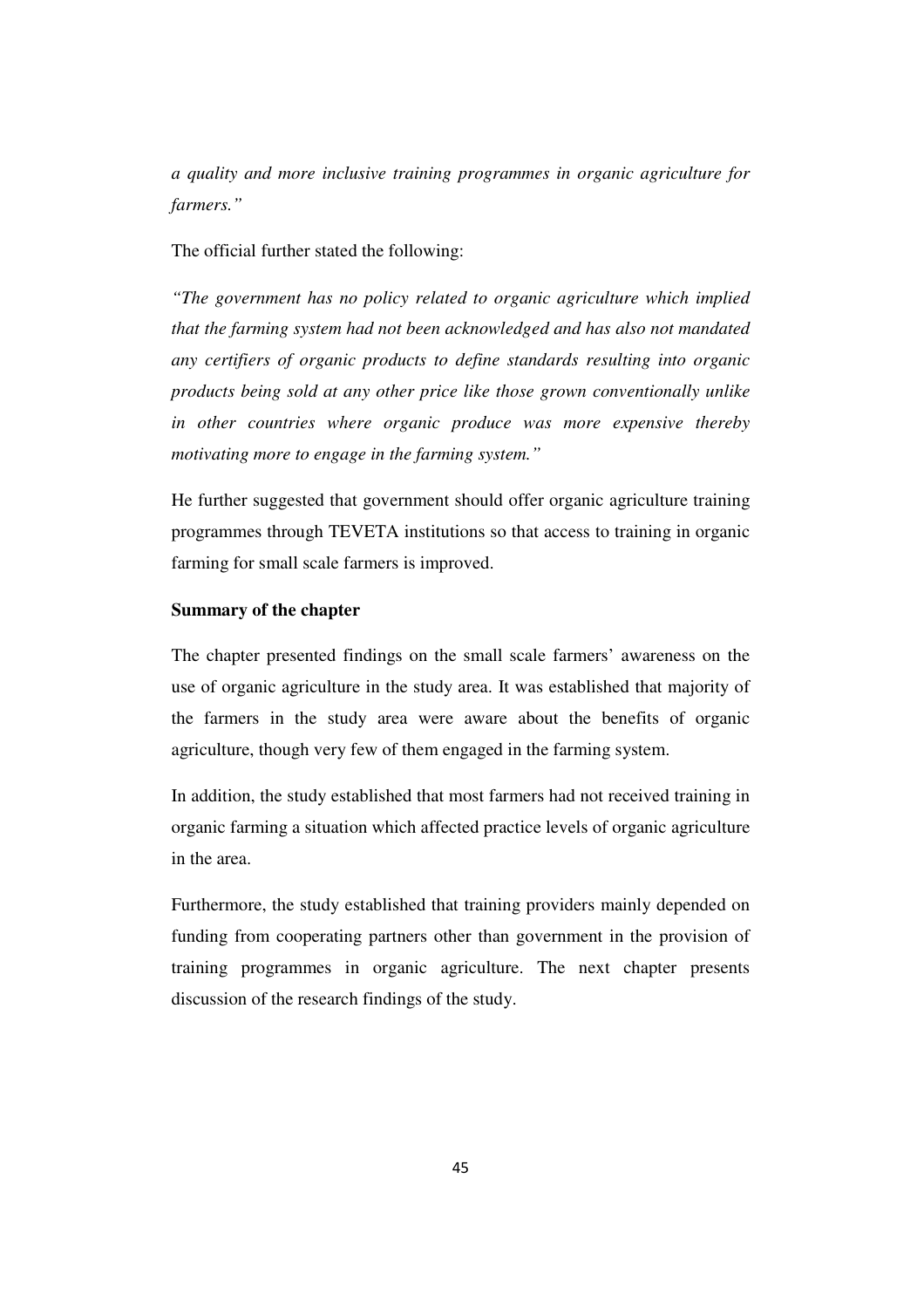#### **CHAPTER FIVE: DISCUSSION OF FINDINGS**

# **5.0 Introduction**

This section presents the discussion of the research findings that were presented in the previous chapter on small scale farmers' awareness of organic agriculture for a sustainable environment in selected farm blocks of Chongwe District. The main purpose of the study was to assess the state of awareness on organic agriculture among small scale farmers in selected farm blocks of Chongwe District. The themes of the findings were derived from the three research objectives which were;

**1**. To determine the nature of farming systems undertaken by small scale farmers in selected farm blocks of Chongwe District.

**2**. To ascertain awareness of organic agriculture programmes in the study area.

**3**. To establish participation of small scale farmers in training aimed at promoting organic agriculture in the study area.

### **5.1 Farming systems in Chongwe District**

The first objective sought to establish the nature of farming systems undertaken by small scale farmers in selected farm blocks of Chongwe District. This information is addressed in items 5.1.1 to 5.1.9.

# **5.1.1 Education status**

With regard to the education status of the respondents (46%) who were the majority, had not attained any form of formal education and only (37%) had acquired primary education.

The implication of the findings was that the respondents had limited understanding of environmental issues arising from unsustainable forms of agriculture and hence were in need of information and training in organic agriculture required to make informed decisions on the farming systems that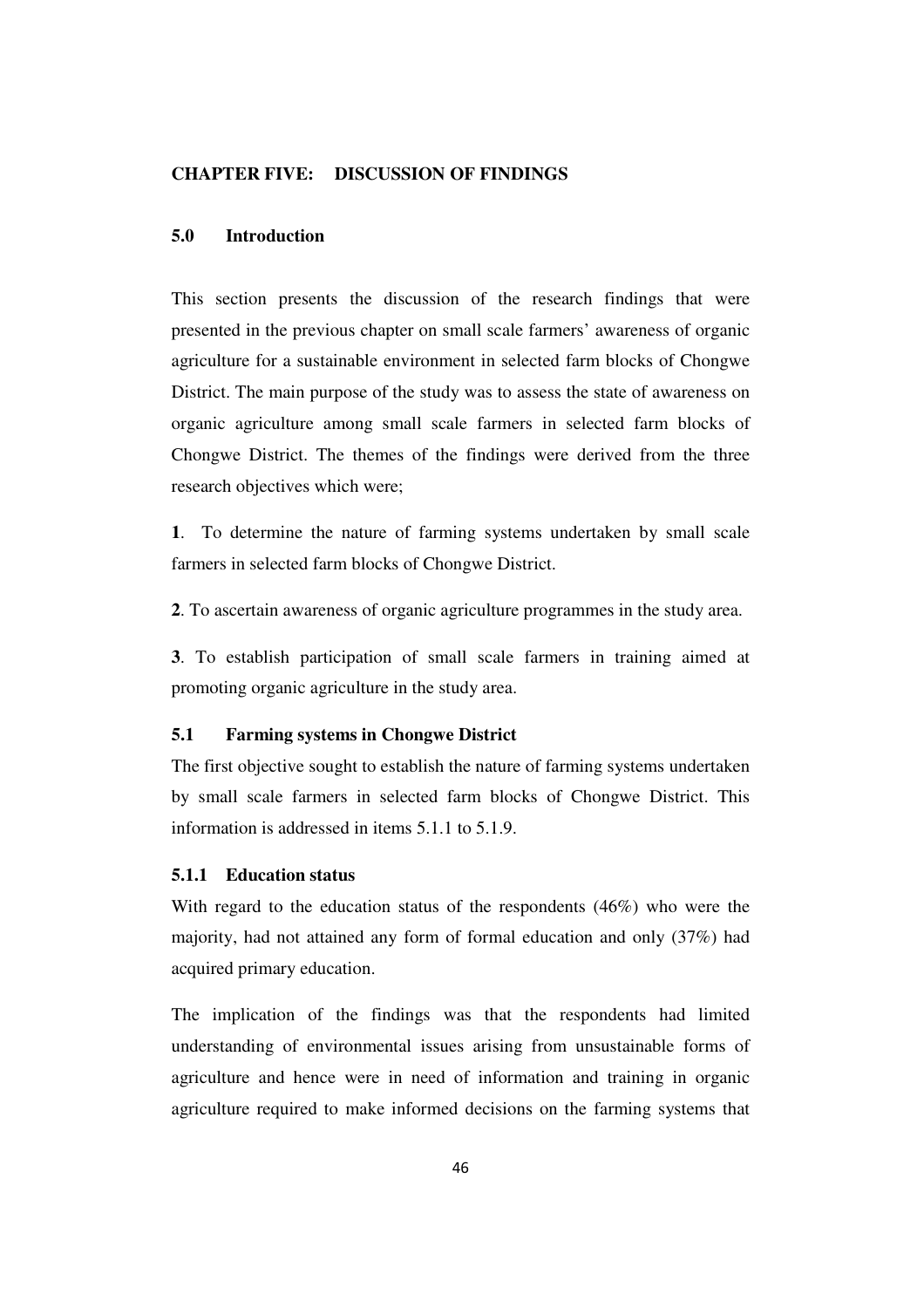would sustain the environment such as organic agriculture. UNESCO, (2006) supports this assertion that when educational levels are low, sustainability of the environment is often affected through implementation, decision making and quality of life.

Thus, some form of lifelong education is an essential tool in achieving sustainability of the environment in agricultural production. This therefore, calls for the design of applicable training programmes to cater for both literate and illiterate small scale farmers in farming systems of sustainable agriculture such as organic agriculture.

The applicable type of training would give farmers a proper understanding of the effects of environmental degradation that could result from their choice of farming systems. In agreement to this view ,O' Donogue (2007) argues that environmentalists and educators become concerned about the need to do more than raise awareness about issues or provide learners' with fun experiences but more is needed to be done in developing a broad range of methodological processes.

#### **5.1.2 Gender of the respondents**

The gender of the respondents in this study had an influence on the implementation of programmes in organic agriculture that would offer equal opportunities for both men and women. As observed from Table 2 of chapter 4, there were more females 57% than males 43% in the study. These findings implied that more women engaged in the training programmes concerning organic farming.

This finding agrees with Chipatu (2011) who also observed that there exist a gender disparity in environmental training programmes between men and women in Zambia. Consequently, there is need to cater for both men and women in training programmes for organic agriculture without any discrimination especially that men are more knowledgeable and traditionally are more practical in general agriculture.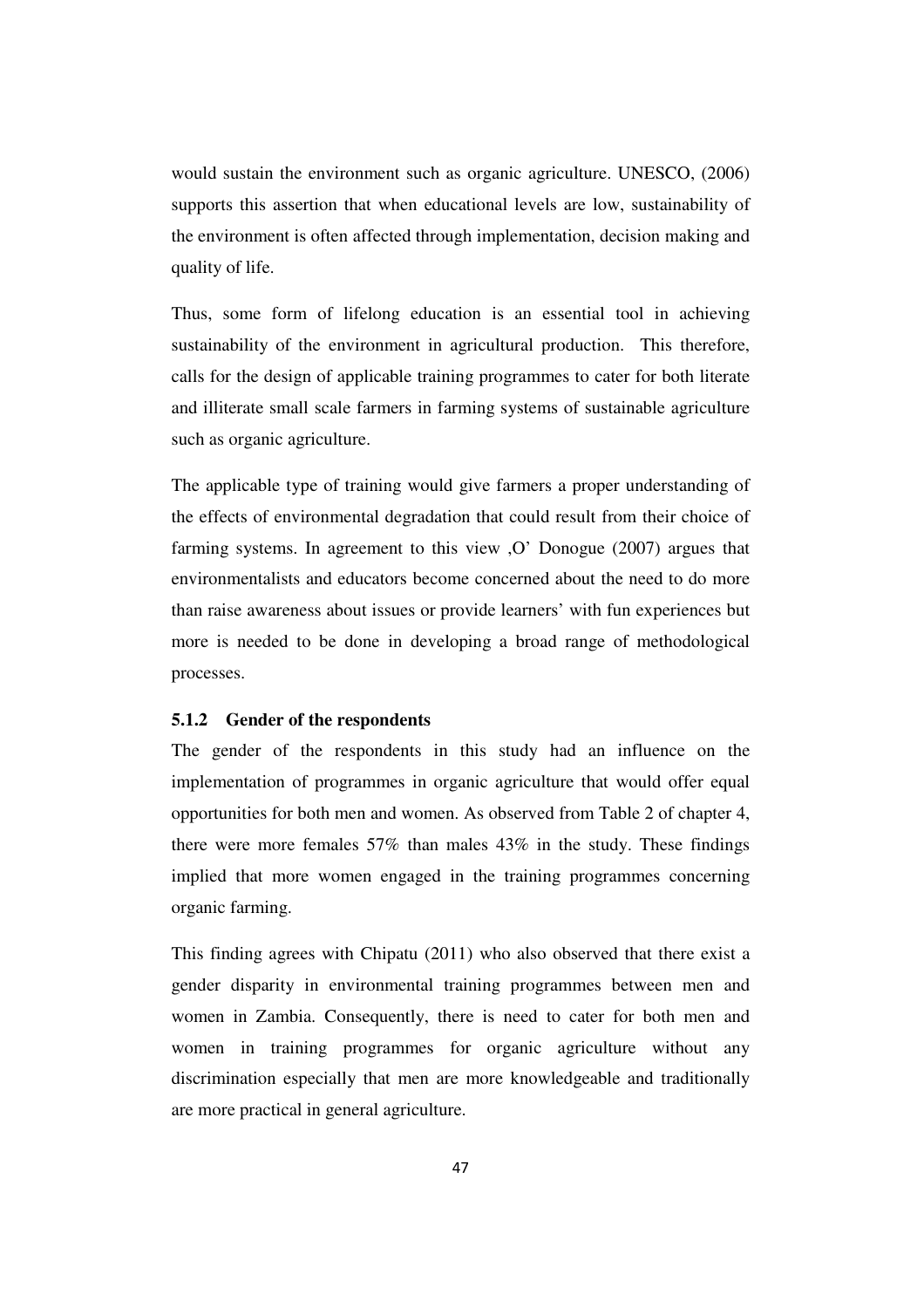Thus, gender aspects need to be duly taken into account when designing and delivering training in organic agriculture for the programmes to be inclusive and resolve the issues of cultural limitation. In the same line, Almeida and Abreu (2009) adds that unacceptable exposure to pesticides in conventional farming is related to lack of proper education in application and implementation of sustainable agriculture. This could have been caused due to partial training between men and women in such important agriculture national policies.

# **5.1.3 Farming systems in Chongwe District**

Table 3 of chapter 4, has shown that most of the respondents (67 %) engaged in both organic and conservation farming, while only (26%) of respondents practised organic farming only. The other (2 %) of respondents engaged in conventional farming.

The data revealed that a big number of small scale farmers engaged in mixed farming systems where only small portions of land was strictly allocated for organic farming. This implied that the practice levels of organic agriculture were low as compared to other farming systems despite the sound knowledge that these small scale farmers had.

The field data collected through observation and personal interviews also revealed that even those who engaged in organic farming system only allocated a small portion of land where the farmer only grew crops mainly for home consumption. This inferred that there was still a poor attitude among farmers to accept new technology by implementing it into their farming system on large portions of land. Thus, there was need to develop training programmes that would help farmers to change attitudes and acknowledge environmentally sustainable methods of farming that would utilise natural resources and preserve soil fertility.

OPPAZ (2007) agrees with this finding that successful transition to organic farming requires not only a change in farming practices, but also a change in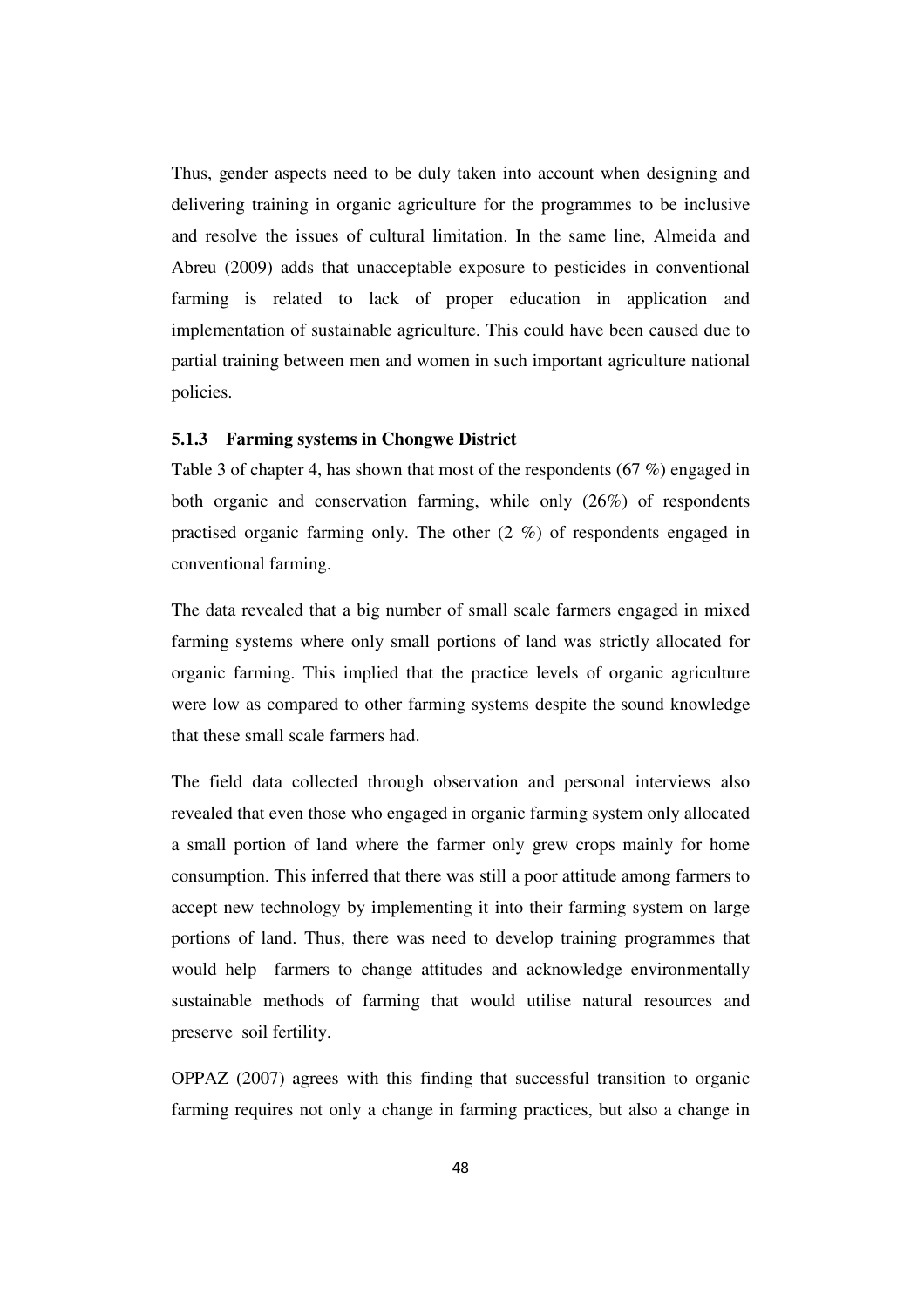the farmer's approach in order to learn new management skills and maintain soil fertility.

The findings therefore, indicated the need for encouraging calls from training providers and government to encourage more training and conversion of small scale farmers to organic agriculture.

# **5.1.4 State of awareness**

Findings regarding the state of awareness about organic agriculture presented in table 3 of chapter 4shows that the majority (92%) of the respondents were aware about the benefits of organic agriculture while the least (8 %) of the respondents had no idea about the benefits of organic agriculture.

This scenario implied that awareness programmes on organic agriculture were conducted in the study area. However, merely being aware about organic agriculture does not indicate that the farmers were actually engaging in the farming system in that the purpose of awareness programmes is the ultimate action that result from such programmes.

In like manner, Qiao et al (2009) note that small holder farmers should be empowered with the benefit of agro-ecology methods for sustainability of their production systems which could be implemented through improved training and extension services.

Therefore, small scale farmers in Chongwe District need regular extension services in evaluating the effectiveness of the awareness programmes in changing attitudes towards organic agriculture. Perhaps the contributing factor with the poor attitude towards organic farming amongst the farmers could have been lack of early childhood training in such farming approaches. In the same line, FAO (2013) acknowledges that despite continued success stories in many parts of the world, organic agriculture has still not entered into formal curricular and extension services remain poor.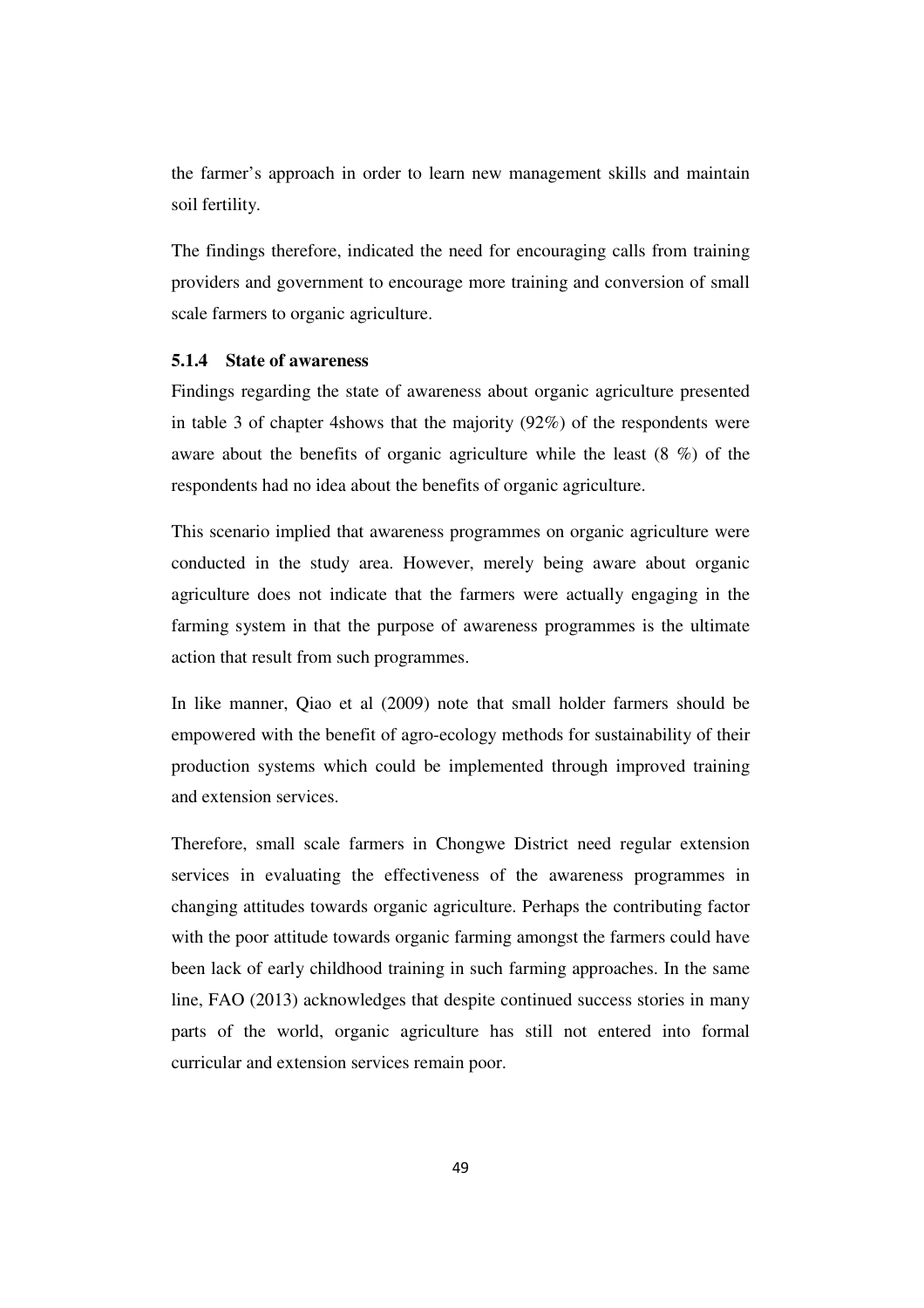It is therefore, hoped that government institutions get encouraged to support organic agriculture as its knowledge is a crucial factor for empowering poor farmers. Thus more is needed to be done by relevant institutions in creating awareness of organic farming as it is crucial for farmers in the sustainable agricultural production and food security of the community and the nation at large.

#### **5.1.5 Factors influencing farming systems**

Respondents stated that subsidized farming inputs and chemical fertilisers from government were the major contributing factors in the choice of conservation and conventional forms of agriculture for small scale farmers in Chongwe District.

The farmers who engaged in conventional and conservational farming systems stated that they engaged in the farming systems mainly due to the support from government through the distribution of subsidised inputs even though the prices were still high and unaffordable to many. This implied that the farmers' crop yield would increase with the use of chemical fertilisers though the soil fertility would be negatively impacted.

Hence sustaining soil fertility would play a pivotal role in sustaining crop yield required for food security for the farming community in Chongwe and other farm blocks. Hermansen (2010) agrees with this, that it is at the farming stage that the differences between organic and conventional production were to be determined. Therefore, it is important to understand the different impacts of organic production and conventional foods at the farm gate. This implied that farmers who were producers needed to be aware of the sustainable farming techniques.

As a result some respondents who engaged in conventional farming acknowledged soil degradation resulting from the use of chemical fertilisers, though they still engaged in the farming system because of the higher yield of crops. Other respondents also confirmed that they still used conventional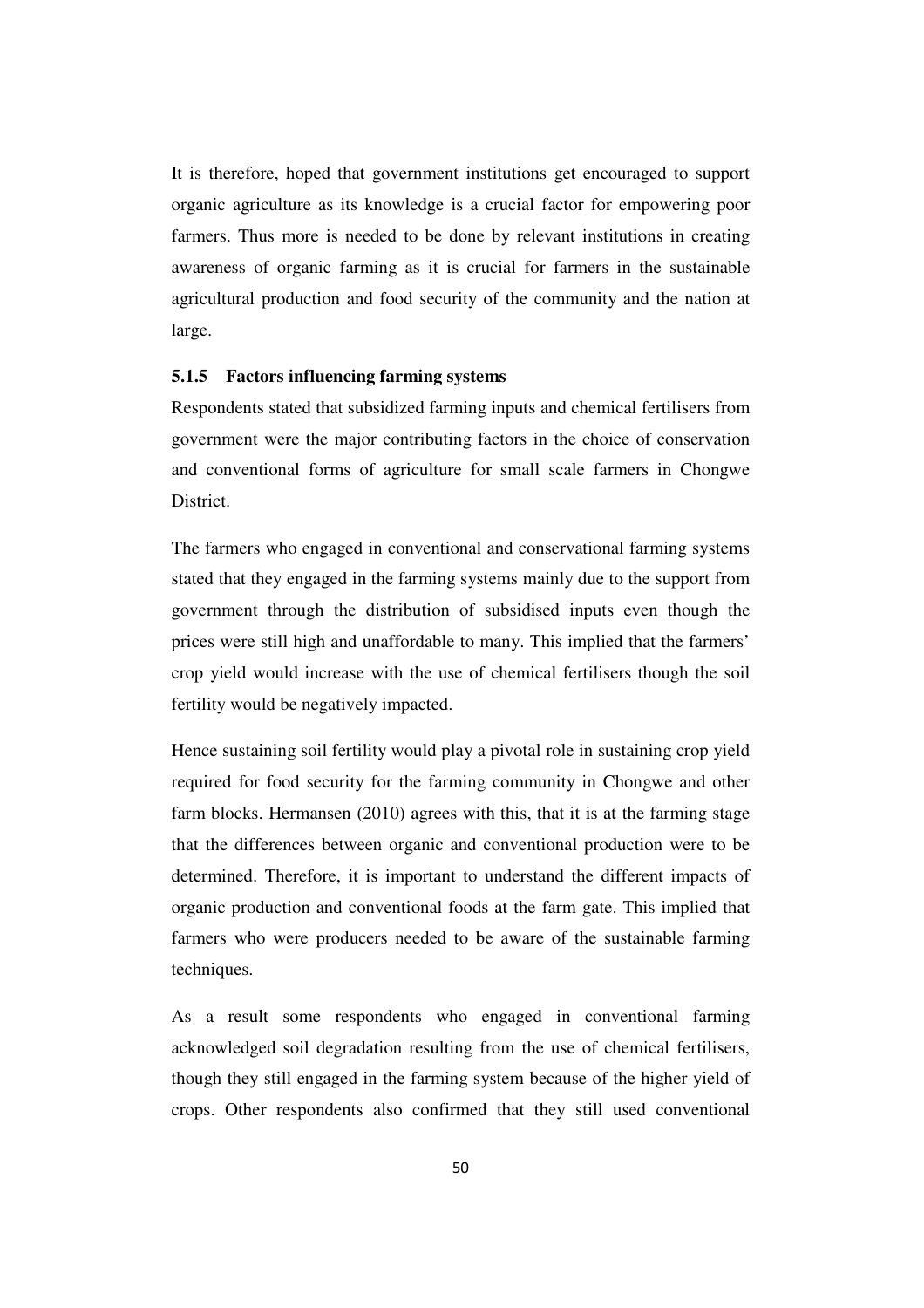method because they had not been sensitised on dangers that could result from using chemical fertilisers and hence needed awareness campaigns on a more sustainable form of agriculture such as organic farming.

It is in light of the above findings that Saasa (2003) supports the claims of the respondents that agricultural subsidies have been considered by donors to be causing serious distortions and inefficiencies in the national food production system. Thus farmers are in need of sensitization programmes in organic production that promotes avoidance of synthetic fertilisers, pesticides and encourages crop rotation which replenish the soil with nutrients.

Respondents further mentioned that they mostly cultivated maize because it is the staple food in their communities, a situation which has resulted into low productivity due to lack of crop diversification. As Schoenherr (1992) observed, over promotion of a monoculture form of agricultural production could result in land devastation. Therefore, small scale farmers in Chongwe District were in need of environmentally friendly farming systems such as organic agriculture that embrace crop diversification which in turn reduces the impacts of climate change on the environment.

The above findings also indicated that government through some of its policies had over promoted the use of chemical fertilisers in an attempt to increase agricultural productivity. Almeida and Abreu (2009) noted that the unacceptable exposure to pesticides in conventional farming is related to lack of proper education on implementation of sustainable forms of agriculture.

Exposure to pesticides could have negative effects to the farmers handling them especially that most of them are unaware of the consequences of using pesticides on the crops other than the ultimate increase in crop production. Thus government need to place an emphasis on training small scale farmers in organic agriculture other than over promoting the use of chemical fertilisers through some of its agricultural policies. Parrot and Marsden(2002) agrees with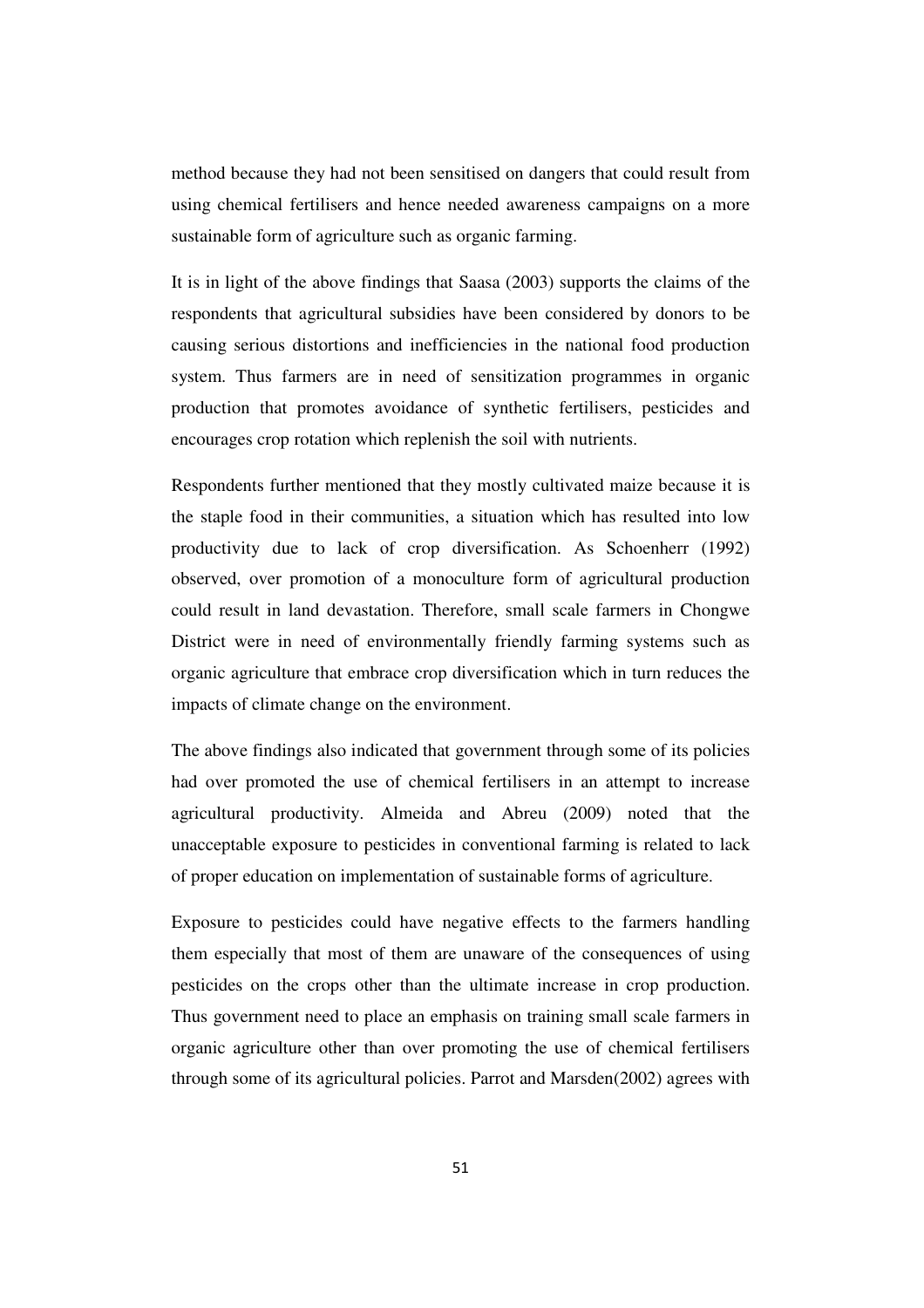the above assertion that promotion and maintenance of agro-biodiversity is also considered one of the key elements of organic agriculture.

On the other hand, farmers who practised organic farming mentioned that the farming system was cheaper as compared to buying fertiliser as the cost of animal manure was cheaper than that of fertiliser. The information collected therefore indicated that farmers engaged in organic farming because it was cheaper to use manure in their fields than using chemical fertiliser. However, the challenge would be on the availability of animal or chicken manure as most small scale farmers had no livestock of their own to provide them with manure. This would mean that such farmers' crop yields could drop drastically.

In agreement with the above findings Darnhofer (2010) affirms that little is known regarding to what extent organic farmers seek to exclusively follow the principles of agro ecological methods. Hence follow up extension services are needed to ensure that small scale farmers in Chongwe District are aware of all the principles of organic agriculture other than that of only using livestock manure.

Other farmers also went to say that organic produce was healthier as opposed to conventional foods which they claimed posed health risks from the chemical fertilisers and pesticides. Dooge (1997) has observed that educational efforts on interactions between farmers and the environment need to be expanded to an even greater extent at all levels for small scale farmers to have a greater understanding of the effects that could arise from their choice of farming systems.

Therefore, there is need for small scale farmers to be trained in organic farming as it is a cheaper and sustainable form of agriculture for the resource poor farmers in Chongwe District and the rest of the country. In order to achieve sustainable food security and endeavour to improve soil quality by reducing water and air pollution.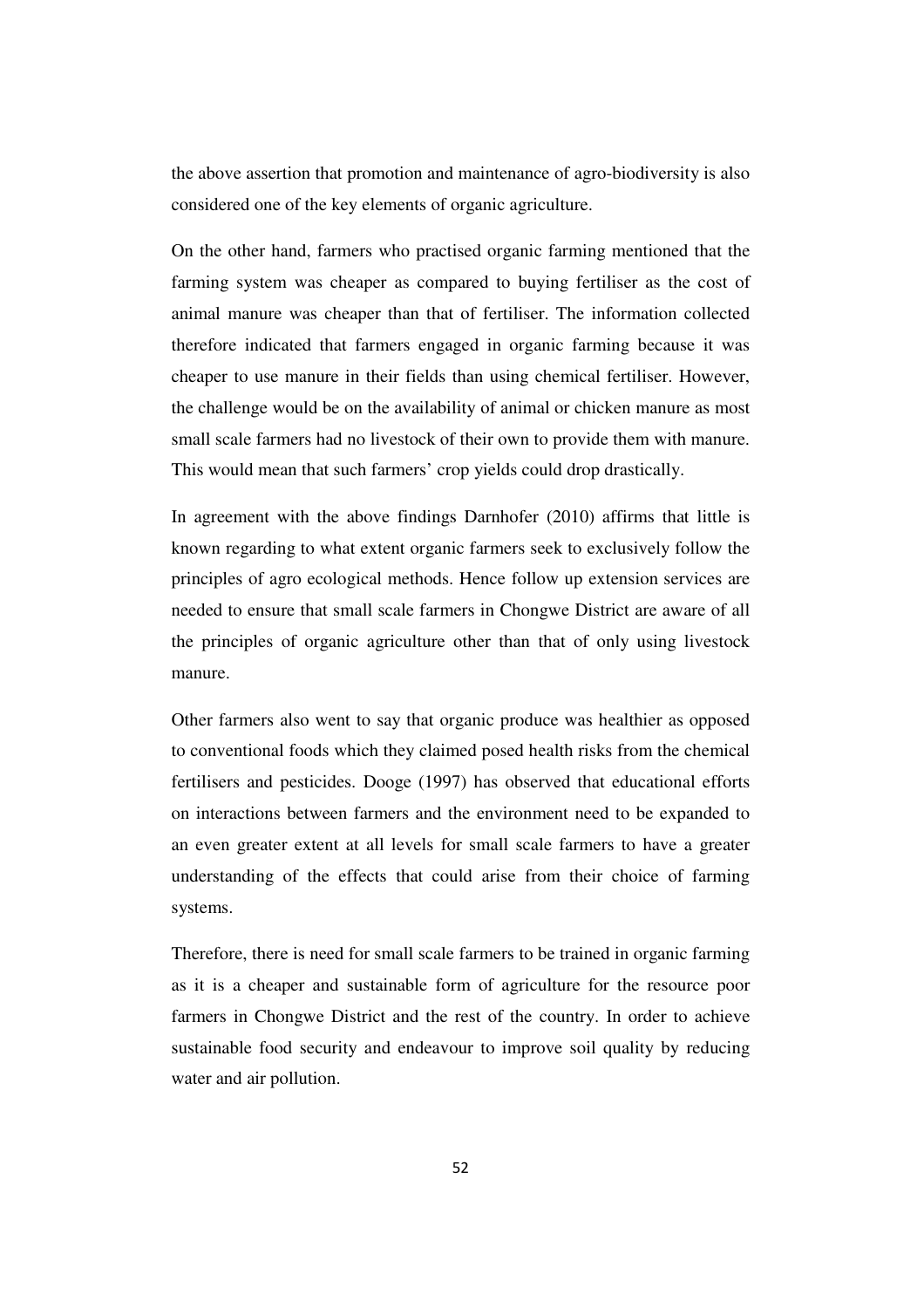#### **5.1.6 Challenges faced in organic agriculture**

With regard to responses on what challenges were faced by farmers who practised organic farming findings showed that respondents faced challenges with sourcing animal manure as very few owned livestock which resulted into a lesser amount of farmland being dedicated to organic agriculture. This finding indicated that farmers lacked adequate knowledge about the farming concept of organic agriculture as their responses implied that organic farming only involved the use of animal manure.

In contrast to the respondents assertions Stockdale et al (2001) argues that, besides using farmyard manure, organic farming also integrates techniques such as composting; crop rotation, inter cropping, crop residue return, straw residue return and mulching. These production techniques are therefore, combined with plant and animal residue for the main principal of soil fertility and water conservation.Thus, organic agriculture involves more than the use of animal manure but a holistic farming system that tries to sustain available renewable resources.

Parrot (2006) in addition affirms that documentation on the use of organic principals and agro-ecological methods is scarce. Therefore, it is important that sensitisation on organic farming should be holistic so that it enables small scale farmers employ other techniques in preservation of the soil structure. This could only be achieved with consented effort with government, private partners and local small scale farmers.

Hence farmers need more information about organic agriculture through training for them to be able to make informed decisions about how to practice one of the best farming practices in sustaining the environment.

Other respondents mentioned that organically grown crops were more prone to pests than those grown conventionally, therefore had difficulties in eradicating them. In contrast with the above finding Smith et al (2011) argues that organic agriculture actually reduces the risk of total production losses due to climate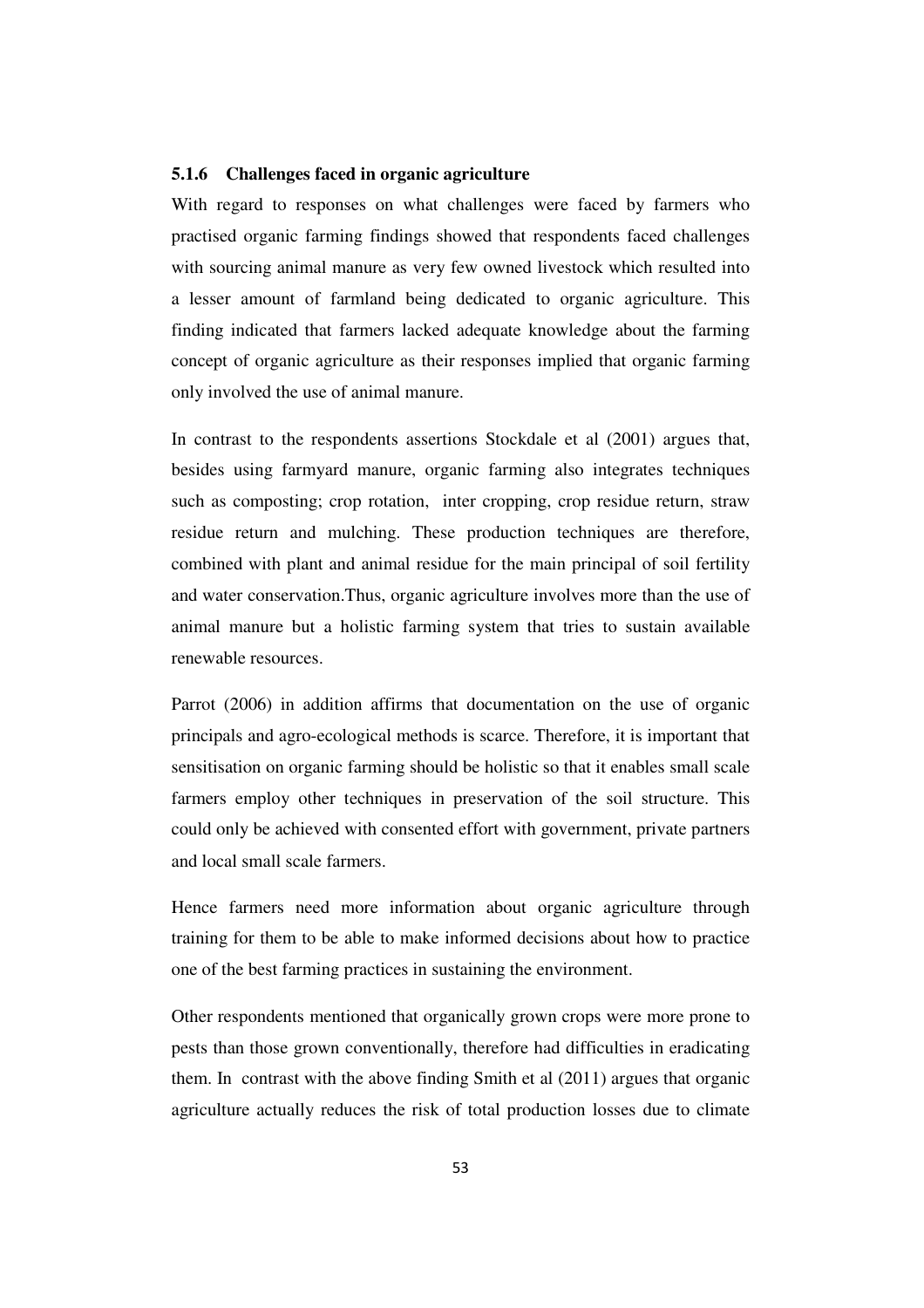change impacts such as pest and disease outbreaks including the severity of plant and animal diseases especially through crop diversity.

Respondents further pointed out that organic farming was too labour intensive. Since conventional farmers received support through subsidies from government and organic farmers tend to receive nothing the situation could be reversed to enable farmers engage in the farming system smoothly in the interest of sustaining the environment.

#### **5.1.7 Challenges faced in conservation and conventional farming**

As observed from findings in item 4.1.9 of chapter 4, respondents who engaged in conservation and conventional forms of farming mentioned facing a number of challenges such as irregular extension services, delays by government in distribution of farm inputs and high cost of farming inputs such as fertiliser. This claim entailed that small scale farmers' crop yield was usually adversely affected since they heavily depended on the chemical fertiliser provided by the government.

Hence government needed to encourage small scale farmers to engage in the type of farming system which did not require long distances to transport inputs and utilised available natural resources which would preserve soil fertility and was also less costly such as organic agriculture. In support of the above, Twarog (2004) pointed out that despite the overwhelming evidence on the wide range of benefits for organic farming, few governments have adequately supported the farming system. The study further suggested that the responsibility of governments should be to act in the interest of the farmers and the environment by setting framework and incentive structures in implementing supportive policies and regulate markets. They can also provide information and bring stakeholders together.

In this study it was clear that respondents needed to be trained in sustainable forms of agriculture such as organic agriculture that could prove to be cheaper than relying on expensive chemical fertilisers. As illustrated earlier, there also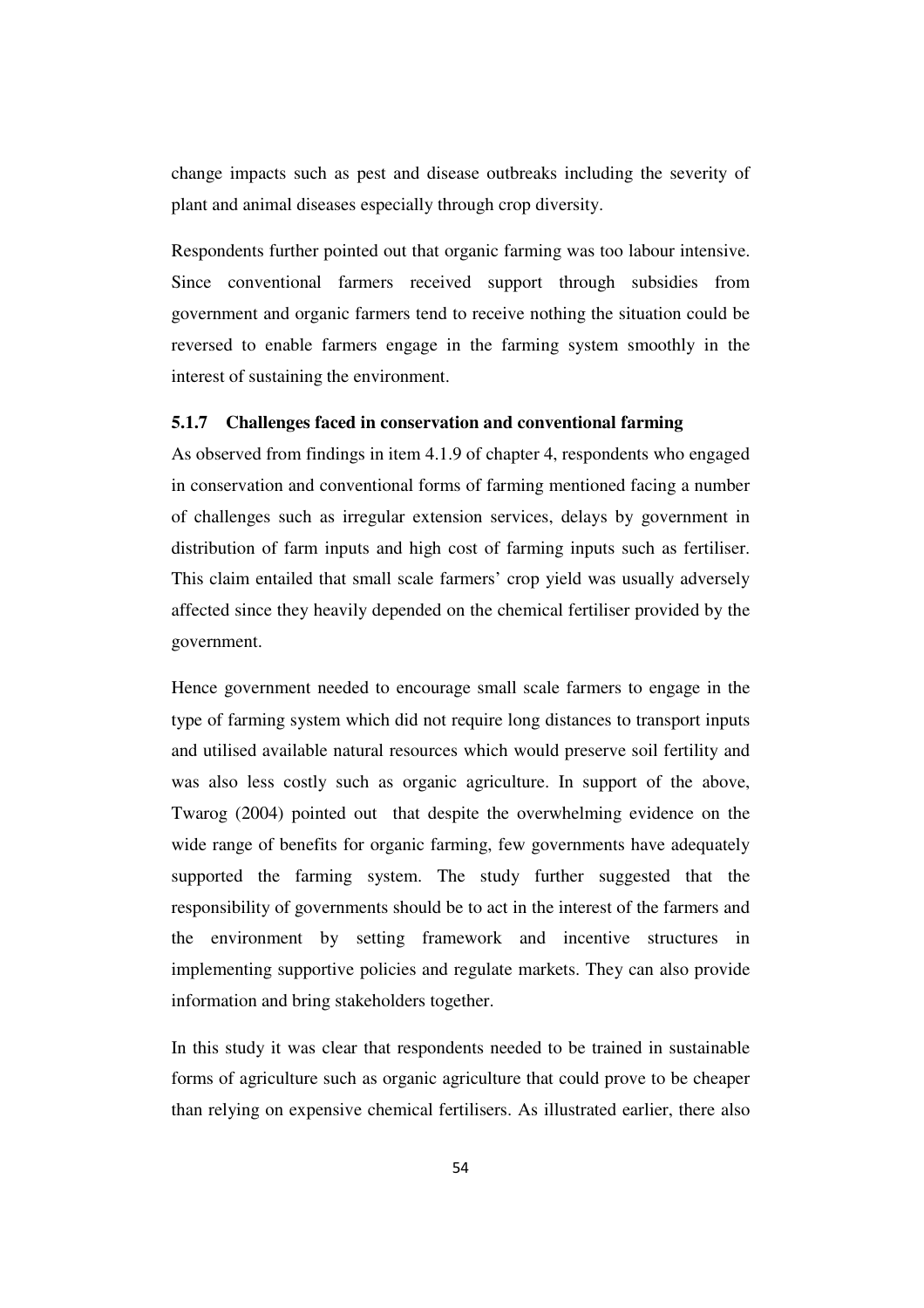exists a gender inequality between men and women among agricultural households in the study area.

In support of this MOFED (2002) notes that despite a predominance of women in agriculture, their participation in commercial production is inhibited by lack of access to production inputs such as land, capital and extension services. Thus small scale farmers especially women are in need of knowledge and government support through training in organic farming which has the potential to significantly increase yields while maintaining soil nutrition.

# **5.1.8 Perception towards organic agriculture**

In relation to attitude towards organic agriculture the majority of the respondents inclusive of those who were not engaging in organic farming recommended organic agriculture as one of the best farming practices in achieving the sustainability of the soil and most of all, the environment. This finding was a clear indication that given the necessary support required from the government, training providers would offer an all inclusive training programmes for small scale farmers in Chongwe District which would result in the implementation of organic agriculture for a sustainable way of farming.

 Thus advocacy towards organic farming amongst small scale farmers who are the majority is pertinent in achieving sustainable food production. Sahota (2011) agrees with this finding that populations in general are becoming more conscious of their health and environmental issues and thus are worried about the health consequences of conventional agriculture and ingesting pesticides and are thereby buying safe, healthy food produced in an environmentally and animal welfare- friendly manner.

The researcher however, observed that farmers who engaged in the farming system mostly allocated a small portion of land for organic produce mainly for home consumption, while others still engaged in other forms of agriculture such as conservation farming which is also another form of sustainable agriculture. Therefore, farmers in Chongwe are in need of encouragement to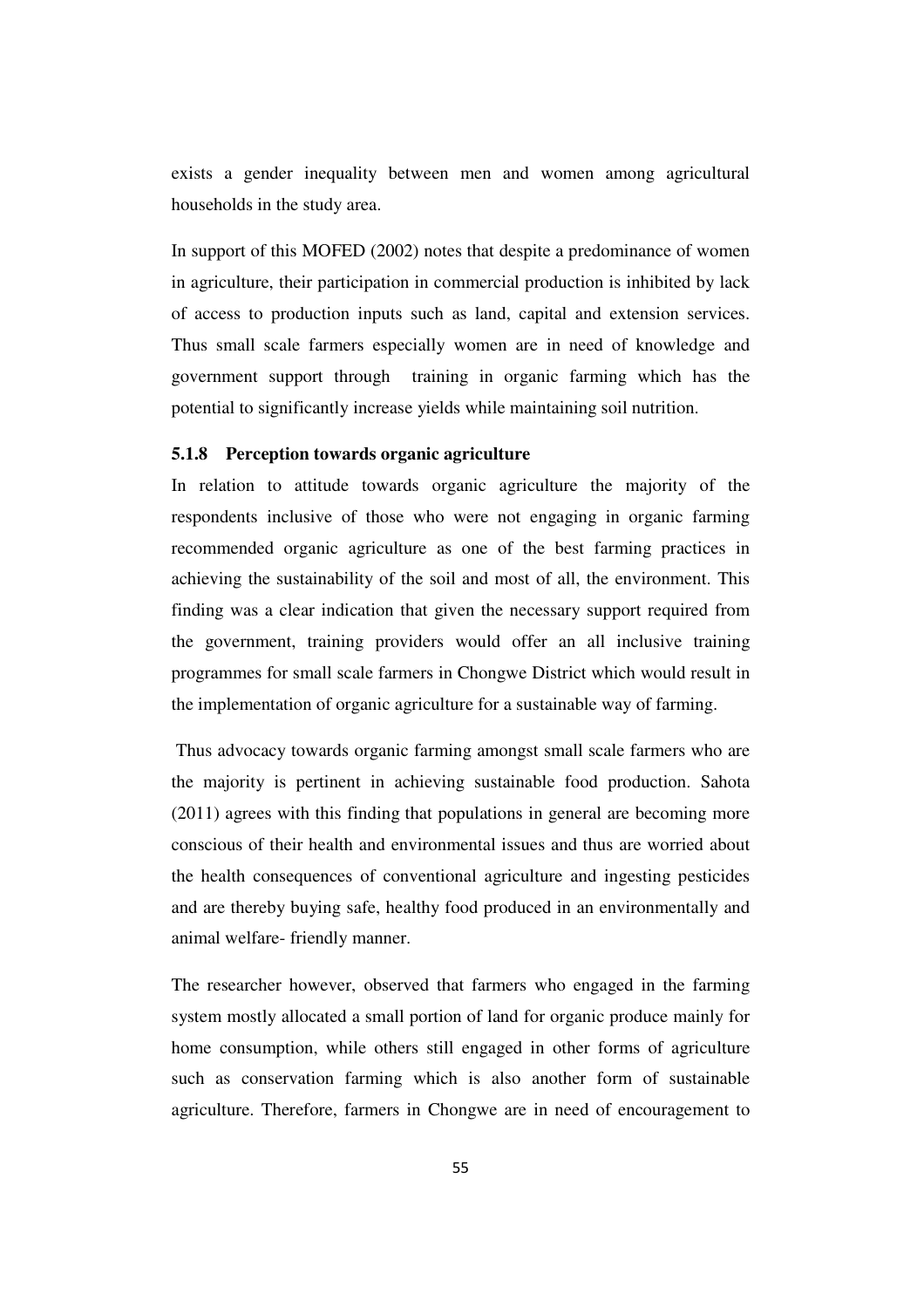fully convert to organic farming as it has more demonstrated benefits than conventional farming methods.

 And as such, Twarog (2004) acknowledges that organic agriculture faced a challenge in changing mindsets and powerful vested interests of small scale farmers. And as such, there is need for training providers to emphasize more on attitude change toward organic farming systems as the evidence clearly showed that not all farmers practised organic farming even after been sensitised and trained.

# **5.2 Awareness of organic agriculture programmes**

The second objective of the study was aimed at ascertaining awareness of organic agriculture programmes in the study area. The discussion is presented in items 5.2.1 to 5.2.4.

## **5.2.1 Awareness of organic agriculture programmes**

The study revealed that majority of the respondents (82%) were aware of the sensitisation programmes in organic agriculture disseminated through various means and only (18%) were not aware.These results showed that there was no relationship between the levels of knowledge and the practice levels of organic agriculture programmes in the area, as evident from the low percentage of respondents of (26%) that were engaging in the farming system. The high number of respondents who were aware of the sensitisation programmes were an indication that farmers were aware of the programmes offered but opted not to get involved. As observed from item 4.1.4 of chapter 4, most respondents did not engage in organic farming though they were aware of its benefits. JCTR (2009) also observed that there exists a discrepancy in terms of practice and the level of knowledge about organic farming. One of the contributing factors for this could be that farmers in the area did not want to change their attitudes in terms of their choice of farming systems.

Correspondingly, Rosenberg (2010) has shown that awareness campaigns do not always lead to the intended action as often people are aware of an issue but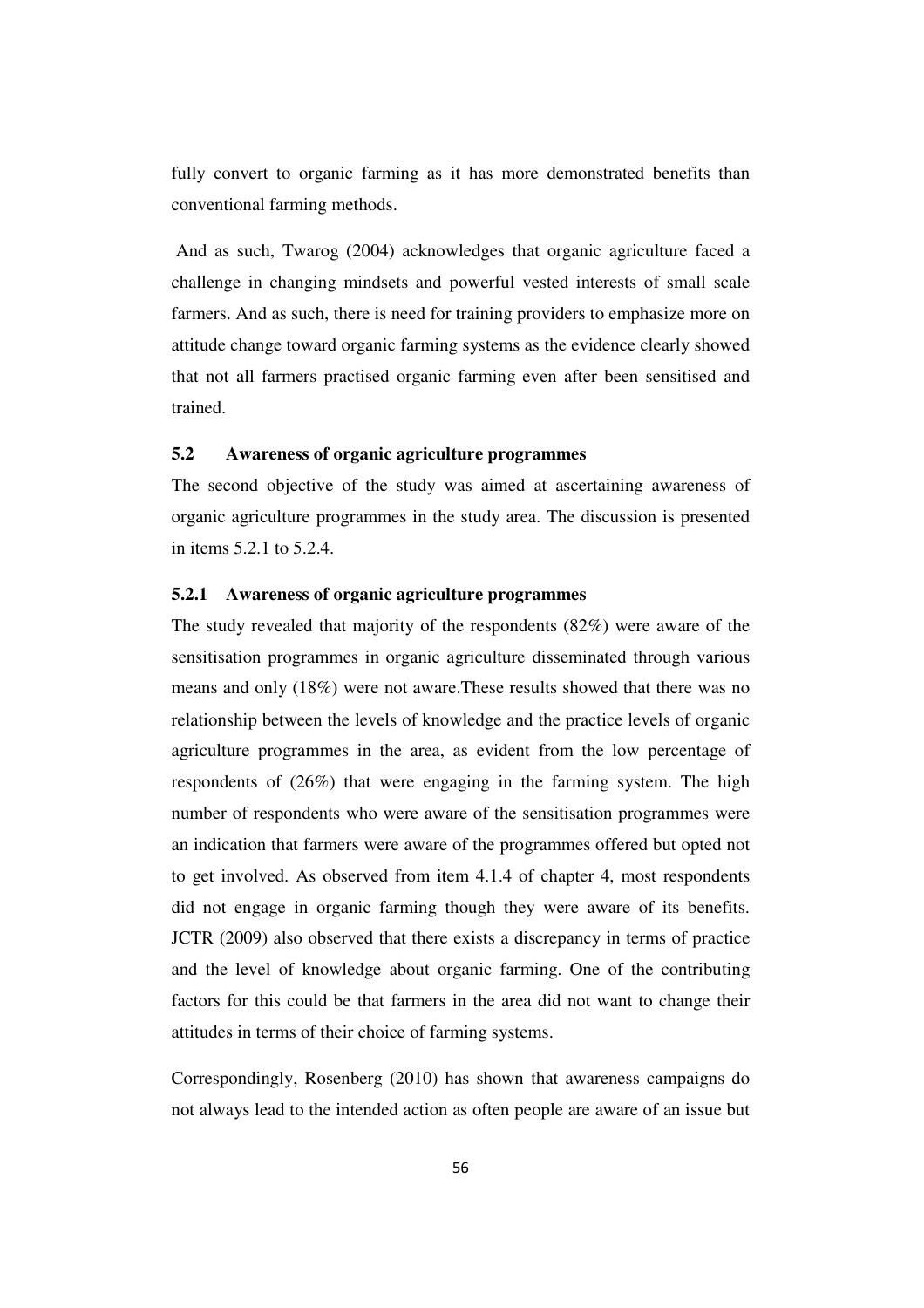other factors prevent them from successfully acting on it. For this reason, follow up awareness campaigns with practical activities through regular extension services are vital in changing attitudes towards organic agriculture amongst small scale farmers in the area.

Therefore, there is need for government and training providers to do more in advocating for small scale farmers to engage in organic farming for the sustainability of the environment.

## **5.2.2 Sources of information on benefits of organic agriculture**

In regard to sources of information about organic agriculture, research findings showed that (100%) of the respondents got information from Kasisi agricultural centre which was the local sustainable agricultural centre run by a non-governmental organisation fostering sustainable forms of agriculture to the local community disseminating information through various means.

 Pretty et al (2006) affirms this finding that many NGOs and developmental organisations introduce agro-ecological methods to small holder farmers in rural communities.

To the contrary, there was no mention of government disseminating information about organic agriculture which clearly showed that government had left the responsibility to nongovernmental organisations.

Therefore, the implication of this finding was that government needs to take an upper hand in training small scale farmers in organic agriculture rather than leaving the responsibility to non-governmental organisations as it would prove cheaper than conventional agriculture and more sustainable for the environment.

This finding was in line with the assertion by Twarog (2004) that despite overwhelming evidence on the wide range of benefits of organic agriculture and other forms of sustainable agriculture, few governments are actively and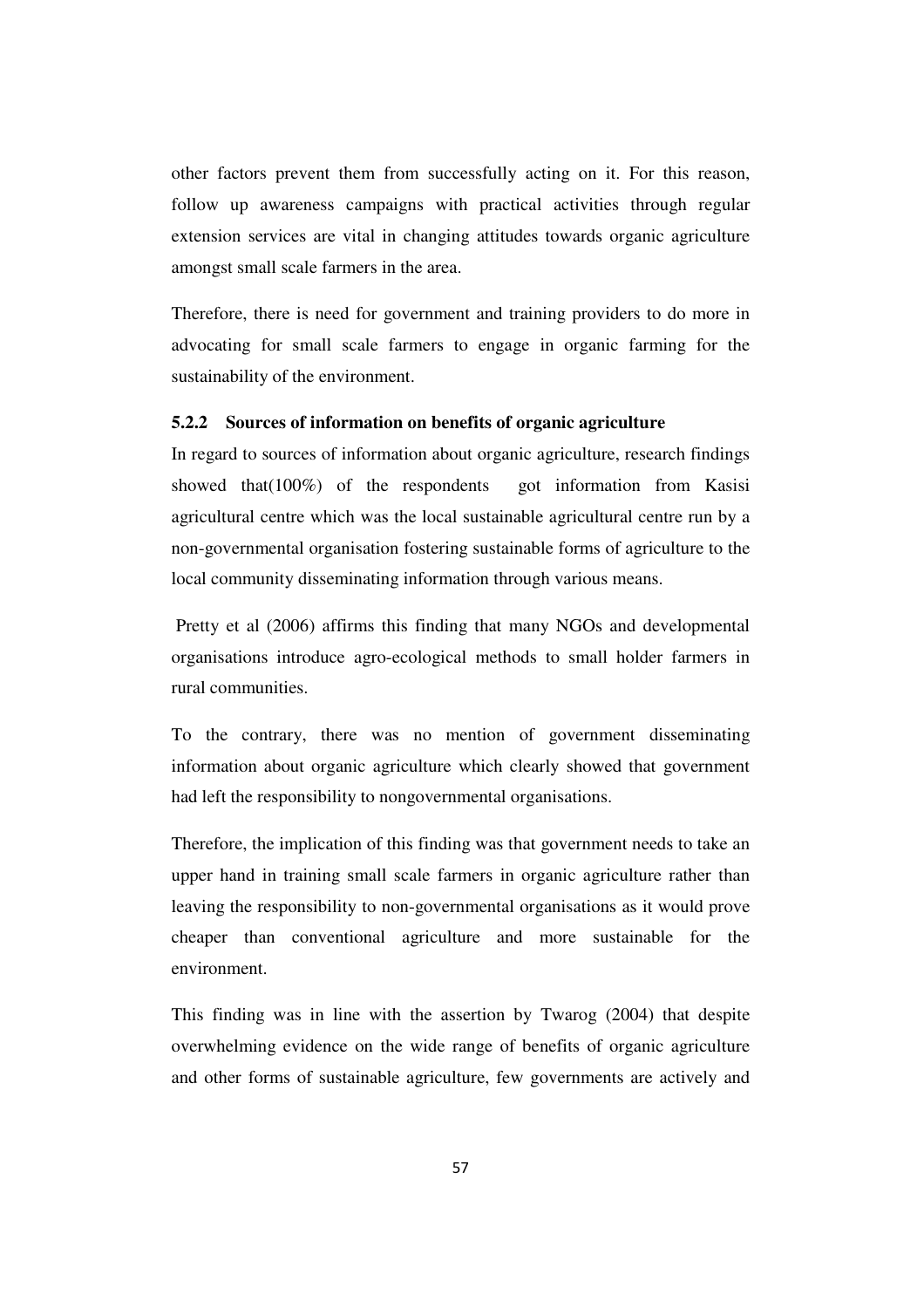adequately supporting the development of this form of agriculture in many countries. Evidently this is not the case in Zambia as the findings revealed.

 Hence the government clearly needs to do more in terms of technical support to non-governmental organisations and other institutions involved in the fostering of organic agriculture as it would not only be to its benefit but more so the environment.

### **5.2.3 Accessibility of information**

Dissemination of information about organic agriculture regularly was established to be poor for the majority (73%) of the respondents in this study. As a result, respondents suggested that extension visits be more regular for farmers to be motivated to continue practising organic agriculture as had been observed earlier, farmers mostly allocated a small portion of land for organic farming.

 Only (22%) of the respondents had regular access to information due to it being disseminated through the few lead farmers who were trained. The least (5%) of the respondents had not heard about organic agriculture at all. And therefore it was suggested that for other farmers to have access to information it should be disseminated through village headmen as such information would be taken seriously from them than from their fellow farmers. Agreeing to this finding, NOGAMU (2006) observes that sustainability of farmer groups were more likely assured when they work with their own facilitator chosen amongst them rather than a facilitator who worked from an organisation even when locally based.

The research findings therefore confirmed that small scale farmers in Chongwe had accessed information about organic agriculture but merely needed motivation through extension visits from external facilitators to be fully involved with the local lead farmers in organic training programmes for their farming activities to be sustainable.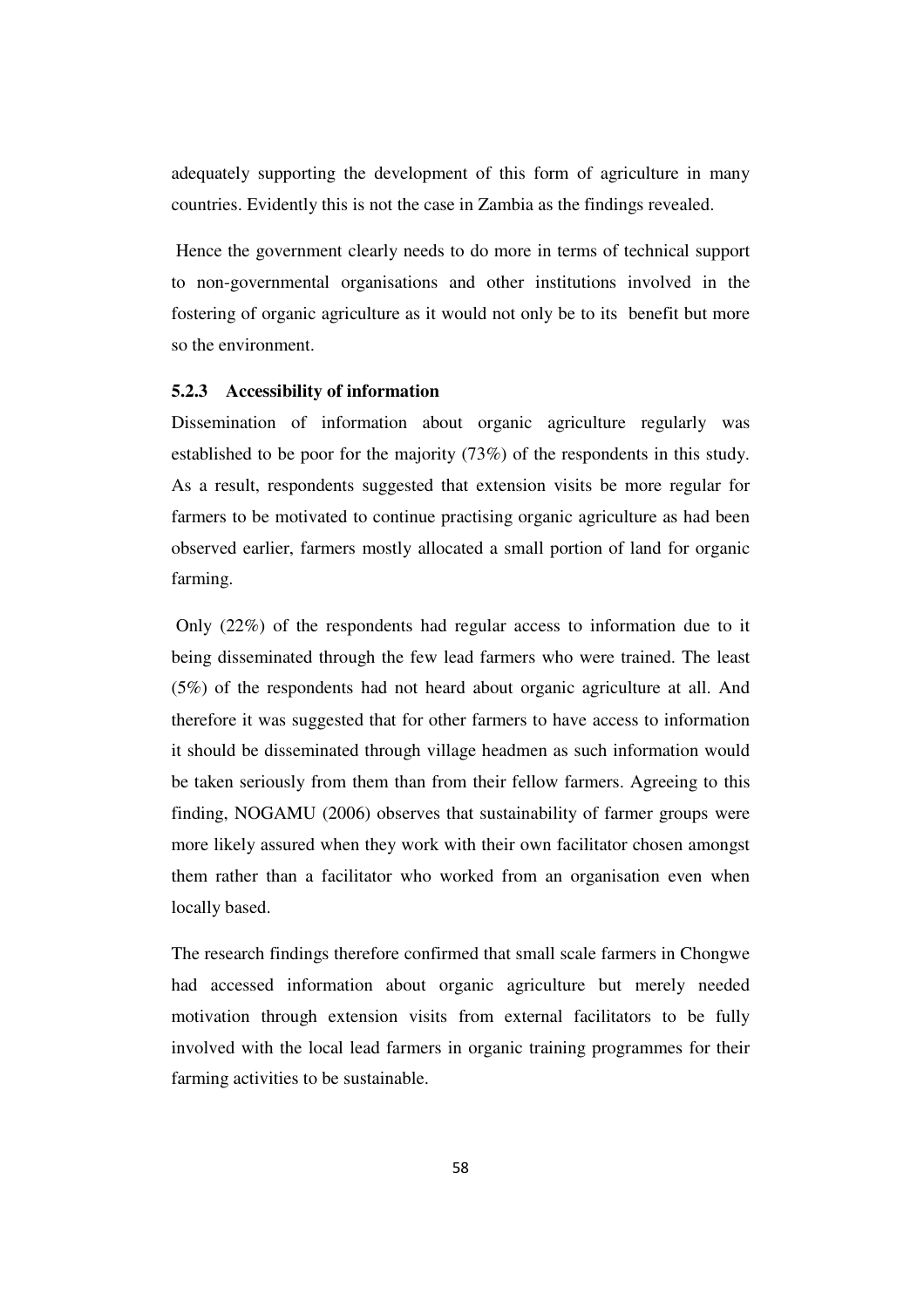It is therefore not surprising that the respondents' claims agreed with other studies conducted by Muller (2011) who affirms that organic agriculture was an information intensive system and measures regarding extension services and training needed to be implemented for organic farming to be effective.

### **5.2.4 Importance of sensitization programmes**

The data collected from respondents on the importance of sensitisation programmes in organic farming indicated that farmers felt the programmes were vital in changing attitudes towards organic agriculture.

 This was more so for those respondents who engaged in conventional farming systems who claimed that they engaged in the farming system mostly because of the free inputs and subsidized chemical fertilisers from the government for the supposedly increase in their yield. These responses showed that respondents received the fertilisers without being made aware of the negative effects that could result from overuse of the synthetic fertilisers to their health and environment and hence needed training in organic farming.

The findings hint to the fact that government does not offer awareness programmes on the usage of herbicides and pesticides to small scale farmers. Hence farmers are in need of information and knowledge about the negative effects of the subsidized provided fertilisers and herbicides in conserving agricultural land.

In light of the above findings, WCED (1987) noted that agricultural productivity should be based on better controlled application of agrochemicals as well as on more extensive use of organic manures and non chemical means of pest control.

In the same manner, Ediriweera (2007) states that conversion to organic agriculture can improve farmers' access to food for a longer period and reduce risk of indebtedness in case of crop failure. Hence the government needs to do more in offering support to farmers to access information about organic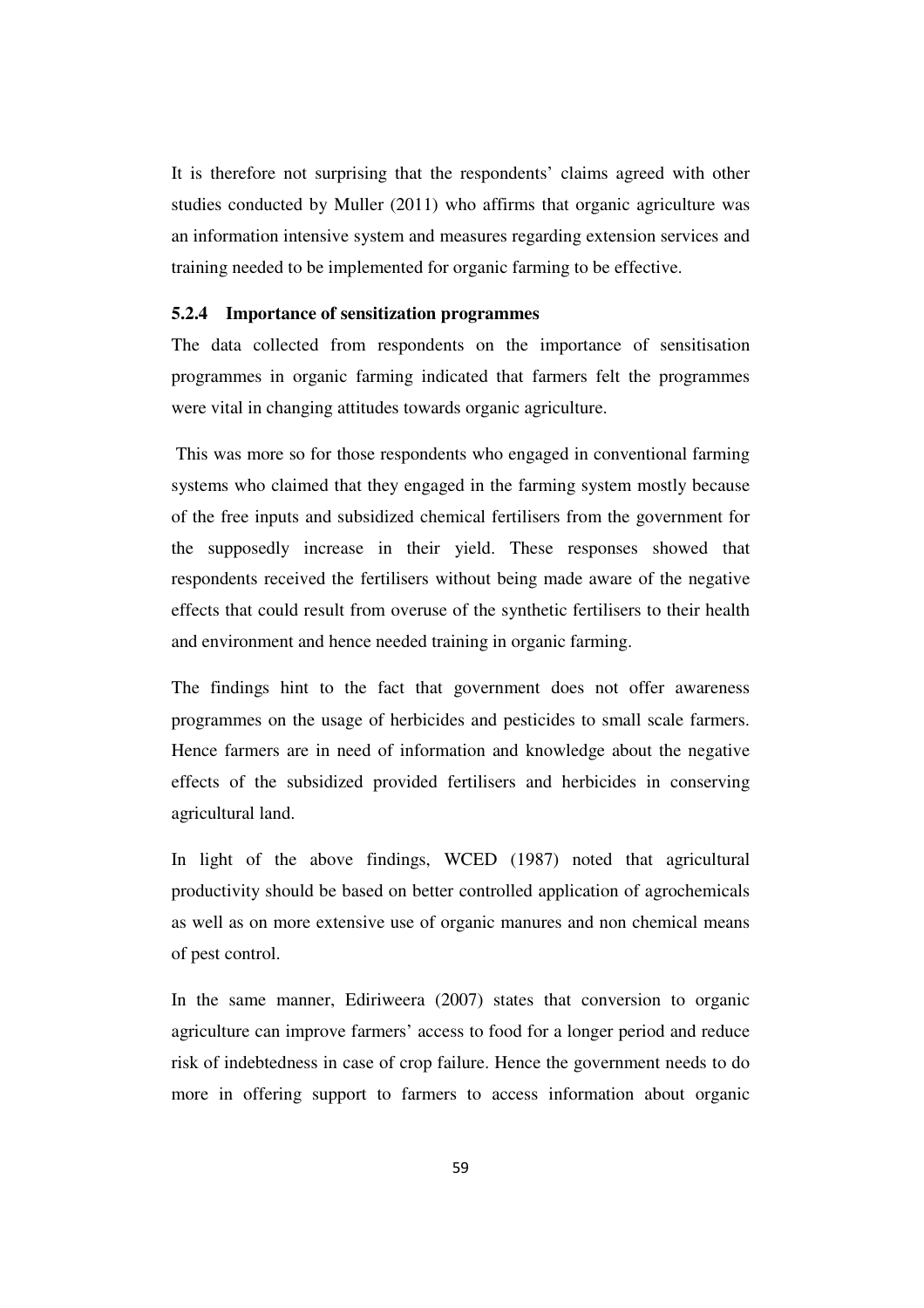agriculture for the preservation of natural resources rather than over promote synthetic fertilisers.

# **5.3 Participation in training programmes**

The third objective of the study was to establish participation of farmers in training aimed at promoting organic agriculture. This is addressed in items 5.3.1 to 5.3.4.

### **5.3.1 Participation in training**

Findings on participation of farmers in training programmes revealed that only (37%) of the respondents participated in training activities offered by local training providers. The remaining (63%) did not. This finding was an indication that training providers faced challenges in offering training. The findings further showed that more farmers needed to have access to training in organic farming for them to engage in sustainable farming practices for the sustainability of the environment.

FAO (2005) agrees with this finding that small holder farmers especially the resource poor are not receiving adequate extension and advisory services due to inability of relevant actors in meeting their demands. Panneerselvam (2011) also consents to the above that organic agriculture requires training, capacity building and inputs such as seeds and composting materials which are limiting factors in attaining sustainability if not provided by concerned government ministries.

Thus the government needs to give promoters enough support that would enhance access to knowledge and training for farmers to increase productivity and in turn sustain the available natural resources in Chongwe.

# **5.3.2 Methods used for training**

The researcher sought to find out the methods used in offering training from the training providers. This information would help to assess if the methods used were appropriate to the small scale farmers in the community. As observed from the responses from Kasisi Agricultural Training Centre,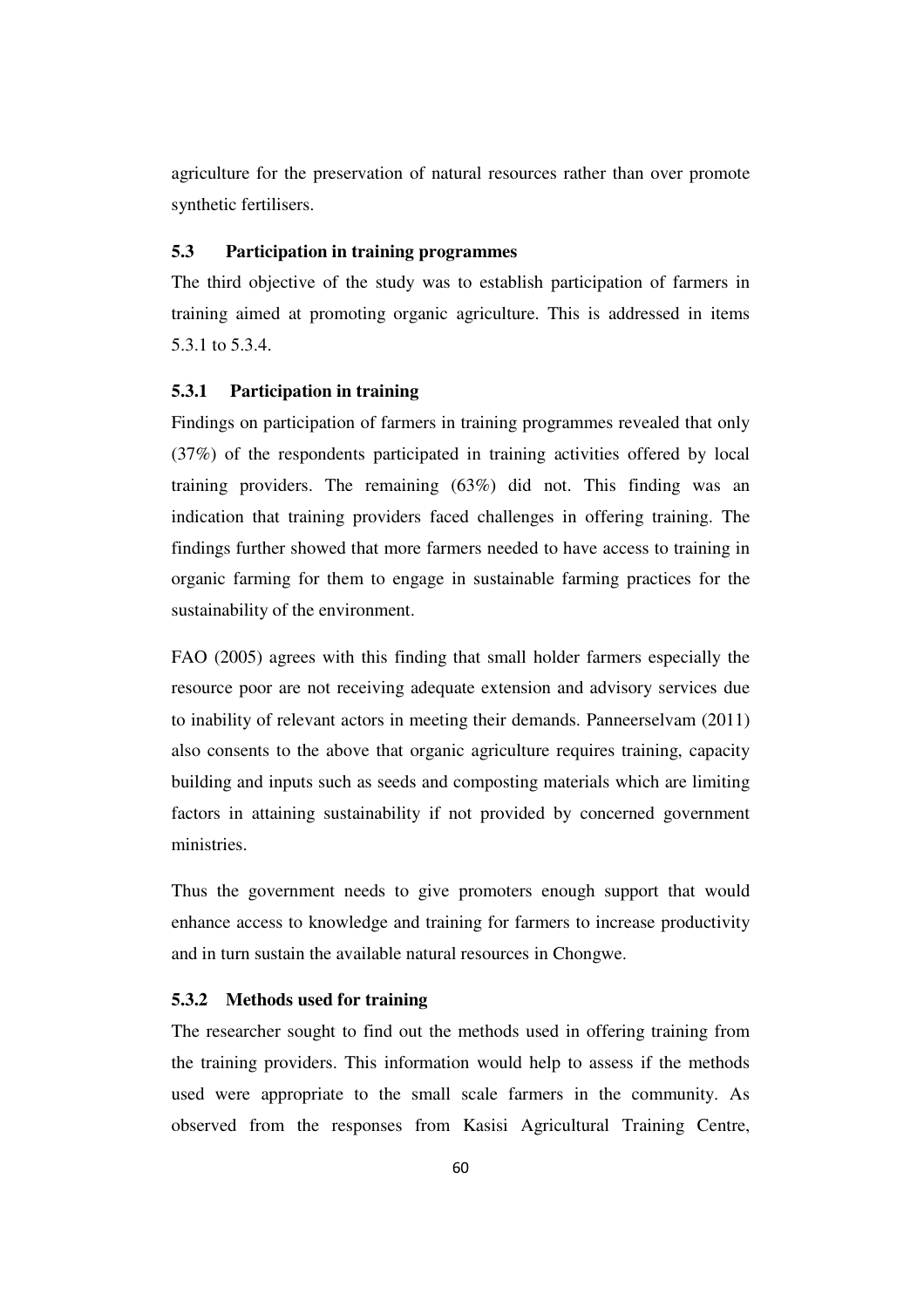methods such as indoor training, on farm coaching with lead farmers and field days were used to train small scale farmers in organic agriculture.

A core concept in these training programmes was sustainable agriculture such as organic agriculture, which emphasizes the economy of resources in pursuing acceptable yield while concurrently conserving and protecting the environment.

This idea is supported by Preety et al (2006) who note that, many NGOs and development organisations introduce agro-ecological methods to small holder farmers through farmer field activities. Thus, training small scale farmers in organic agriculture had the potential to improve yields and restore the fertility of the soil.

#### **5.3.3 Challenges faced in accessing training**

In relation to accessing information and training about organic agriculture, the researcher sought to find out if the respondents faced any challenges. Research findings revealed that training providers offered training programmes in organic farming through the use of various methods. However, small scale farmers in the area mentioned facing challenges in accessing training. As observed from the findings, respondents who lived far from the training centre mentioned having faced challenges in accessing training programmes in organic agriculture due to lack of transport from the farm blocks to the designated pick up points set up by the training centre and therefore suggested that training programmes should be hosted within their communities to make it easier for all farmers to have access to training.

And as such, training providers in the research area acknowledged that despite the consistent delivery of training programmes in organic agriculture at the centre, the long term financial sustainability rested on the ability to derive income from the crops produced and funding from cooperating partners. This is in line with the statement by Saasa (2003) who had noted that poor funding to the non-governmental organisations providing training in sustainable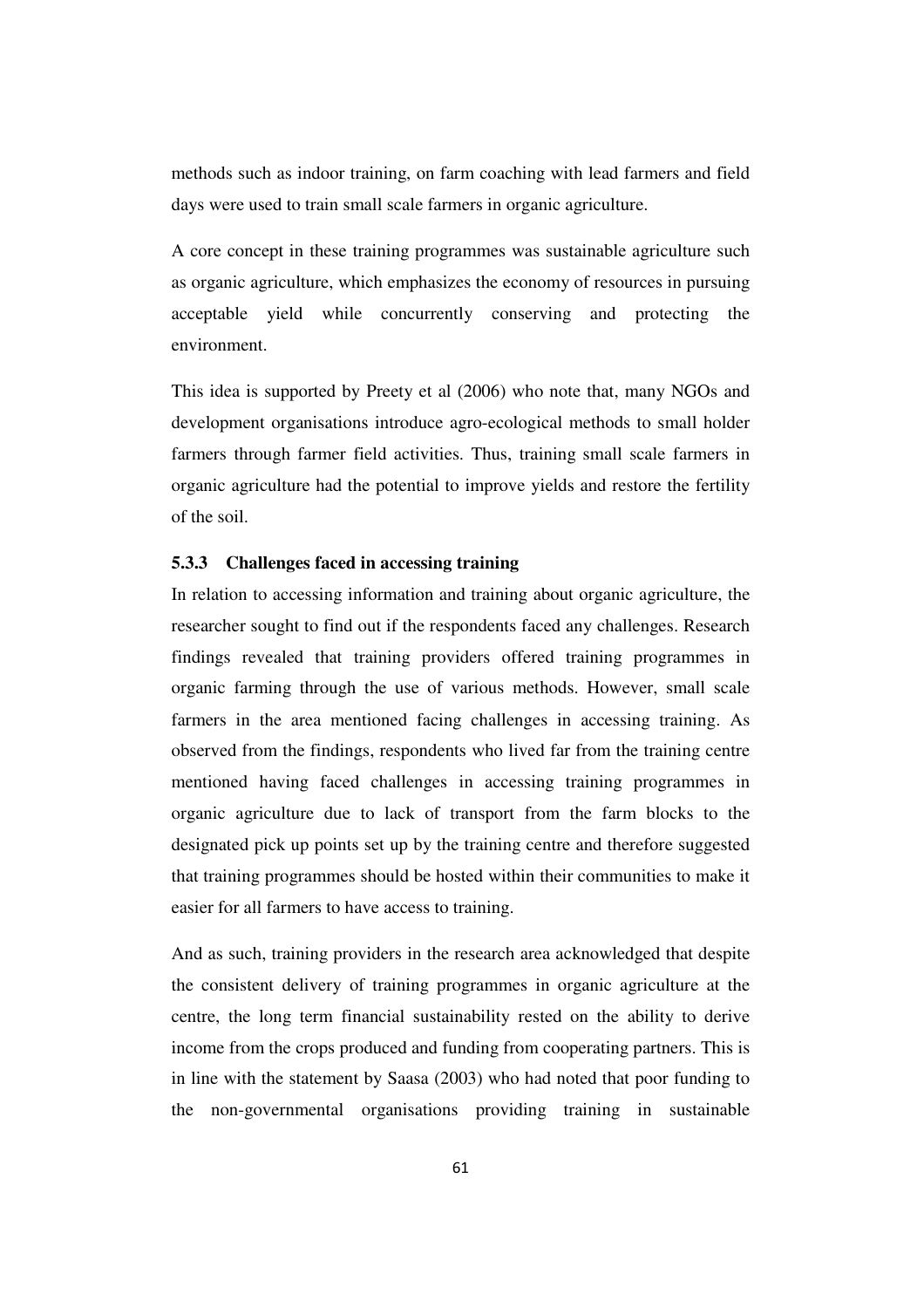agriculture had compromised their effectiveness in effectively disseminating information to the farmers. Thus the data collected indicated the need for government to step up support to non-governmental organisations involved in the fostering of organic agriculture for them to effectively offer training and information to small scale farmers in Chongwe.

Other respondents also complained of the irregular extension visits. Information collected on the given methods of teaching affirms that there is need for divergent methods to be used in offering effective training to small scale farmers in organic agriculture to enable accessibility of information to be inclusive to all small scale farmers in Chongwe.

Regrettably a study by Morgan and Murdoch (2000) revealed that organic farming is a political struggle as it has not been prioritized by most governments in terms of policy support. Lack of support from government could prove retrogressive to the development of sustainable development. It is therefore government's responsibility through relevant ministries such as the Ministry of Agriculture to support training providers of organic agriculture in achieving a sustainable environment for small scale farmers in Chongwe and other parts of the country.

#### **5.3.4 Suggested measures**

As earlier stated, small scale farmers faced challenges in accessing training and information in organic agriculture. Consequently, some respondents suggested that training in organic agriculture be offered within the vicinity of the villages to enable full participation from the farmers. In addition research findings implied that small scale farmers in the farm blocks of Chongwe District felt that government should not only offer financial support to conventional farming but also do so to organic agriculture.

Nevertheless, training providers claimed that provision of training and information about organic agriculture mainly relied on funding from cooperating partners and thereby needed support from government to run the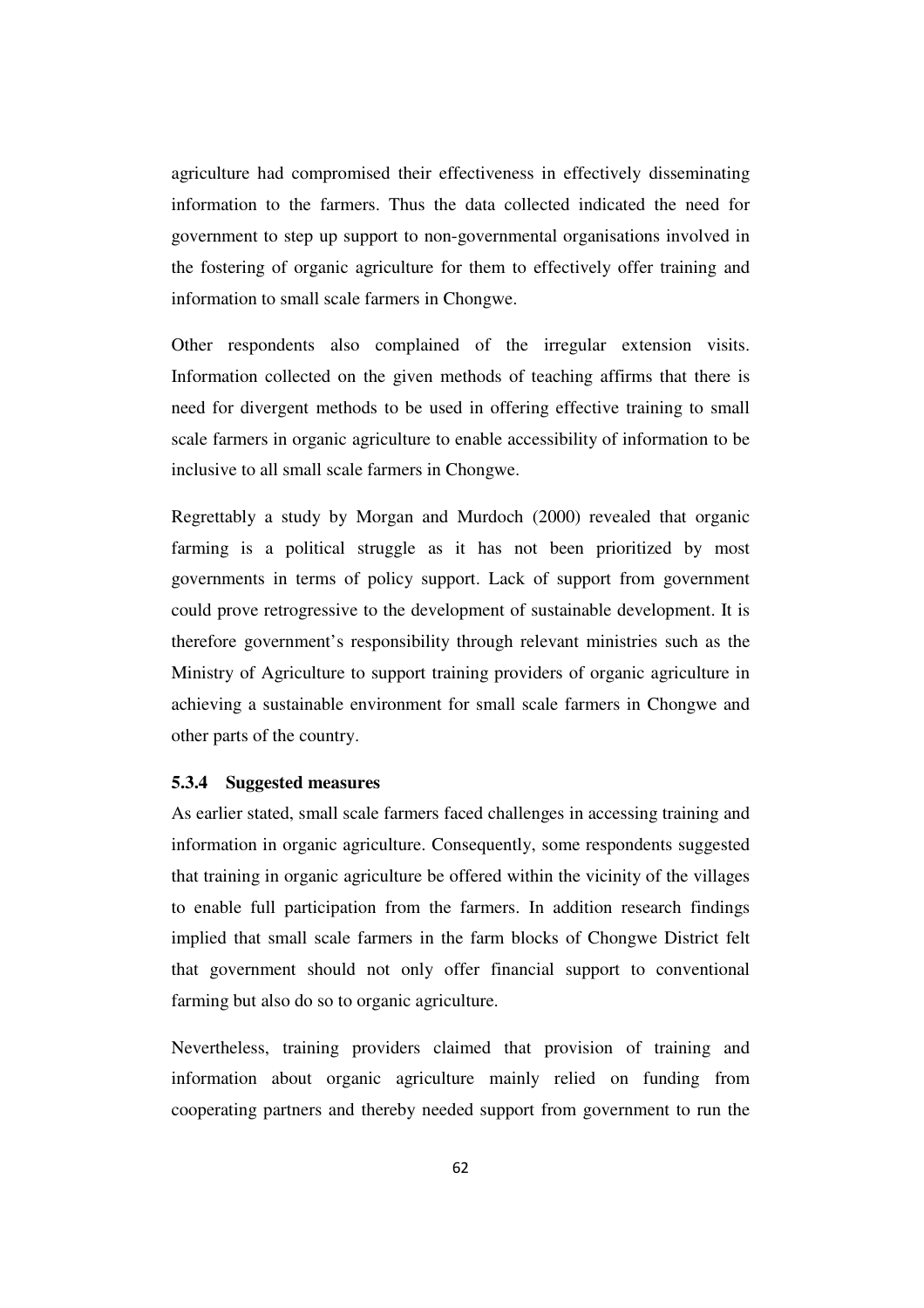programmes effectively. This assertion was in line with a study by JCTR (2010) which showed that organic farming had not been acknowledged by the government of Zambia and that it was only implied in the sense that since the government supported conservation farming then it also included organic farming which was not the case as the two farming systems were totally different from each other. Hence research findings established that there was need for the government to acknowledge organic farming in its agricultural policies for more farmers to engage in the farming system.

In addition, Morgan and Murdoch (2000) acknowledge that organic farming is both a technical management strategy and a political struggle in most countries. Therefore, measures suggested by the respondents in this study indicated that organic agriculture had not been prioritized in terms of policy by the government. This is because funding for the sector mainly relied on cooperating partners.

 As a result, organic agriculture may not fulfill its aim of environmental sustainability. To this end organic agriculture needs affirmative action from government for not only rural development but also sustainability of the environment.

#### **Summary of the chapter**

The chapter discussed findings whose themes were derived from the three main research objectives. Assessing small scale farmers' awareness on organic agriculture was imperative in understanding needed interventions required for effective implementation of organic agriculture programmes in achieving a sustainable environment and food security for small scale farmers in Chongwe District.

The next chapter is a presentation of the conclusion and main recommendations of the study and suggestions for future research.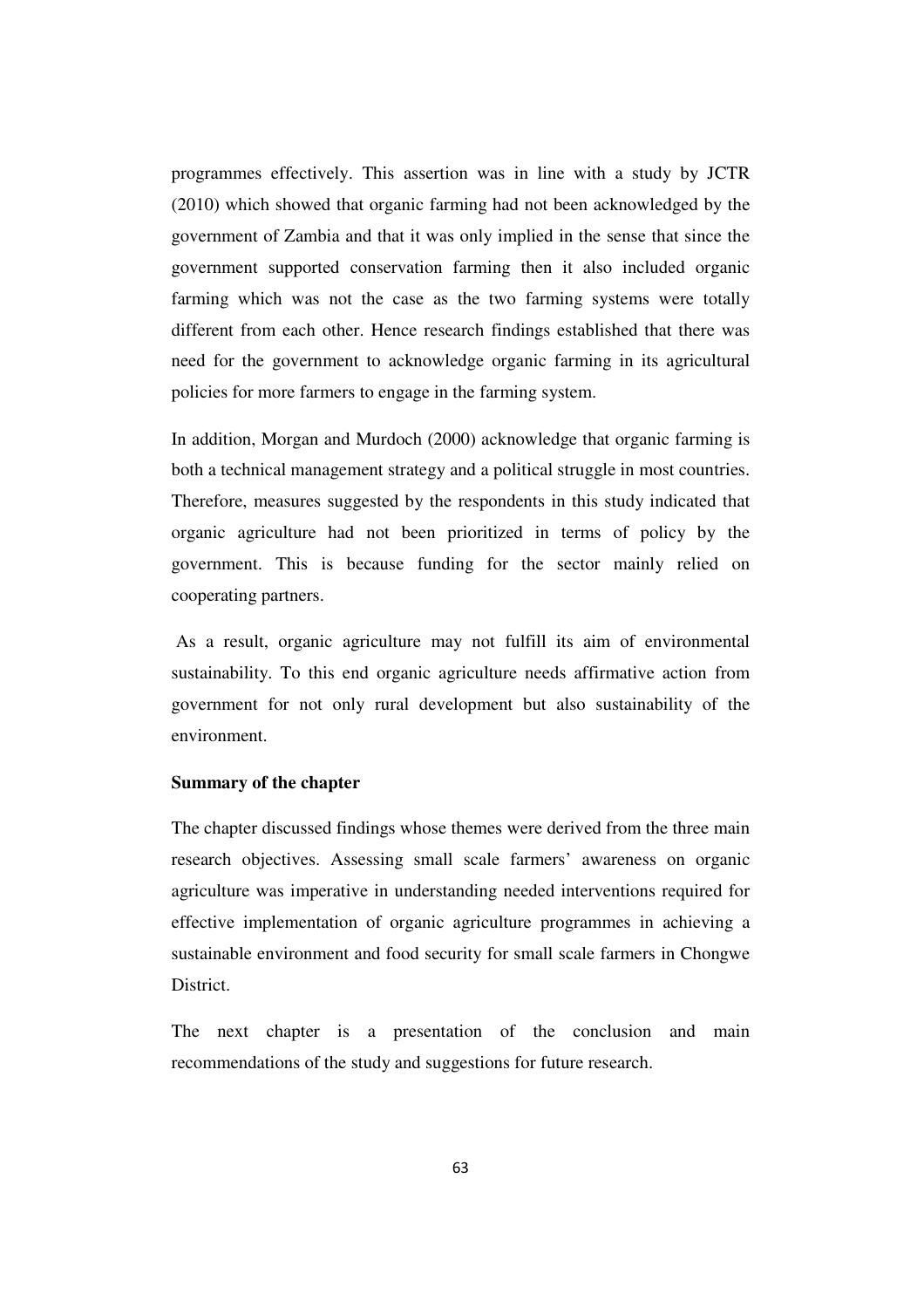#### **CHAPTER SIX: CONCLUSION AND RECOMMENDATIONS**

#### **6.0 Introduction**

This chapter presents the conclusion and recommendations of the study based on the findings and discussion on small scale farmers' awareness on organic agriculture for selected farm blocks in Chongwe District.

#### **6.1 Conclusion**

The study was based on the following three objectives

1. To determine the nature of farming systems undertaken by small scale farmers in selected farm blocks of Chongwe District.

2. To ascertain awareness of organic agriculture programmes in the study area.

3. To establish participation of small scale farmers in training aimed at promoting organic agriculture in the study area

To begin with, the first objective and research question of the study attempted to establish the nature of farming systems undertaken by small scale farmers in selected farm blocks of Chongwe District. Findings of the study revealed that adoption of organic agriculture in the area was found to be lower than the other farming systems. Nevertheless, it was noted that even those respondents who engaged in organic farming only allocated a small portion of land for the produce.

 Furthermore, the second objective sought to ascertain awareness of organic agriculture programmes in the area. The study established that majority of the respondents were aware of the programmes in organic agriculture disseminated through various means by a local sustainable agricultural centre. Hence this finding affirmed that there was no relationship between the high levels of knowledge and the performance levels of organic farming in the area as evident from the findings.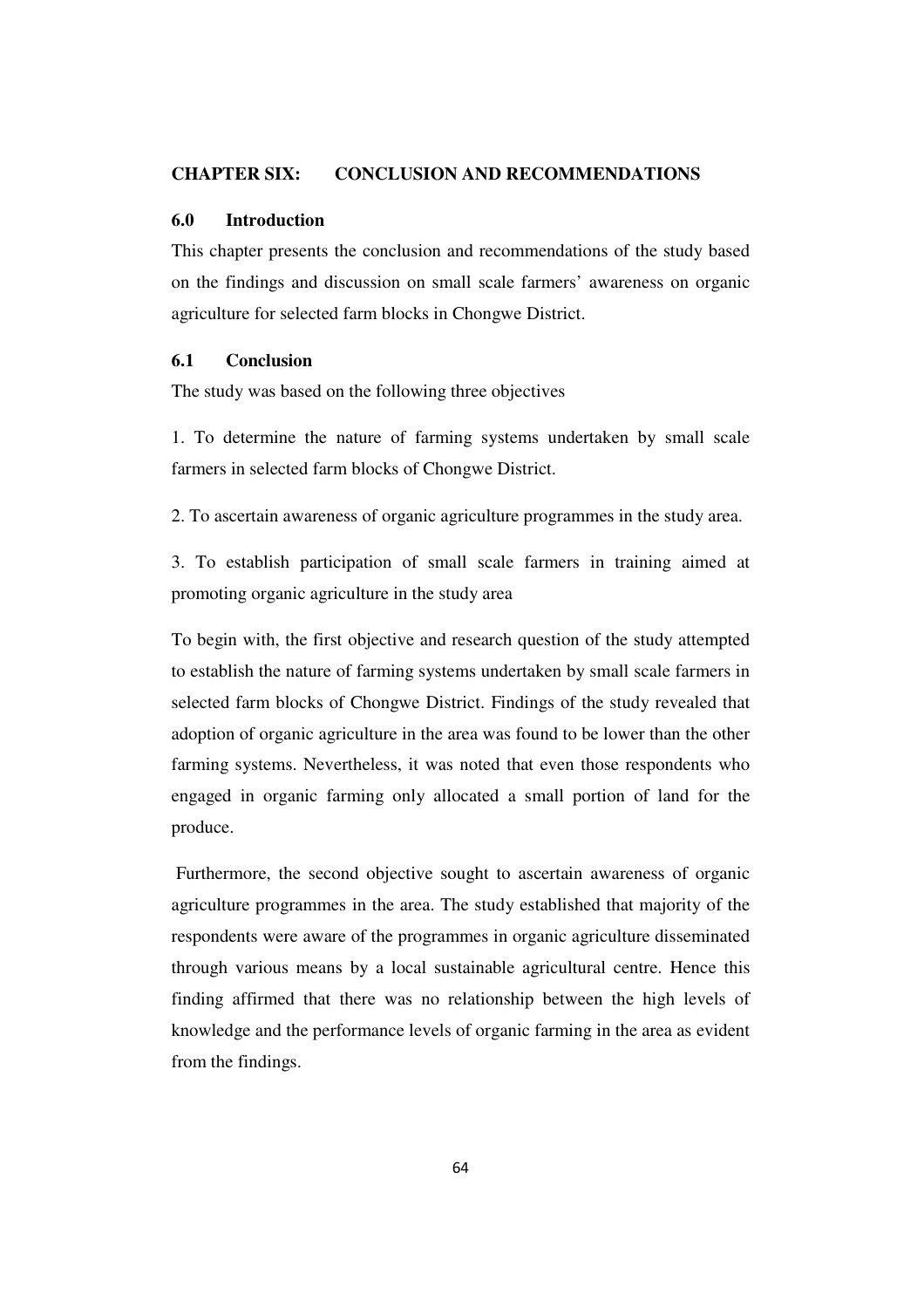Finally the third objective brought out issues pertaining to participation of farmers in training aimed at promoting organic agriculture in the study area. The study revealed that the sole information provider in the area about organic agriculture was Kasisi Agricultural Training Centre, run by a nongovernmental organisation.

Another important aspect which was highlighted in the study was the fact that government did not offer any financial support to the institution.

Henceforth, this led to the conclusion that government did not offer any training to small scale farmers in the area. With regard to the above, the analysis showed that participation of small scale farmers in training aimed at promoting organic agriculture was low as respondents cited facing challenges in accessing training.

## **6.2 RECOMMENDATIONS**

The recommendations are derived from the findings of this research. Therefore, the study first highlights the actual finding then suggests the recommendation.

a) The findings of the study revealed that adoption of organic agriculture practice in Chongwe was found to be lower than the other farming systems. Therefore, it is recommended that government needs to prioritise organic farming in its agricultural policies in order to enable full participation amongst small scale farmers in organic agriculture for a sustainable environment.

b) The data collected revealed that government does not offer any training in organic agriculture and more so does not offer any financial assistance in assisting with training to the non-government organisations that foster organic agriculture. It is therefore recommended that to enhance organic farming practices financial support is needed from the government to training providers fostering organic agriculture for the farming system to be sustainable, as most promoters depended on funding from other cooperating partners. That would entail full participation of small scale farmers in training programmes for organic farming.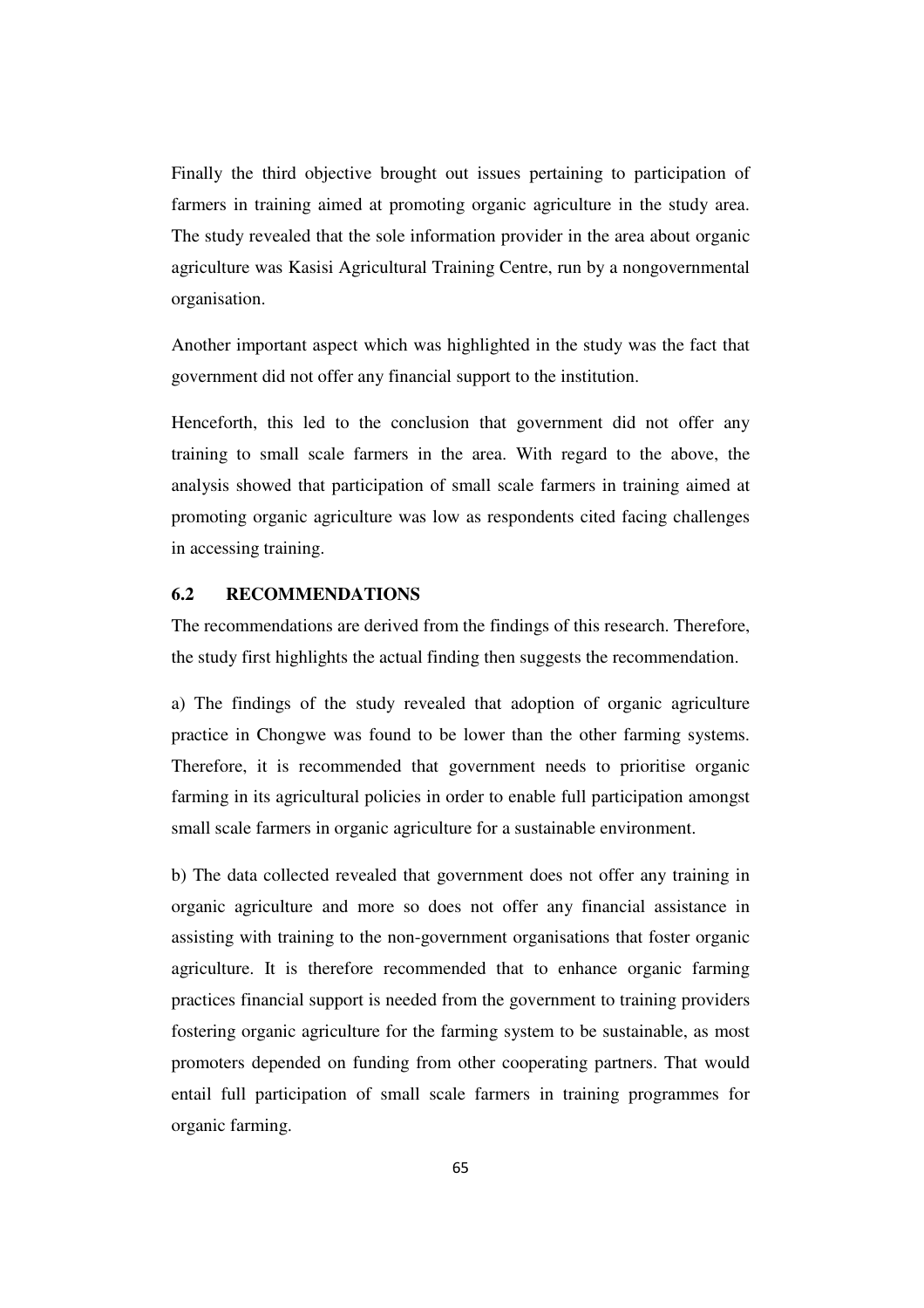c) The study established that only non-governmental organisations offered training in organic agriculture to small scale farmers in Chongwe District. Therefore, it is recommended that additional tertiary institutions should be created to train agriculture extension officers in organic farming. These trained extension officers would enhance organic farming in the farming blocks of Chongwe and other parts of Zambia that still lack this kind of training.

### **6.3 Suggestion for future Research**

This research should be seen as the starting point for this kind of study hence it has not been conclusive in its findings. There is still room to undertake other related research topics in future such as:

a) An assessment of the effects of conventional agriculture on small scale farmers in rural communities.

b) An assessment on the workability of government extension officers in terms of organic farming.

c) An assessment of the government's sustainable agricultural policies for small scale farmers.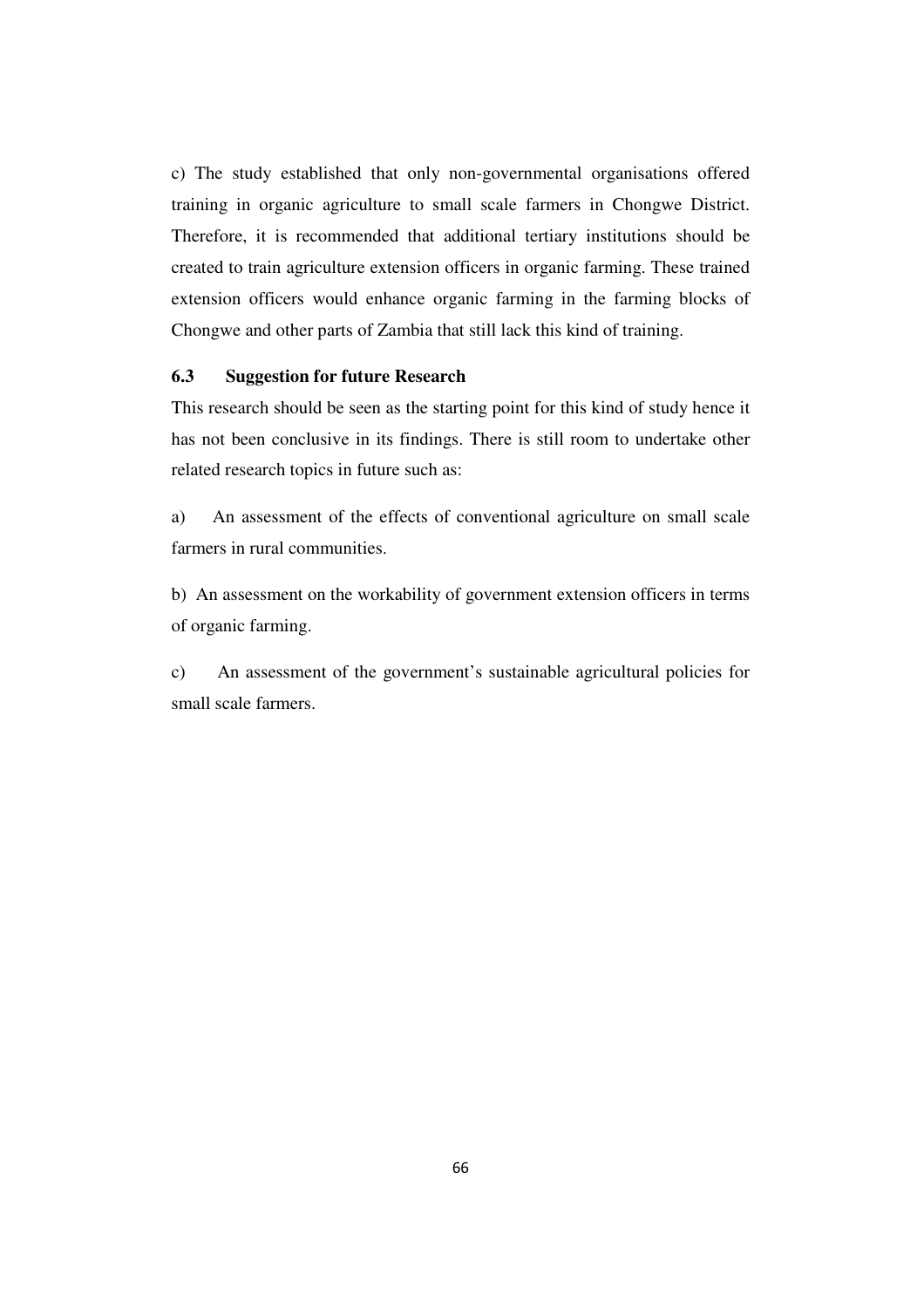#### **REFERENCES**

Almeida, G.F. and Abreu, L.S de .(2009) .'Estrategias produtivas e aplicacao de principoios da agroecologia: o caso dos agricultores familiars de base ecologica da cooperative dos agropecuaristas solidarious de Itapolis – COAROSOL' *Revista de Economia Agricola,* 56, 1 pp. 37-53

Beban, A. (2008).Organic agriculture: An empowering development strategy for small- scale farmers**.** A Cambodian Case study, Master Dissertation, , Palmerstone North: New Zealand Massey University .

Bolwig, S., and Odeke, M.(2007).Household food security effects of certified organic export production in tropical Africa-Gender analysis**.** Bennekom: EPOPA publication.

Civil Society Environment fund . (2013). Growing Green,Helsinki: Ministry of Foreign Affairs, Finland.

Chipatu,L.(2011).Environmental education to address negative impacts of copper mining in Kankoyo township of Zambia Copperbelt region,M ed Dissertation .Lusaka:University of Zambia.

DANIDA .(2011).*Civil Society Fund*.Helsinki: Ministry of Foreign Affairs of

Finland.

Darnhofer,I.(2010)Conventionalisation of organic farming practices: from structural criteria towards an assessment based on organic principles. Geneva:Report for agronomy for sustainable development.

Dooge, J.C.I, Goodman G.T, La Rivie'ra J.W.M, Brennan M. (1992). An Agenda of science for environment and development into the 21<sup>st</sup>century, Cambridge ,UK: Cambridge University Press.

Dorward, A. and Poulton, C. (2008). The global fertiliser crisis and Africa, Briefing paper. Future agriculture consortium. Accessedat www.futureagriculture.org,accessed 20/01/2015.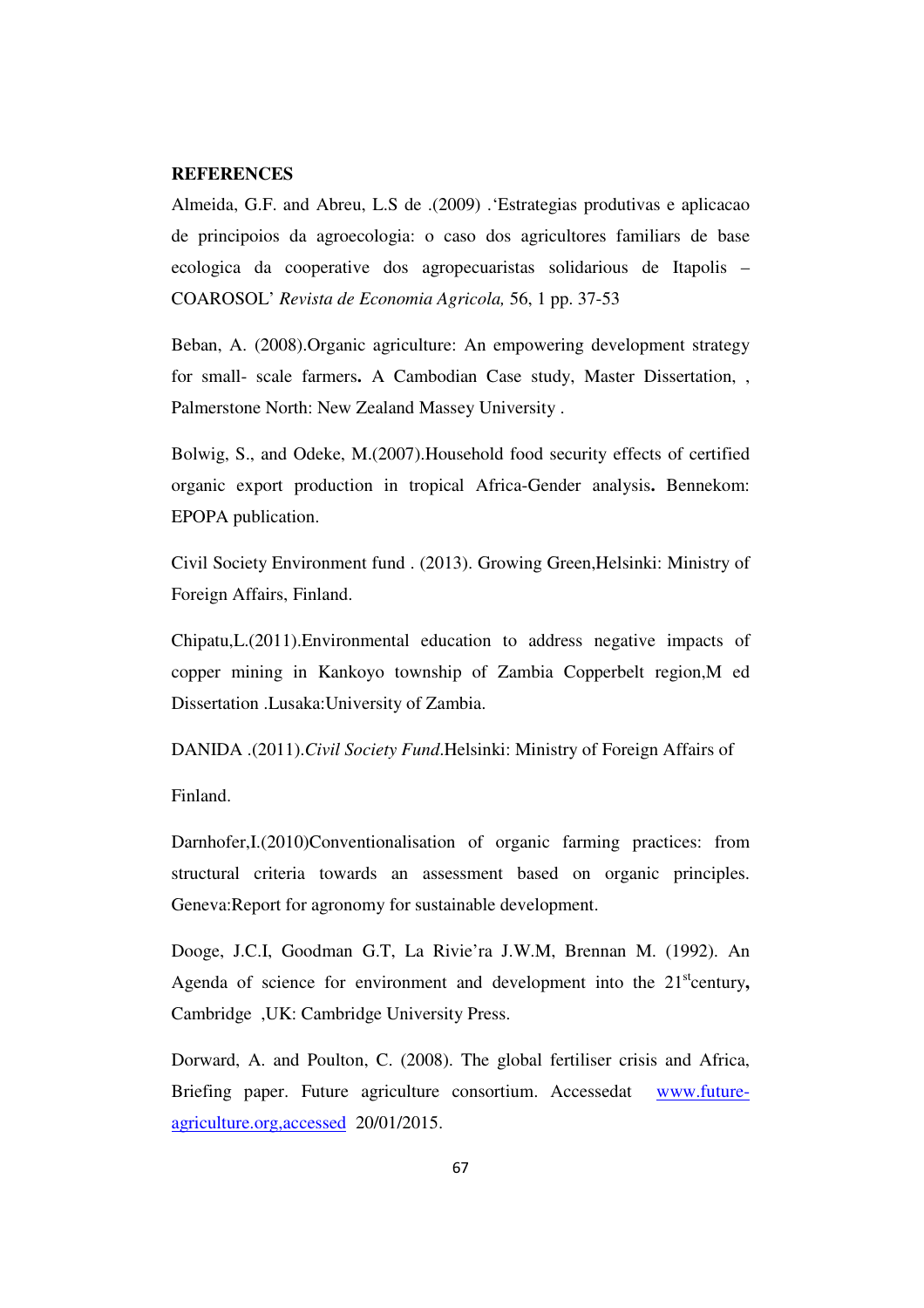ECZ.(2000) State of the environment in Zambia 2000.Lusaka: ECZ.

ECZ.(2000)Zambia Environmental Outlook Report 3, Lusaka: ECZ.

ECZ.(2008) Zambia Environmental Outlook Report 3, Lusaka:ECZ.

 Edward R. (2010). 'Successes and challenges in ecological agriculture, experiences from Tigray, Ethiopia'. Rome: FAO, .

Eyhorn, F.(2007). Organic farming for sustainable livelihood in developing countries; The case of cotton in India, Phd Dissertation, Department of philosophy and science.Switzerland. University of Berni. Accessed on 23/03/13.www.sb.unite.ch.

FAO.(2005).An introduction to the basic concepts of food security, FAO food security programmeRome: FAO.

FAO.(2011). 'The State of Food and Agriculture 2010-11, Women in Agriculture Closing the gender gap for development'**,** Rome:FAO

FAO.(2013). Organic Agriculture : African Experiences in Resilience and sustainability, Natural Resources Management and Environment Department of food and Agriculture Organisation of the United nations; Rome ,FAO.

FAO.(2005).'FAOSTAT database', http//faostat.fao.org .Rome :FAO. Accessed on 22/07/13 at 23:10.

 FAO .(1990) .Report of the International Conference on Organic Agriculture and Food Security, Rome :FAO

FAO (2005).FAOSTAT 'database', http://faostat.fao.orgRome: FAO (accessed on January 15, 2005)

FAO(2008b).'An introduction to the basic concepts food security', FAO food security programme, Rome: FAO.Available at www.foodsec.org/doc/concept/guide.pdf.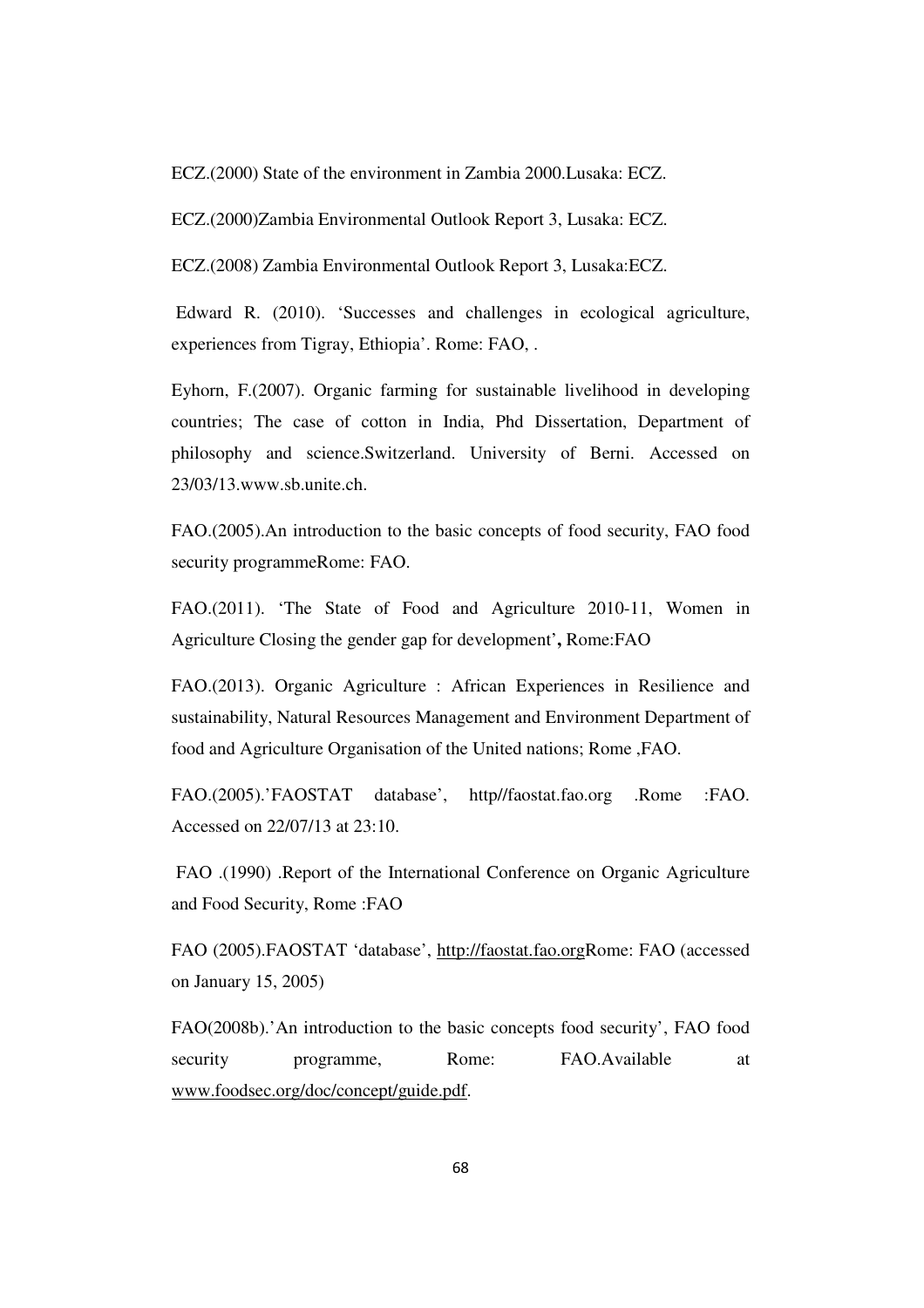GRZ (1992).A framework for Agricultural Policies to the year 2000 and Beyond,Lusaka : MAFF.

Halberg N. (2010). Impact of organic pig production systems on CO2 emissions, C sequestration and nitrate pollution*,'* Agronomy for Sustainable Development ,London: Rouledge.

Halberg,N and Muller, A .(2013)Organic agriculture for sustainable livelihood, London: Rouledge.

http://www.farmlandlp.com accessed on 20/08/14.

http://www.universityofcalifornia.edu/news/bringing-plant-back-extinction accessed on 27/03/13.

IAASTD .(2008**).**International Assessment of Agriculture Knowledge, Science and Technology for Development; Global Report, UNDP, FAO, UNEP, UNESCO . Washington DC: The World Bank, WHO, Global Environment Facility.

IFOAM.(2005). 'Social Justice', IFOAM Basic Standards, Chapter 9, International Federation of Organic Agriculture Movements. Bonn:IFOAM. www.ifoam .org/aboutifoam/standards/norms.html

IFOAM. (2005). Position on the full diversity of organic agriculture.Bonn:IFOAM Available online: http://www.ifoam.org/press/positions/organicagriculture.html

IFOAM .(2011).*'*Participatory Guarantee systems', International Federation of Organic Agriculture Movements.Bonn: IFOAMwww.ifoam.org/about\_ifoam/standards/pgs.html

IFOAM.(2004) .Position on the full diversity of organic agriculture,Bonn:IFOAM. Available online; http://www.ifoam.org/press/positions/organicagriculture.html.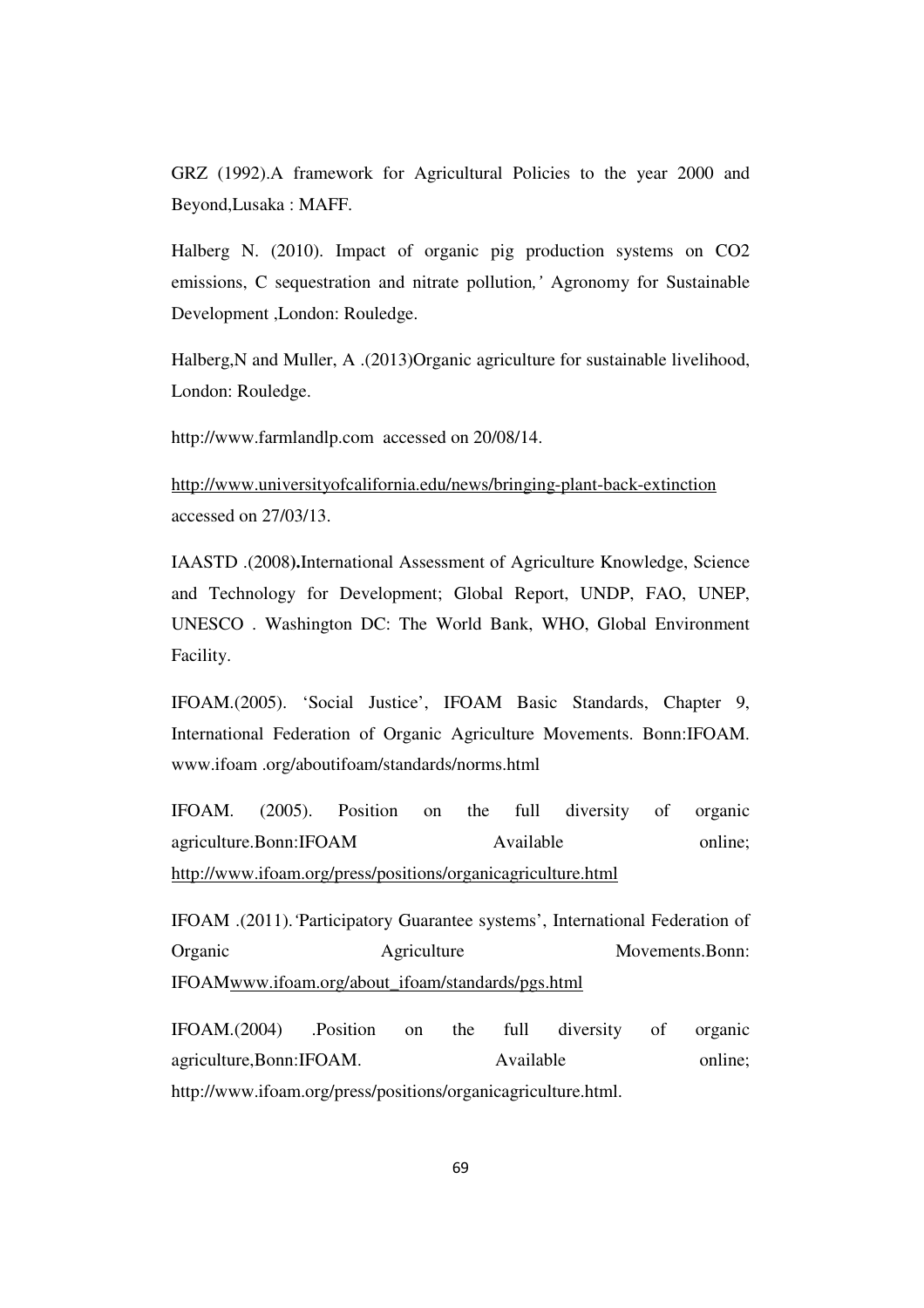JCTR.(2010).Study on knowledge, Attitudes and Practices (KAPs) on Conservation and Organic farming in Zambia*,*Lusaka: Jesuit Centre for Theological Reflection.

KATC.(2011). Study on Knowledge and Practices (KAPS) on Conservation and Organic farming in Zambia.Lusaka: Jesuit Centre for Theological Reflection.

Kombo, K.D and Tromp, L. A.(2011). Proposal and thesis writing; An introduction**.** Nairobi; Paulines publications of Africa.

Lokerreiz,W.(2007). Organic Farming: an International History. Massachusetts:Tufts University Boston.

Lynch,D.H.(2011). 'Environmental impact of organic agriculture: a review with special reference to North America'**.** CAB Reviews: Perspectives in Agriculture, Veterinary Science, Nutrition and Natural Resources*,* 7, 10 pp. 1- 17

Matson, P.A. (1997). 'Agriculture intensification and ecosystem properties'. Science 277, 5325, pp. 504-509.

Milupi, I .(2008).Environmental education activities among Chongwe rural women of Zambia arising from environmental degradation of their area*,* M. ed Dissertation**,** Lusaka. University of Zambia.

 MOFED. (2000). Economic Report. Lusaka:Ministry of Finance and Economic Development, Zambia.

 MoFNP. (2006). Annual Reports. Lusaka: Ministry of Finance and National Planning**.** 

Morgan, K and Murdoch J.(2000). 'Organic vs. conventional agriculture knowledge power and innovation in the food chain' *Geoforum*, 31, pp. 159-173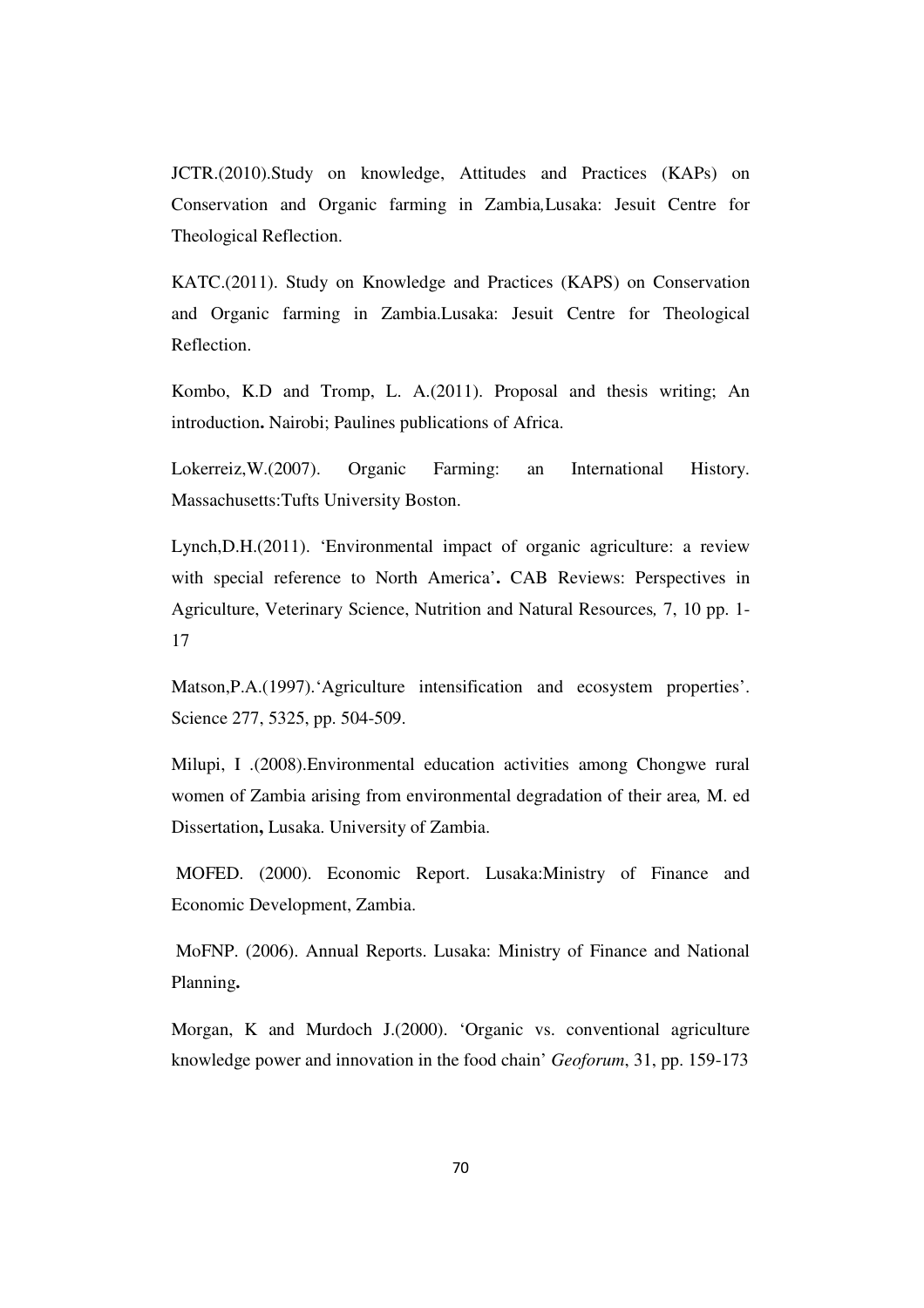Mueller,A (2011) 'Mitigating greenhouse gases in agriculture – a challenge and opportunity for agricultural policies.Geneva:Report commissioned by 'Brot fur Welt' (Germany), 'Brot fur alle' (Switzerland)

Mweemba L.(2009). Environmental self efficacy, attitude and behavior among small scale farmers in Zambia, Department of Environmental sciences and engineering. Hubei: Huazhong University of science and Technology.

O'Donogue, R .(2007).Environmental education ethics and action in Southern Africa*,*Pretoria; EFASA Monograph, HSRC.

Ogula, P.A (1998) A handbook on educational Research: Nairobi: New kemit Publishers.

OPPAZ .(2007).African Organic Farmers; Field crop manual .Farming and Marketing of organic crops in Zambia*,* Southern and Eastern Africa. Lusaka:OPPAZ.

Orodho and A.J.,and Kombo,D.K .(2002).Research methods*.* Nairobi: Kenyatta University, Institute of Open learning.

Orsolya, E .(2010). Sustainability and organicfarming in the light of conventions theory. Sweden: Stockholm University.

Oldeerman, L. (1991). Global Assessment of soil degradation.Geneva: ISRIC/UNEP study.

Rosenberg ,E .(2008).Towards better environmental sustainability practices :Methods and processes to support change-oriented learning.Grahamstown:Rhodes University Press.

Palmer, J.A (1998) Environmental education in the  $21<sup>st</sup>$  century; Theory, Practice, Progress and Promise*,* London: Rout ledge.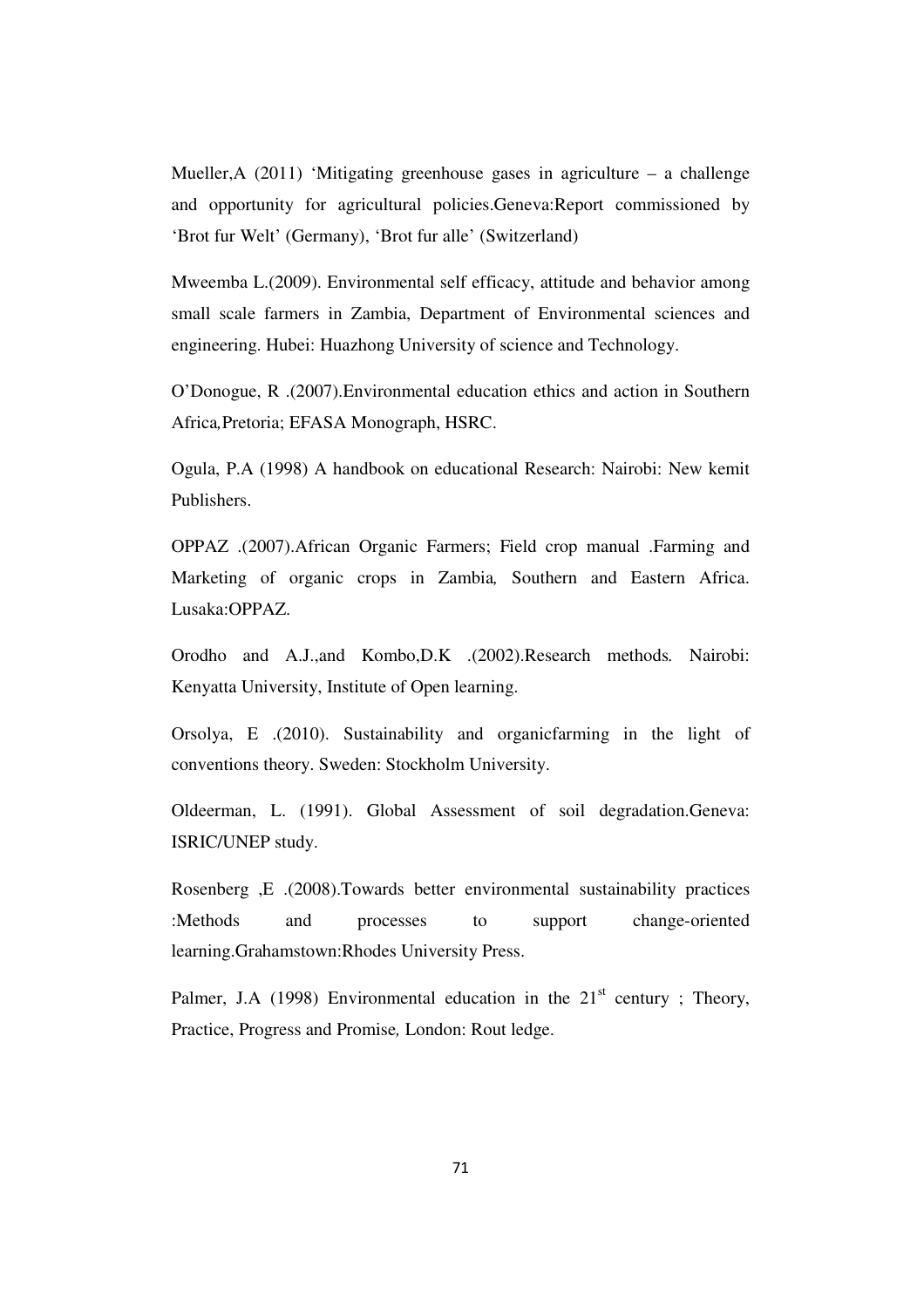Pannneerselvalm, M. (2011a). Food security of small farmers: comparing organic and conventional systems in India*,* Journal of sustainable agriculture, 35 pp 157-169.

Parrot, N. and Marsden, T.(2002). 'The real Green Revolution: organic and agro ecosystems: a new conservation paradigm.NY:Animals of the New York Academy of Sciences, 1134, 1, pp. 173-200.

Preety, J.N.,Noble,A.D,Bossio,D.,Dixon,J.,Hine,R.E,Penning,de Vries,F.W.T. and Morrison,J.I.L..(2006). Resources conserving agriculture increases yields in developing countries, environmental science and technology, 40, 4, pp 1114- 1119.

Qiao,Y.,Setboonsarng,S.and Halberg,N.(2009). 'PCR country study on organic agriculture and the Millennium Development Goals', Asian Development Bank Institute Working Paper.

Ramakrishnan, M and Pannneerselvam, A.(2005).*Environmental science education,* New Delhi :Sterling publisher private limited.

Saasa O.S,(2003).Agricultural Intensification in Zambia; The role of Policies and Policy processes-Micro Study, Institute of Economic and Social Research. Lusaka: The University of Zambia.

Sahota,A.(2011).The global market for organic food and drink', in H.Willer and L Kilcher (eds),The World of organic Agriculture :Statistics and Emerging Trends 2011,Frick:FiBL;Bonn:IFOAM.

Schoenherr,A. (1992).A Natural History of California*.*Berkely : University of California Press.

Sciallaba N.(2007).Organic Agriculture and food Security**.'** OFS/2007/5, Food and Agriculture Organisation of the United Nations Rome.:FAO.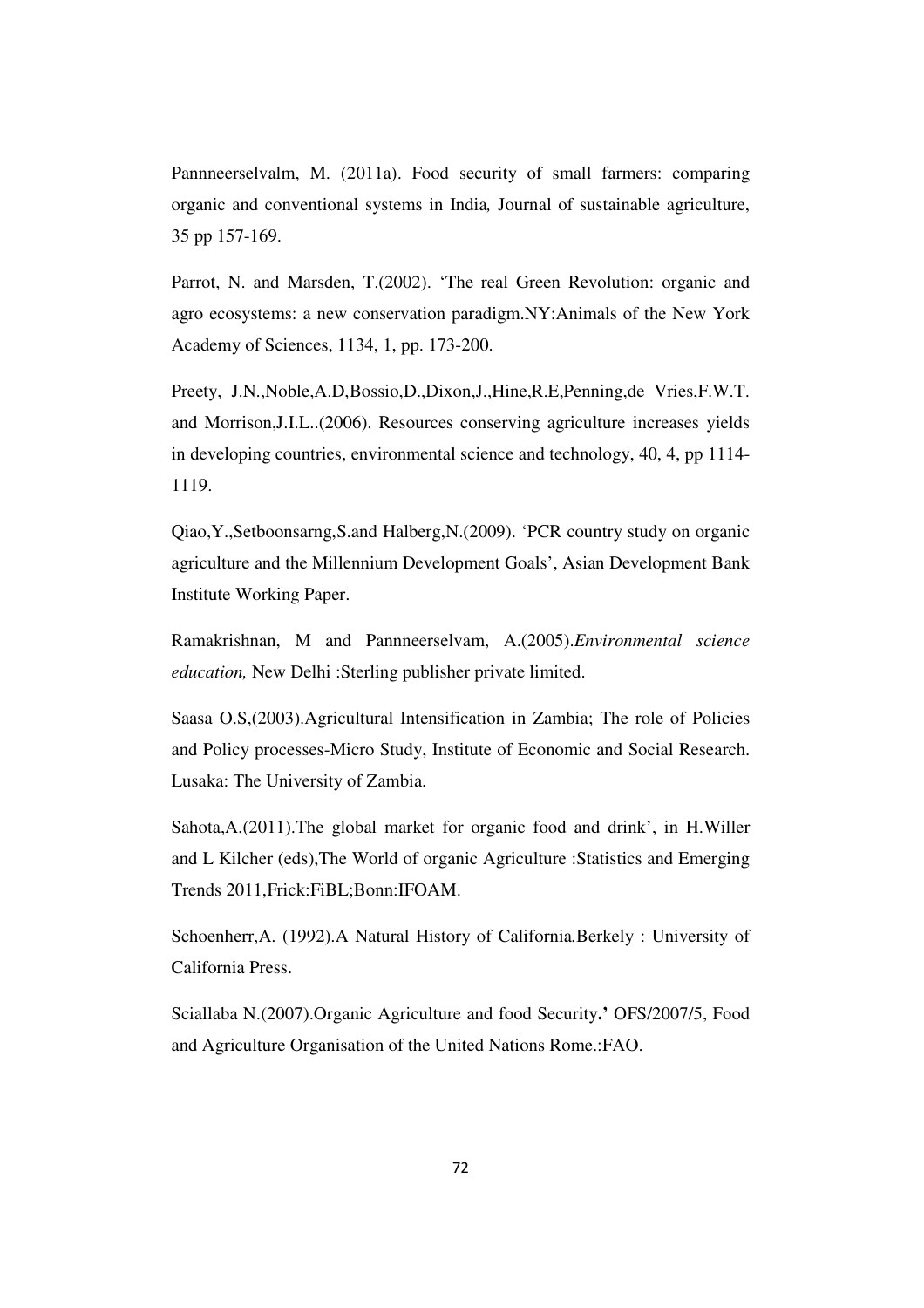Smith, K.(2011).Negotiating Organic,Fair and Ethical Trade: Lessons from Smallholders in Uganda and Kenya'**,** in C. Campbell, C. Rosin and P. Stock (eds), Food Systems Failure, London: Earthscan, pp. 180-199

Soil Association. (2007).'Should the Soil Association tackle the environmental impact of air freight in its organic standards?'.UK: Soil Association Standards Consultation – Air Freight Green Paper.

Stockdale,R.E.A.,Lampkin,,N.H.,Hovi,M.,Keatinge,R.and Lennartsson,E.K.M,.(2001).Organic farming systems 'Advances in agronomy,70,pp.261-262.UK:Cambridge Press.

(WCED).(1987).The World Commission on Environment and Development,Palais Wilson, Geneva: Oxford University Press.

Torjusen,T .(2004).Subscription of organically produced food in a food system perspectiveCopenhagen ; ESA workshop.

Turner,K.(2004).'Economic valuation of water resources in agriculture', FAO paper reports No. 27,Rome: FAO.

Twarog, S.(2004).'Preserving, protecting and promoting traditional knowledge: national actions and international dimensions', in S.Twarog and P. Kapoor (eds), Protecting And Promoting Traditional Knowledge: Systems, National Experiences And International Dimensions.New York and Geneva :

United Nations.

Twarog, S. (2006).'Organic agriculture: a trade and sustainable development development opportunity for developing countries'**,** in UNCTAD, Trade and environmental review 2006. New York and Geneva: UN.www.unctad.org/endocs/ditched200512\_en.pdf

UNEP .(2011).'Agriculture: investing in natural capital*.* Geneva: Green Economy Report.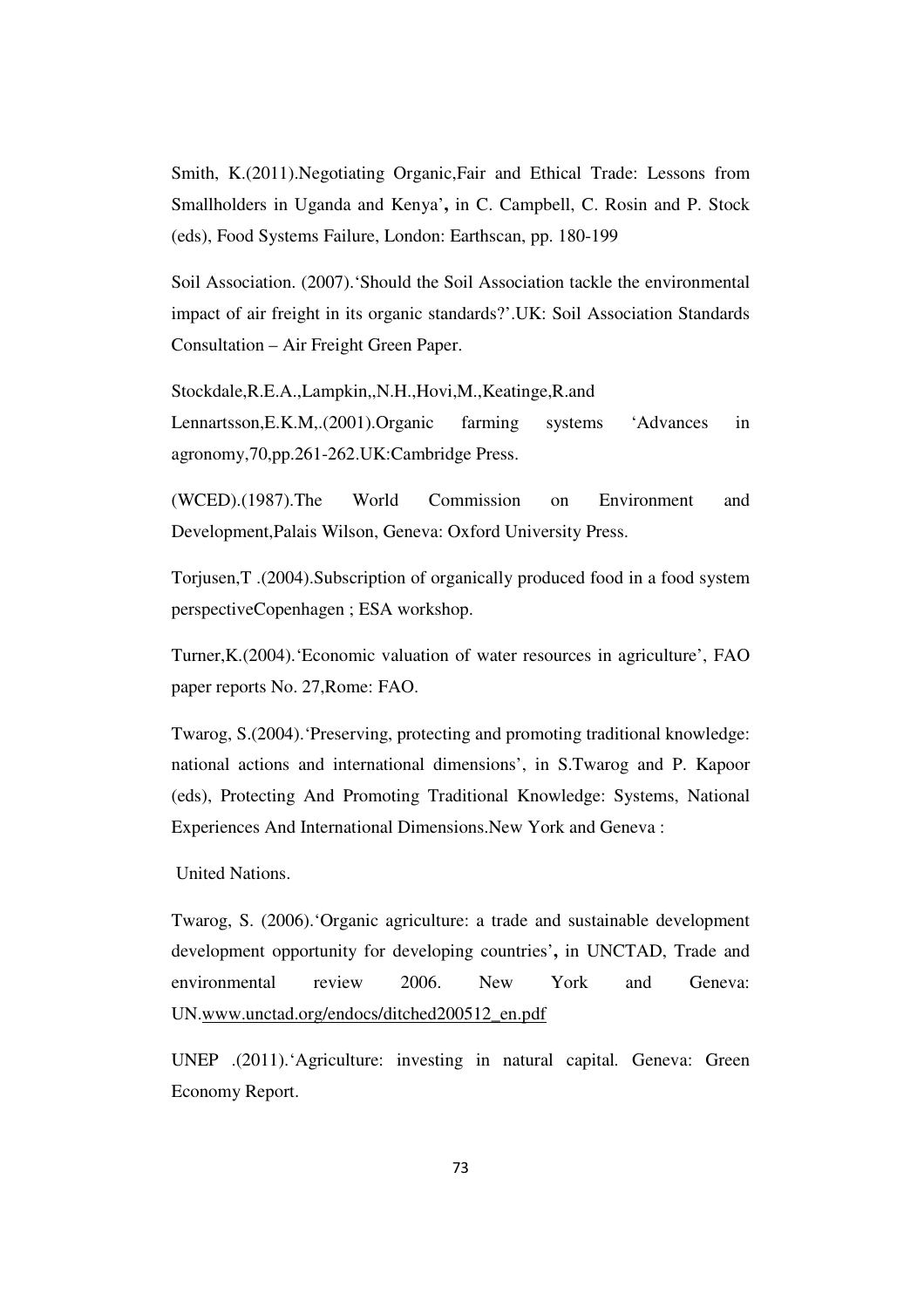UNEP/UNCTAD .(2008).Organic Agriculture and food security in Africa.Geneva**:** United Nations Environmental Programme. www.unctad.org/en/docs/ditcted 200715.

UNESCO.(1987).Draft implementation scheme decade of sustainable development,Paris: UNESCO. http://portal accessed on 23/04/15.

UNESCO.(2006) .Education for Sustainable Development in Action Learning. Paris: UNESCO.

White, C.J. (2003).Research methods and techniques. Pretoria: Mustung.

Willer, H. and Klicher, L. (eds) .(2011*).*The Worlds Of Organic Agriculture-Statistics And Emerging Trends 2011, Bonn and Fick: IFOAM and FiBL.

Zanoli, R(ed).(2004). The European consumer and organic food, organic marketing initiatives and rural development.Aberystwyth : University of Wales

ZEMA. (2012).The Enviro-Line*.* Lusaka:Environmental Council of Zambia.

Zhao, Q. (1990).Land degradation, Acta pedologica Sinica,25.No.4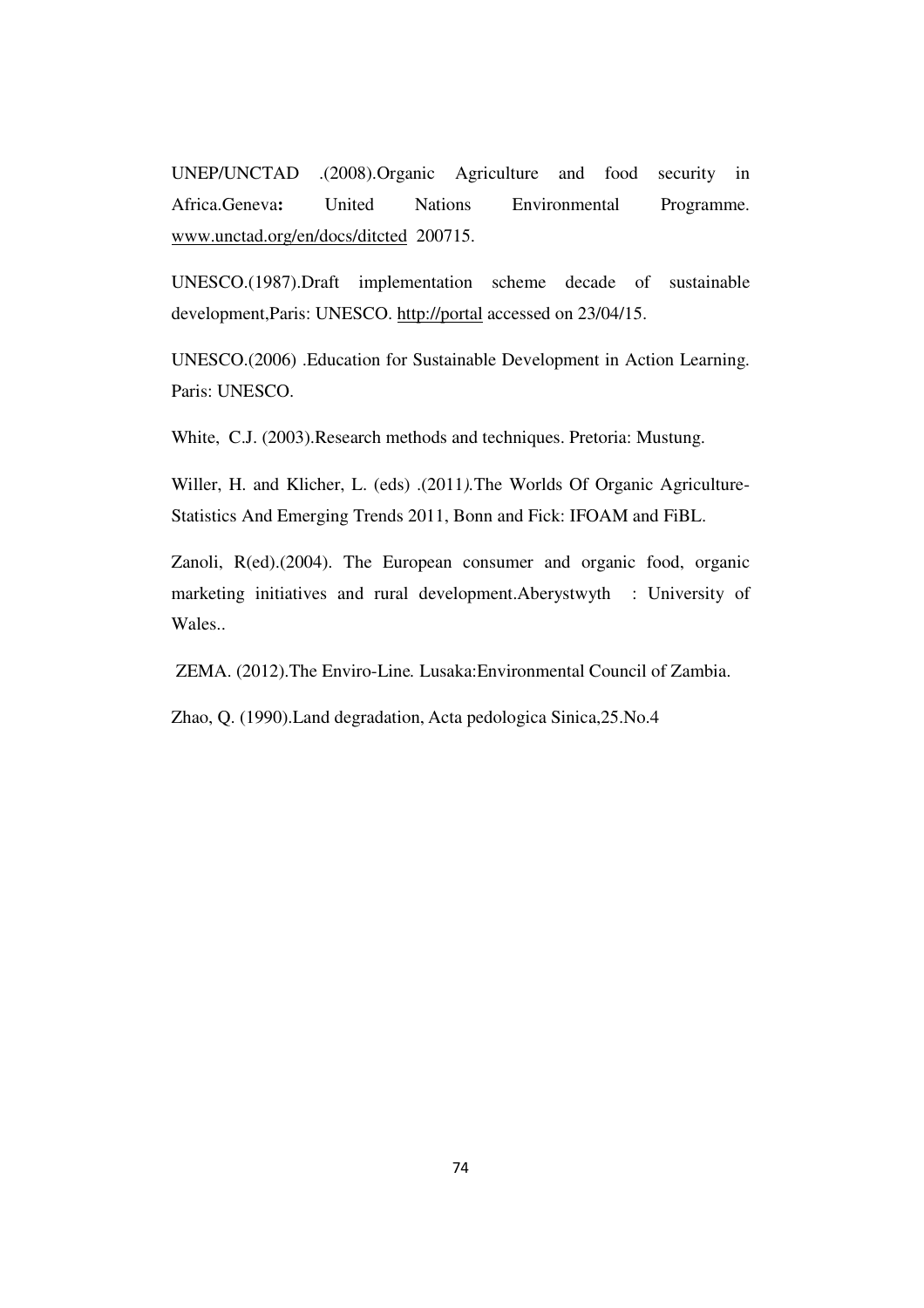#### **APPENDICES**

## **APPENDIX 1**

# **INTERVIEW GUIDE FOR GOVERNMENT AND TRAINING PROVIDERS OF ORGANIC AGRICULTURETO SMALL SCALE FARMERS IN CHONGWE DISTRICT**

- 1. Name of institution……………………………………………………
- 2. Position held…………………………………………………..............
- 3. Does your institution have any policy framework on environmental sustainability for small scale farmers?
- 4. How many farmers groups or cooperatives do you train?
- 5. What programmes do you offer for the benefit of the farmers in organic agriculture?
- 6. What methods do you use to educate farmers on environmental sustainability through organic agriculture?
- 7. What are the main topics covered in organic agriculture?
- 8. Are there other organisations that have supported you in implementing activities aimed at promoting environmental sustainability through organic agriculture?
- 9. What is your general assessment of farmers' participation in organic agriculture?
- 10. What are the requirements for farmers to be trained by your organisation?
- 11. What challenges do you face in carrying out training activities in organic agriculture?
- 12. How do small scale farmers access information about the activities of your institution?
- 13. Are there any cultural beliefs of small scale farmers that may have an impact on the training that you offer?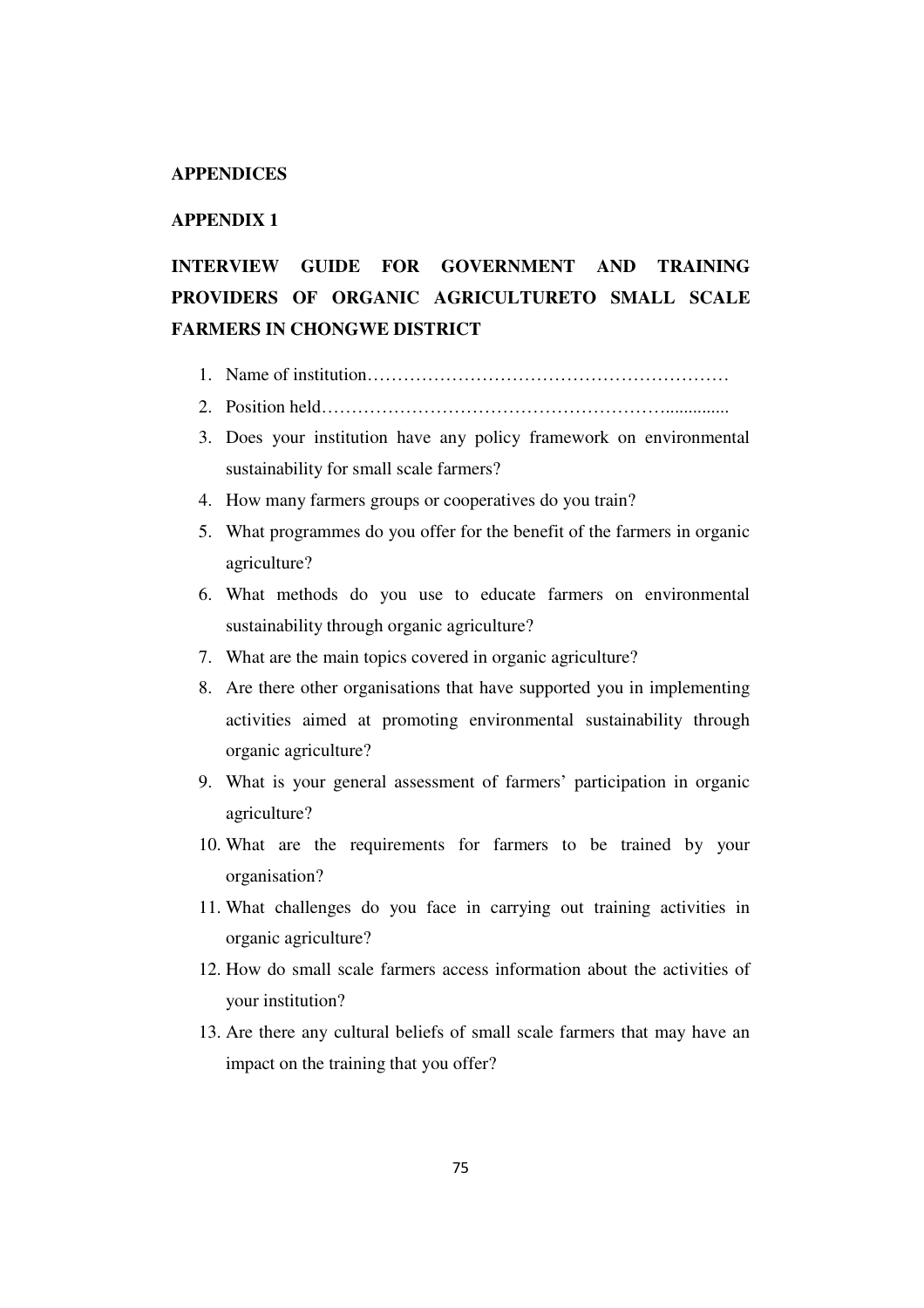- 14. How have you managed to reach out to the immediate communities to sensitize them on environmental sustainability through organic agriculture?
- 15. What are your future plans on sensitization of small scale farmers?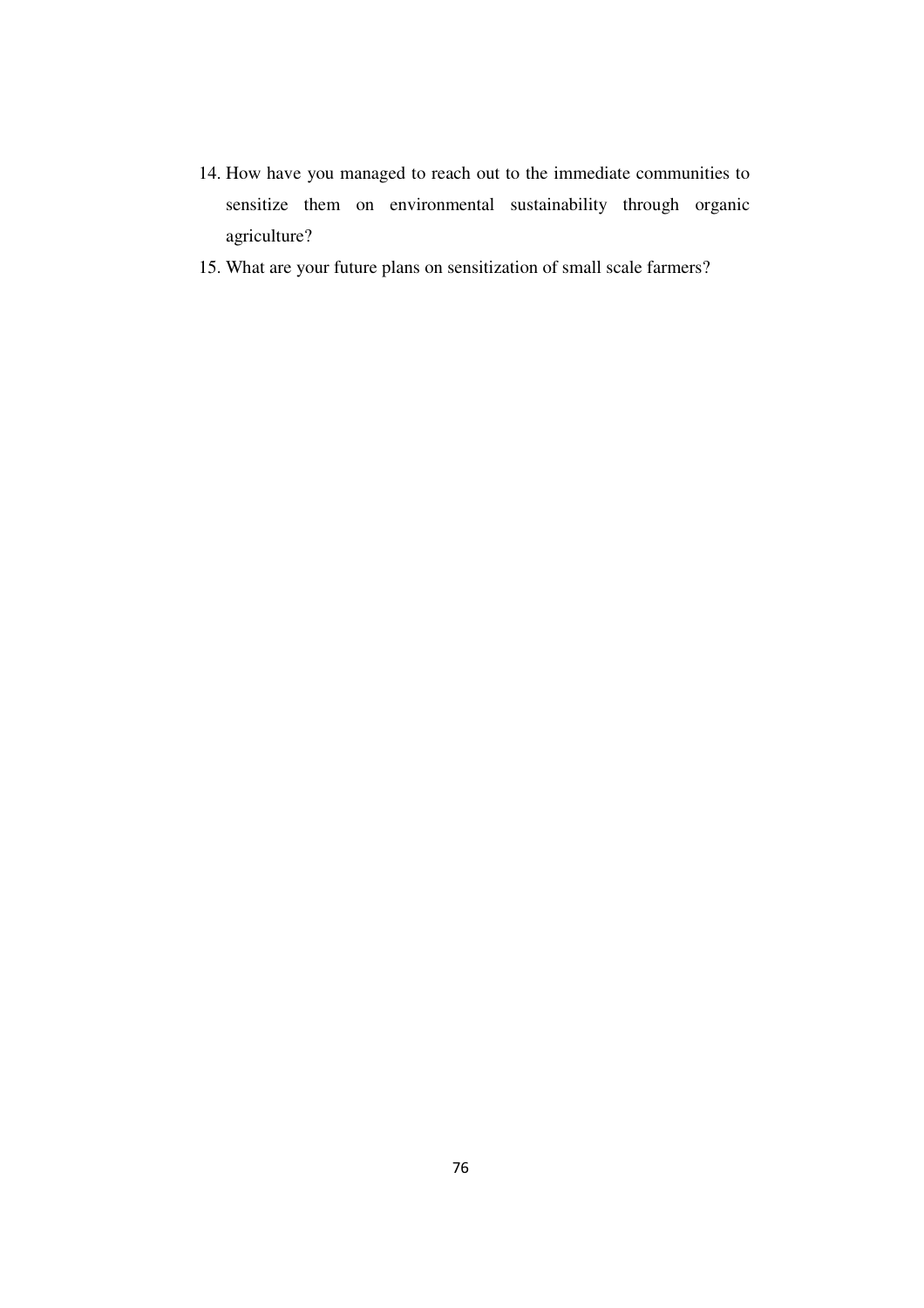#### **APPENDIX 2**

# **QUESTIONNAIRE FOR SMALL SCALE FARMERS OF CHONGWE DISTRICT**

#### **Section A**: **Background Information**

- 1. Gender:
	- 1. Male [ ] 2. Female [ ]

## 2. Marital Status

- 1. Single [ ] 2. Married [ ] 3. Divorced [ ] 4. Widowed [ ]
- 3. Your Highest Education qualification?

| 1. Primary   | $\mathsf{L}$ |
|--------------|--------------|
| 2. Secondary | $\perp$      |
| 3. Tertiary  | $\Box$       |

4. No education [ ]

## **Section B: Nature of farming systems**

4. What is the name of your farming community? ........................................................................................

5. What kind of farming systems do you engage in? ………………………………………………………………………………… …………………………

6. Mention the factors that have influenced the choice of your farming systems? Explain:

………………………………………………………………………………… ………………………………………………………………………………… …………………………………………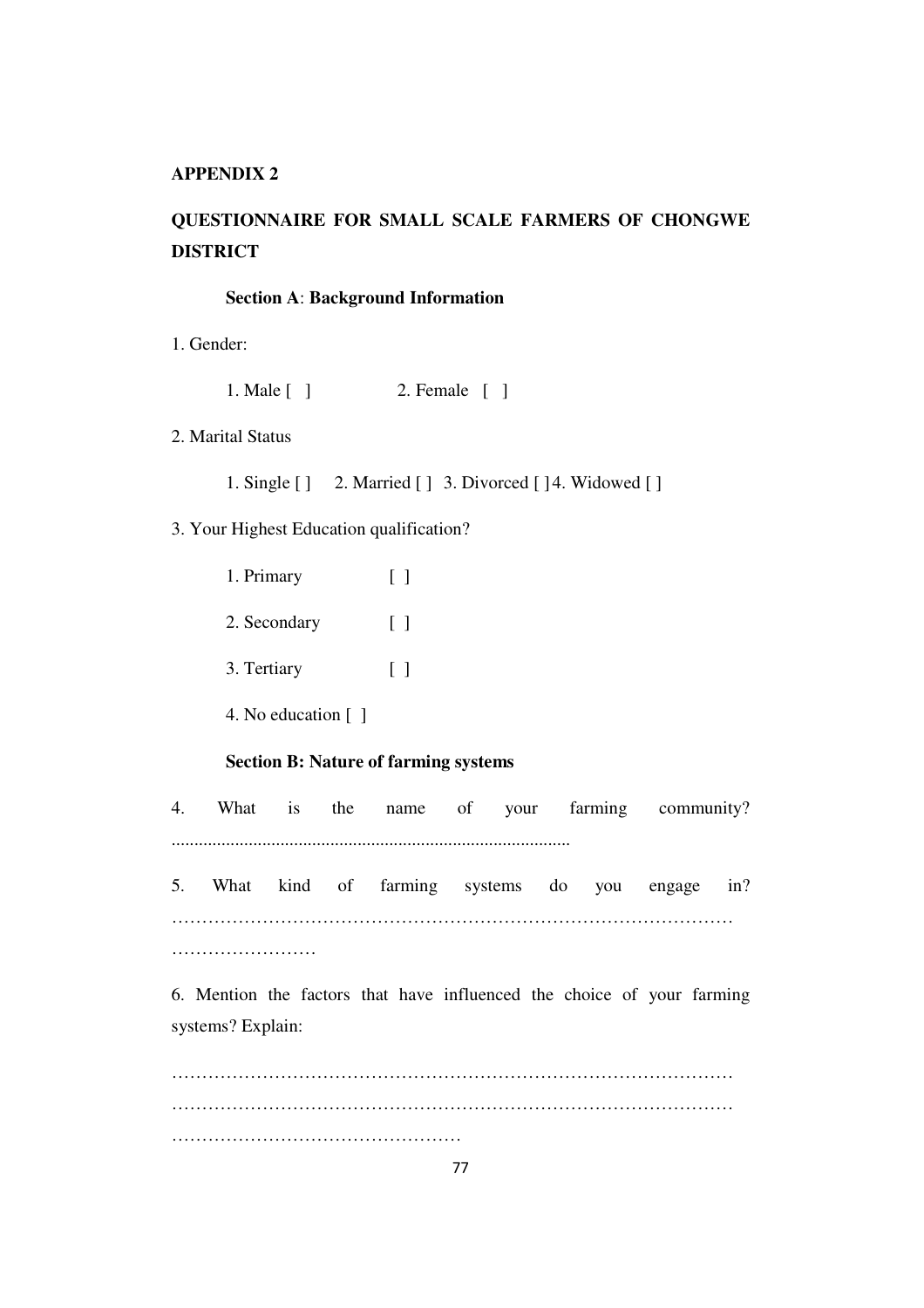7. Have you faced any challenges related to the given farming systems?

1. No [ ] 2. Yes [ ]

8. If the answer to the above question is yes, mention any challenges you have faced related to the use of either chemical fertilisers or organic manure?

a) Chemical fertilisers……………………………………………

b) Organic manure………………………………………………..

**Section C: Awareness of sensitization programmes in organic agriculture for small scale farmers in the area**

9. What kind of fertilisers do you use to increase yields on crops in your area?

………………………………………………………………………… ……………………………

10. Mention any dangers of applying chemical fertilisers and pesticides to crops?

………………………………………………………………………… ……………………………………………………………………………

11. Have you ever been sensitised by any organisation on the benefits of organic agriculture?

1. No [ ] 2. Yes [ ]

12. If the answer to the above question is yes, mention the institutions involved in the sensitization about the benefits of organic agriculture?

**Section D**: **Participation of small scale farmers in training for organic agriculture** 

13. Have you participated in any training in organic agriculture?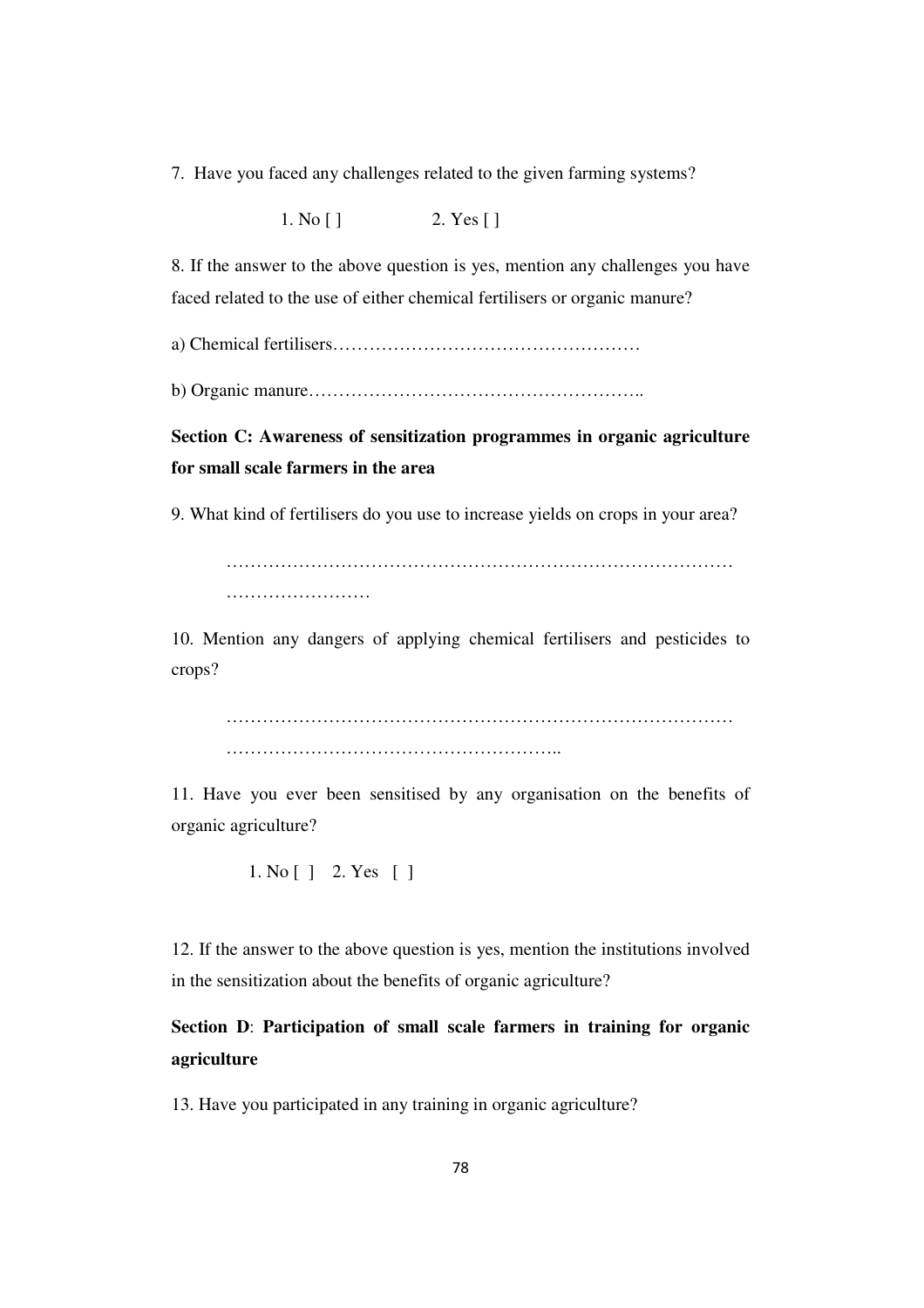1. No [ ] 2. Yes [ ]

14. If so, have you ever practised organic agriculture before?

15. Mention any organisations that have visited your area to sensitize you on the benefits of organic agriculture?

16. Mention any challenges you have faced in accessing information about organic agriculture? …………………………………………………………….

17. Do you think it's important for farmers to take part in training aimed at promoting organic agriculture?

1. No [ ] 2. Yes [ ]

18. What measures do you think should be put in place for farmers to practice organic

agriculture?............................................................................................................ ............................................................................................................................... ..................................................................................

Thank you for participating in the study.